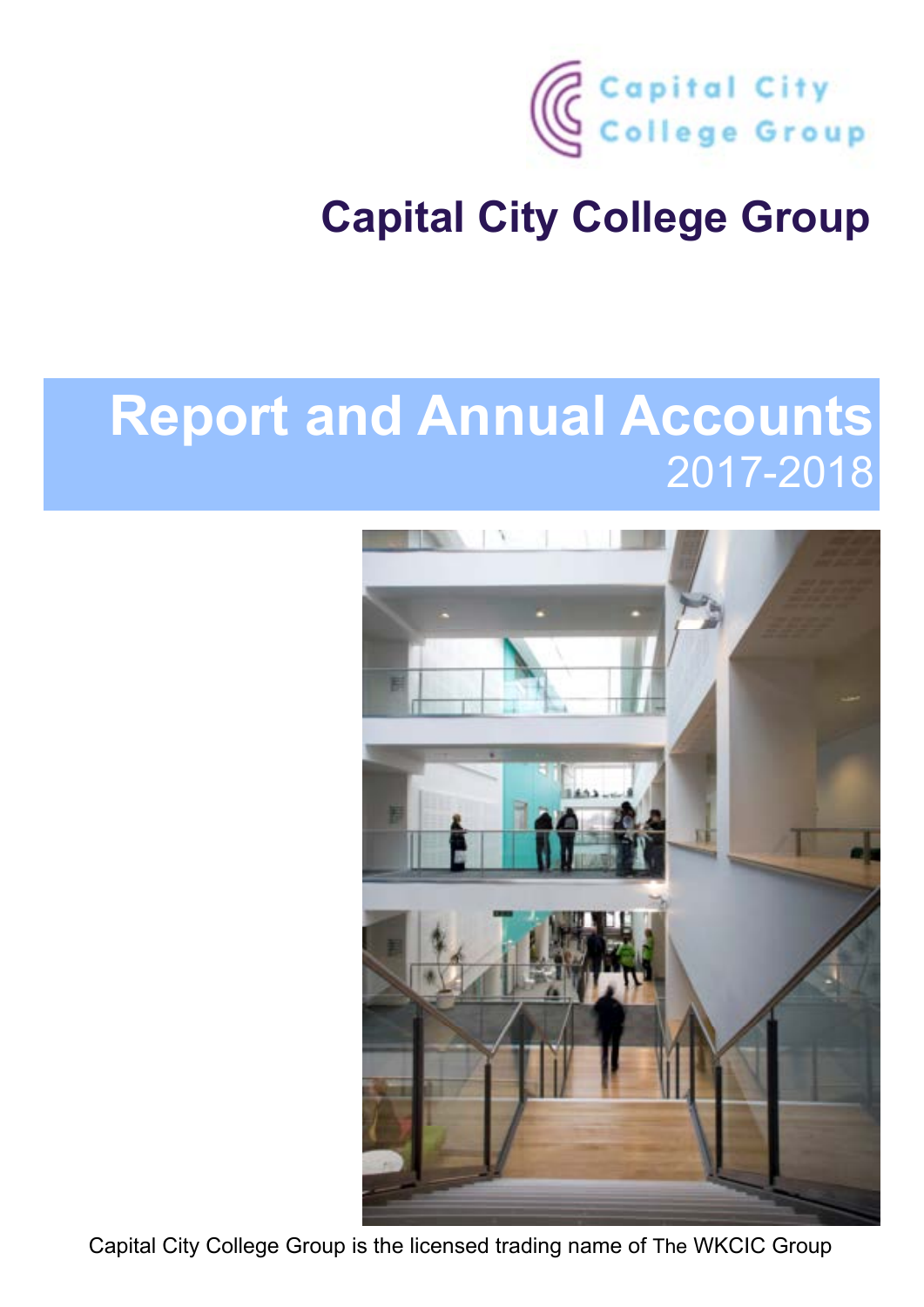# **Key Management Personnel, Board of Governors and Professional advisers**

#### **Key management personnel**

Key management personnel are defined as members of the Group Leadership Team and were represented by the following in 2017/18:

Andy Wilson, Chief Executive and Accounting Officer (to 31 August 2018) Roy O'Shaughnessy, Chief Executive and Accounting Officer (from 1 September 2018) Nirmal Borkhataria, Chief Operating Officer (from 1 November 2017) Marcus Holder, Interim Group Director of Finance & Resources (to 3 November 2017) Caireen Mitchell, Group Director of Planning & Performance (to 30 March 2018) Claire Collins, Group Director of Human Resources & Organisational Development Stewart Cross, Director of Information & Integration Kim Caplin, Executive Principal Westminster Kingsway College Anna Douglas, Executive Principal City & Islington College (to 3 November 2017) Grant Glendinning, Executive Principal City & Islington College (1 August 2017 to 15 December 2017) Andy Forbes, Executive Principal College of Haringey, Enfield & North East London (to 30 June 2018) and Executive Principal City & Islington College (from 16 December 2017) Kurt Hintz, Interim Executive Principal College of Haringey, Enfield & North East London (from 1 July 2018) Paul Fegan, Managing Director, Capital City College Training

Graham Drummond, Group Director of Governance

#### **Board of Governors**

A full list of Governors is given on pages 12 and 13 of these financial statements.

Graham Drummond acted as Clerk to the Corporation throughout the period.

#### **Professional advisers**

#### **Financial statements auditors and reporting accountants:**

Buzzacott LLP 130 Wood Street London, EC2V 6DL

#### **Internal auditors:**

Mazars LLP St Katharine's Way London, E1W 1DD

#### **Bankers:**

Barclays Bank PLC 1 Churchill Place London, E14 5HP

#### **Solicitors:**

Eversheds Sutherland (International) LLP Bates Wells & Braithwaite London LLP Bridgewater Place, Water Lane 10 Queen Street Place Leeds, LS11 5DR London, EC4R 1BE

#### **Actuary:**

Barnett Waddingham LLP Cheapside House, 138 Cheapside London, EC2V 6BW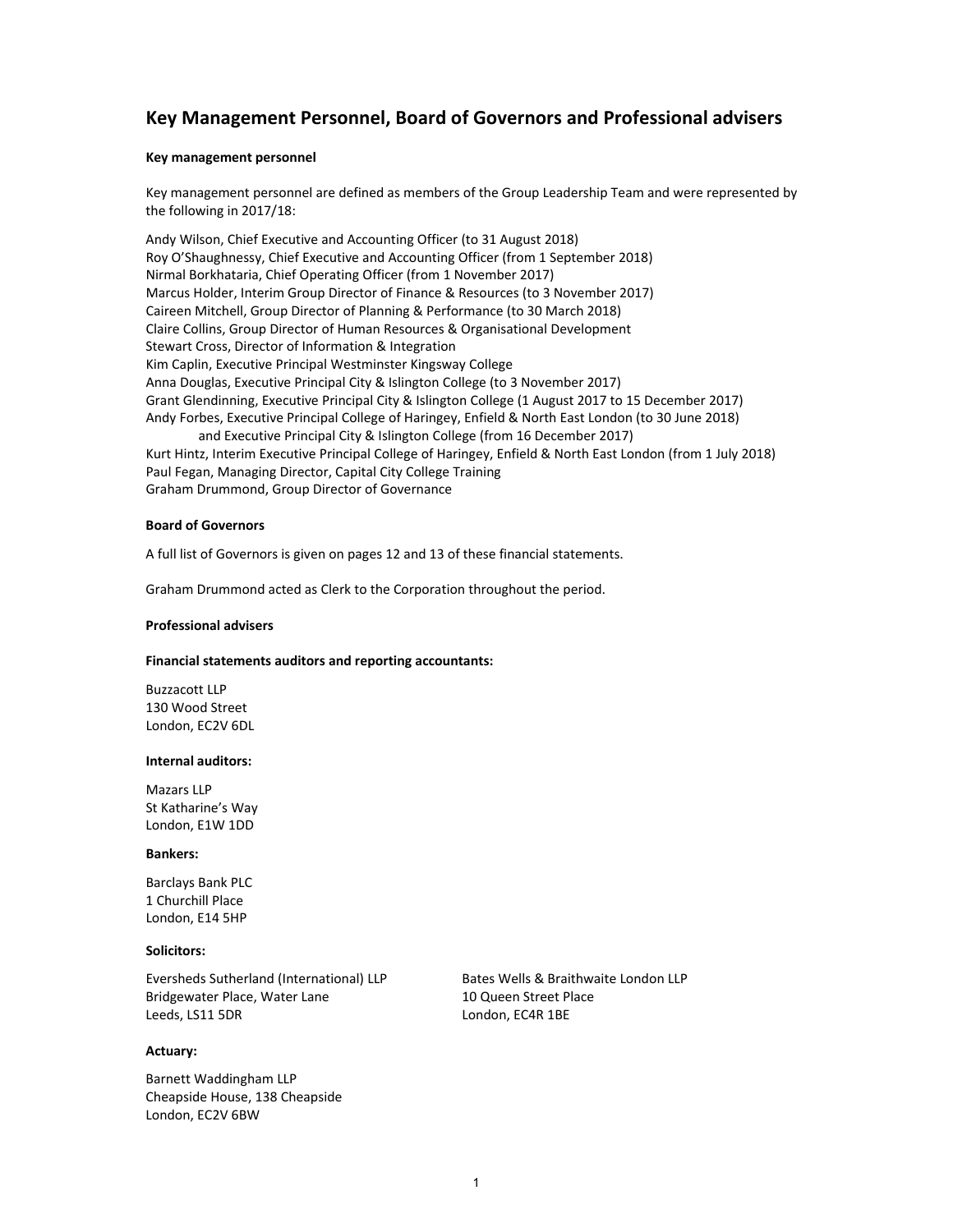# **CONTENTS**

# **Page number**

| <b>Strategic Report</b>                                          | $3 - 11$  |
|------------------------------------------------------------------|-----------|
| Statement of Corporate Governance and Internal Control           | $12 - 17$ |
| Corporate's Statement on the College's Regularity, Propriety and |           |
| Compliance with Funding Body Terms and Conditions of Funding     | 18        |
| Statement of Responsibilities of the Members of the Corporation  | 19        |
| Independent Auditor's Report to the Members of the Corporation   | $20 - 21$ |
| Reporting Accountant's Assurance Report on Regularity            | $22 - 23$ |
| Statement of Comprehensive Income and Expenditure                | 24        |
| Statement of Changes in Reserves                                 | 25        |
| Balance Sheet as at 31 July                                      | 26        |
| <b>Statement of Cash Flows</b>                                   | 27        |
| Notes to the Accounts                                            | $28 - 51$ |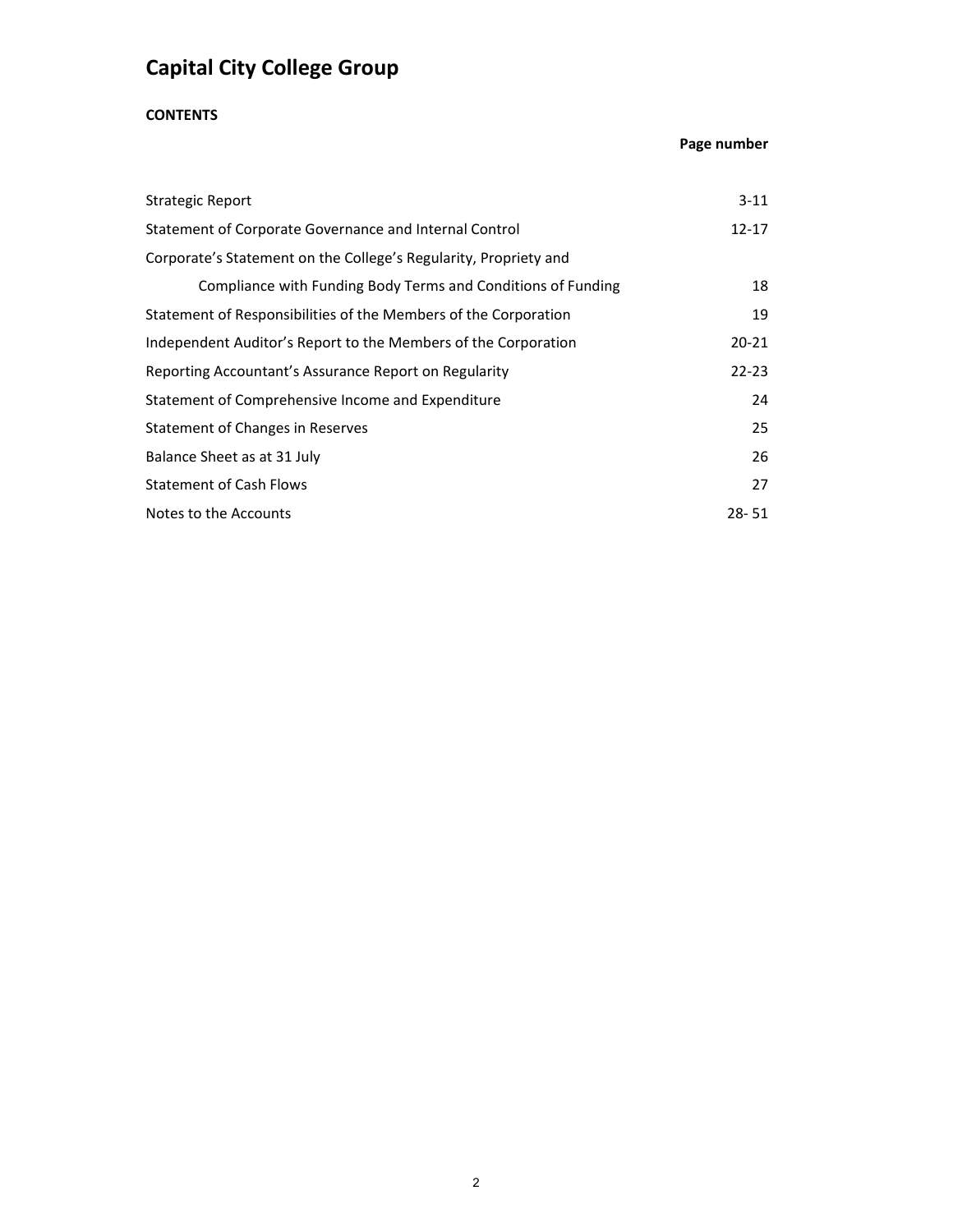# **Strategic Report**

# **OBJECTIVES AND STRATEGIES**

The members of the Corporation present their annual report together with the financial statements and auditor's report for Capital City College Group for the year ended 31 July 2018.

# **Legal status**

The Corporation was established under the Further and Higher Education Act 1992 for the purposes of conducting The WKCIC Group. The College is an exempt charity for the purposes of Part 3 of the Charities Act 2011. 'The WKCIC Group' is known under its licensed trading name of the Capital City College Group (CCCG).

On 1 November 2017, The WKCIC Group merged with the College of Haringey, Enfield & North East London (CONEL). The merger was established through the transfer of CONEL's assets and liabilities to The WKCIC Group followed by the dissolution of CONEL under a Type B merger. All the individual colleges, as well as a training arm ‐ Capital City College Training, that make up the Group continue to operate under their own names. For financial purposes the Group is a single legal entity and throughout this report will be referred to as the 'College' unless stated otherwise.

# **Mission, vision, strategy and objectives**

The College's purpose, as approved by the Corporation, is summarised in the Mission Statement, which states:

# **To inspire London's students and businesses with outstanding further and higher education and training which ensures their social and economic success**

The mission and vision have no purpose unless we provide an outstanding learner experience for each and every student who entrusts us with a part of their journey. CCCG is committed to providing an educational experience which benefits the student whilst learning but also in his or her post education experience. We are only successful if our students are able to move into employment and progress in their journey through work. Every part of our organisation, from ICT to MIS, from the condition of our facilities to the resources available, need to be seamlessly linked with the student's needs. Like the student, we are on a journey as a group of colleges, we are making progress and are committed to improving our services each day. We are fortunate to have staff whose passion is providing each learner with whatever it takes to bring out the best within and put that into his/her education.

# **Resources**

The College has various resources that it can deploy in pursuit of its strategic objectives.

The College employed 1,474 people (expressed as full time equivalents), of whom 677 were teaching staff.

The College enrolled 31,534 students. The College's student population includes 9,470 16 to 18 year old students, 3,496 apprentices, 408 higher education students, 147 international students and 18,546 adult learners.

The College had £300.7 million of net assets (including £52.4 million pension liability) and long‐term debt of £0.6 million. Tangible resources include sites in central London located in close proximity to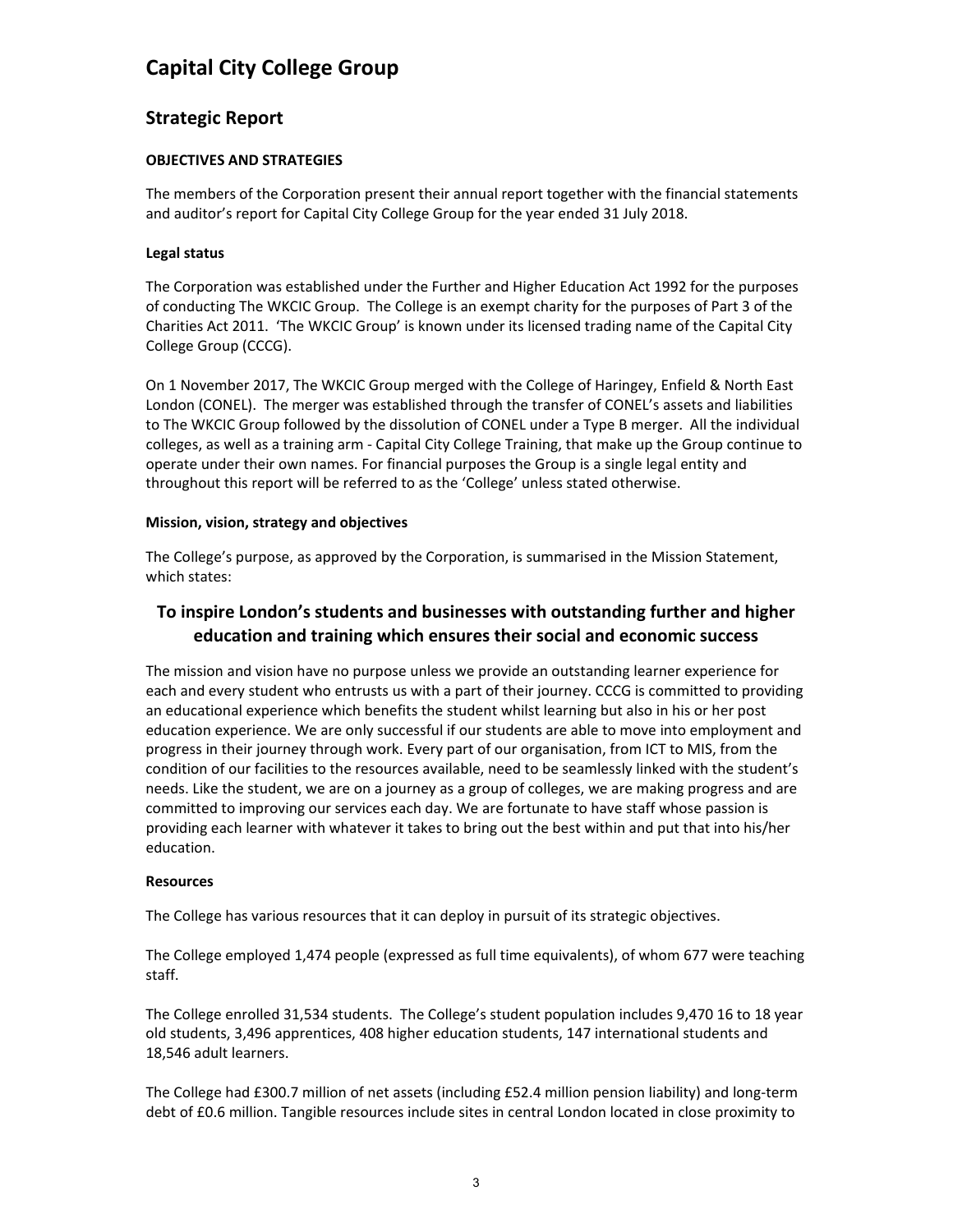key transport hubs at King's Cross, Victoria, Angel, Finsbury Park, Holloway, Soho, Regent's Park and Tottenham Hale as well as a site in Enfield, north London.

The College has a good reputation locally and nationally. At the moment the CCCG brand and the individual college brands are not integrated into one compelling message. The priority in this current academic year is to not only maintain a quality brand for the individual colleges and training arm but also to expand our marketing reach in order to continue building an ever improving learner experience.

### **Stakeholders**

In line with other colleges and with universities, the College has many stakeholders. These include:

- Students;
- Education sector funding bodies;
- FE Commissioner;
- Staff;
- Local employers (with specific links);
- Local authorities;
- Local Enterprise Partnerships (LEPs);
- The local community;
- HE and other FE institutions;
- Trade unions;
- Professional bodies.

In line with our expanded marketing objectives CCCG will be investing significant senior staff time in strategically building our stakeholder partnerships. This will be essential if we are to not only deal with the challenges facing the FE sector but also the opportunities available. The FE college of the future will need to provide added value services beyond current curriculum and in partnership with other colleges, the local authority, employers, and the students and staff.

### **DEVELOPMENT AND PERFORMANCE**

### **Financial results**

The College generated a deficit before other gains and losses in the year of £6,073,000 (2016/17 ‐ £5,688,000), with total comprehensive income of £46,628,000 (2016/17 – expenditure of £1,170,000).

The operating loss before FRS102 pension adjustments (£5,161,000) and merger costs (£737,000) is £175,000 (2016/17: loss of £1,730,000) excluding £39,797,000 in respect of the net assets acquired on the merger with CONEL.

### **Developments**

Tangible fixed asset additions during the year amounted to £4,334,000. In the main, this related to the purchase of ICT equipment, infrastructure and network upgrades (£2m). A further £0.5m was incurred on air handling and ventilation works at the Victoria Centre. Other fixed asset additions related mainly to building improvement works across the college sites and miscellaneous equipment purchases.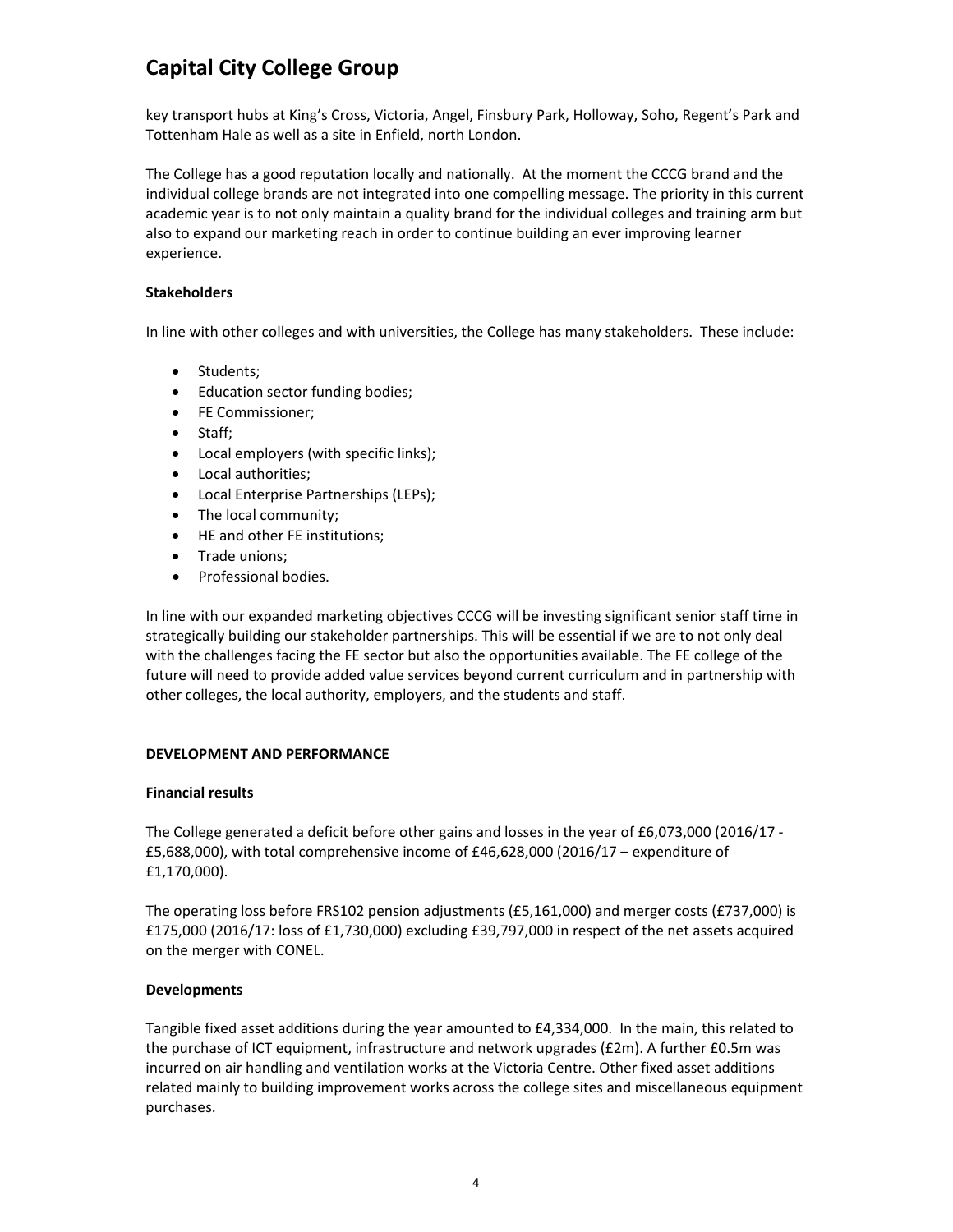# **Reserves**

The College had accumulated reserves of £300,674,000 and cash and short term investment balances of £28,954,000. The College wishes to continue to accumulate reserves and cash balances in order to support its estates strategy as well as create a more sustainable financial position.

# **Sources of income**

The College has significant reliance on the education sector funding bodies for its principal funding source, largely from recurrent grants. In 2017/18 the FE funding bodies provided 79.8% of the College's total income.

# **Group companies**

The College has one subsidiary company, Apprenticeships First Limited, and participates in a joint venture with Haringey Council called the Tottenham Green Enterprise Centre. The principal activity of Apprenticeships First Limited is an Apprenticeships Training Agency which provides employment for apprentices whilst the Tottenham Green Enterprise Centre provides facilities for start‐up businesses. Neither entities' financial transactions were material to the College and as such they have not been consolidated. In the current year the results generated were a £10,373 surplus (2016/17 ‐ £8,991) and a £1,928 deficit (2016/17 ‐ £21,071 surplus) respectively.

# **FUTURE PROSPECTS**

# **Developments**

The College is developing a new Estates Strategy with the intent of providing the buildings required for learning and at the same time creating an endowment to fund future innovative services.

# **Strategic plan**

Following the merger, The WKCIC Group agreed a new strategic plan for the period 2017‐20. The following strategic priorities are being implemented across the College:

- Addressing London's need with a portfolio of courses and services of technical, professional and academic education and training.
- Fostering the best professional practice to stimulate learning and exploit emerging technologies.
- Motivating students to optimise their college experience.
- Securing financial strength to ensure the best resources are available to facilitate teaching, learning and student support.
- Working with partners to address the needs of London, Londoners and others who might benefit.

The College is on target for achieving the majority of these objectives.

During the next year our focus is on: providing a consistently high learner experience across CCCG; approving the Estates strategy; and broadening our apprenticeship offering.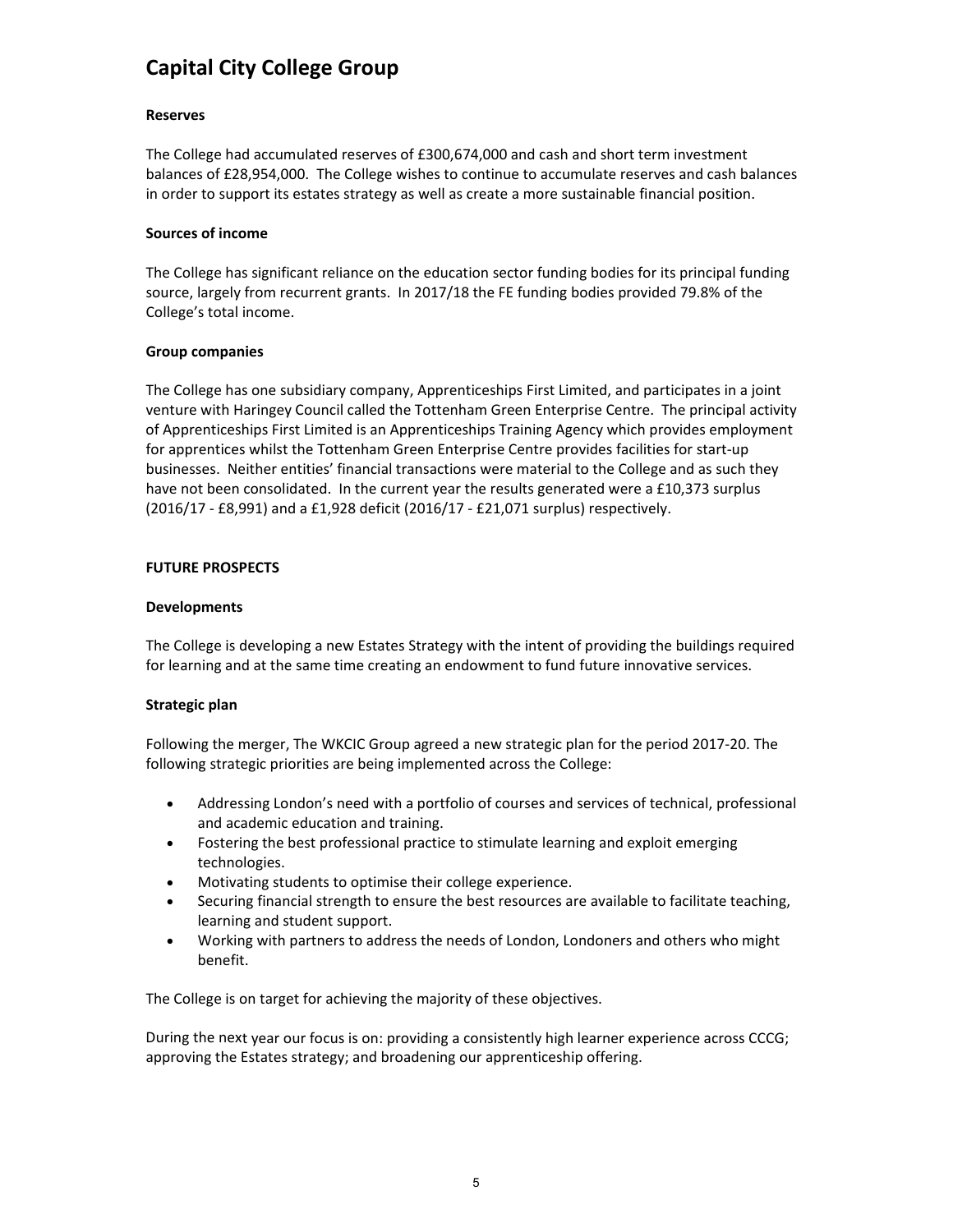# **Treasury policies and objectives**

The College has treasury management arrangements in place to manage cash flows, banking arrangements and money market transactions and the risks associated with those activities. All borrowing requires the authorisation of the Corporation.

Following the merger with the College of Haringey, Enfield and North East London the College has inherited bank loans amounting to £395,000 which were used to finance the construction of the Kingfisher Building on the Enfield campus in 2003, as well as other loans of £303,000, which were used to finance energy efficiency improvements.

The size of the College's total borrowing and its approach to interest rates has been calculated to ensure a reasonable cushion between the total cost of servicing debt and operating cashflow.

# **Cash flows and liquidity**

At £3,486,000 (2016/17 – inflow of £2,989,000) net cash outflow from operating activities primarily resulted from the year‐end loss and increased payments to creditors.

At 31 July 2018 the College held £16,454,000 (2016/17‐ £12,244,000) of cash and cash equivalents with a further £12,500,000 (2016/17 - £9,000,000) in short term deposits maturing more than three months after the balance sheet date.

# **Reserves policy**

The College has no formal Reserves Policy, but recognises the importance of reserves in the financial stability of an organisation, whilst ensuring that adequate resources are provided for the College's core business. The College currently holds no restricted reserves. As at the balance sheet date, the Income and Expenditure account reserve stands at £92,592,000 (2016/17‐ £45,819,000). It is the Corporation's intention to increase reserves over the life of the Strategic Plan and by the generation of annual operating surpluses increasing its ability to invest in the infrastructure.

### **Going concern**

After making appropriate enquiries, the Corporation considers that the College has adequate resources to continue in operational existence for the foreseeable future. For this reason, it continues to adopt the going concern basis in preparing the financial statements.

# **PRINCIPAL RISKS AND UNCERTAINTIES**

### **Risk management**

The College has undertaken further work during the year to develop and embed the systems of internal control, including financial and operational, and risk management which is designed to protect the College's assets, reputation and financial stability. The Corporation has overall responsibility for risk management and its approach to managing risks and internal controls is explained in the Statement of Governance.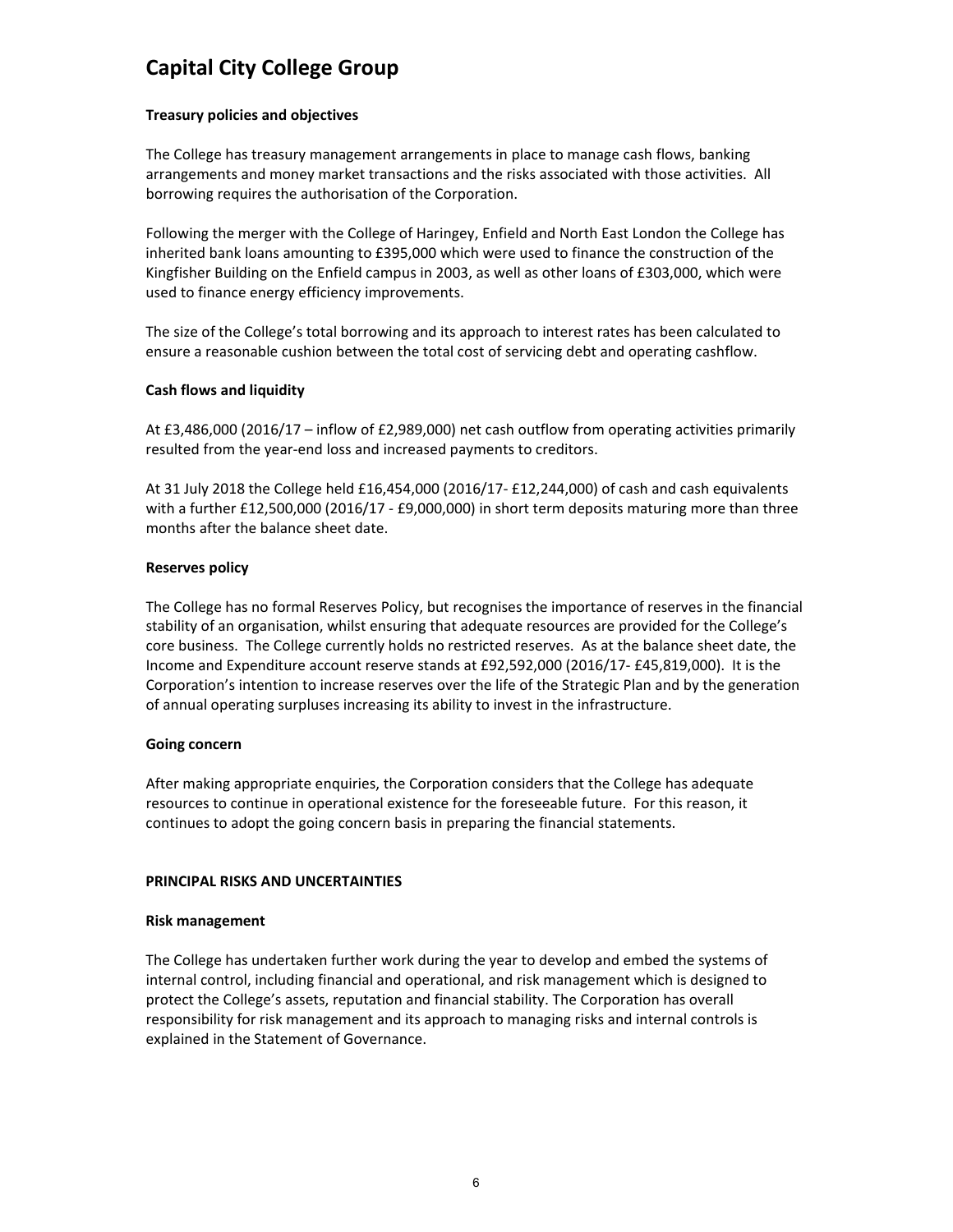Based on the strategic plan, the Group Leadership Team (GLT) undertakes a comprehensive review of the risks to which the College is exposed. They identify systems and procedures, including specific preventable actions which should mitigate any potential impact. The internal controls are then implemented and the subsequent year's appraisal will review their effectiveness and progress against risk mitigation actions. In addition to the annual review, the GLT also considers any risks which may arise as a result of a new area of work being undertaken. In 2017/18 this specifically reflected the extra risks resulting from the process of merging Capital City College Group and the College of Haringey, Enfield and North East London.

A risk register is reviewed on termly basis, and is overseen by the Audit Committee and reviewed at least annually by the Corporation, and more frequently where necessary. The risk register identifies the key risks, the likelihood of those risks occurring, their potential impact on the College and the actions being taken to reduce and mitigate the risks. Risks are prioritised using a consistent scoring system. This is supported by a risk management training programme to raise awareness of risk throughout the College.

The top highest risks are detailed below. Details of the controls and actions being taken to mitigate these risks are given in the risk register. Other factors besides those listed below may also adversely affect the College.

- Failure to establish a coherent curriculum strategy across the group.
- Poor services distract from teaching & learning, leading to a decline in colleges' performance.
- Failure to exceed 16‐18 lagged learner number target, resulting in missed opportunity to grow in future years.
- Failure to achieve 97% of AEB contract through internal delivery resulting in income shortfall or extra subcontracting costs.
- Failure to control costs and operate efficiently.
- Poor financial planning.
- Devolution of AEB funding to the GLA from 2019/20.

### **KEY PERFORMANCE INDICATORS**

The College has a number of key performance indicators which are subdivided into the following categories:

- Learner targets;
- **•** Financial objectives.

The College's learner targets for 2017/18 were:

| Key performance indicator                  | <b>Measure/Target</b> | Actuals for 2017/18 |
|--------------------------------------------|-----------------------|---------------------|
| 16-18 Learner Numbers                      | 9.496                 | 9.467               |
| <b>Adult Education Budget Enrolments</b>   | 21.451                | 21,980              |
| Adult Education Budget income <sup>#</sup> | £30,533k              | £29,533k            |
| Apprenticeships Income <sup>#</sup>        | £8,482k               | £5,946k             |

# The above values represent the full‐year aggregated funding contracts and delivery for CCCG and CONEL. This differs from the values presented later within these financial statements which only recognise the proportion of the year (9 months) that CONEL was a member of the Group.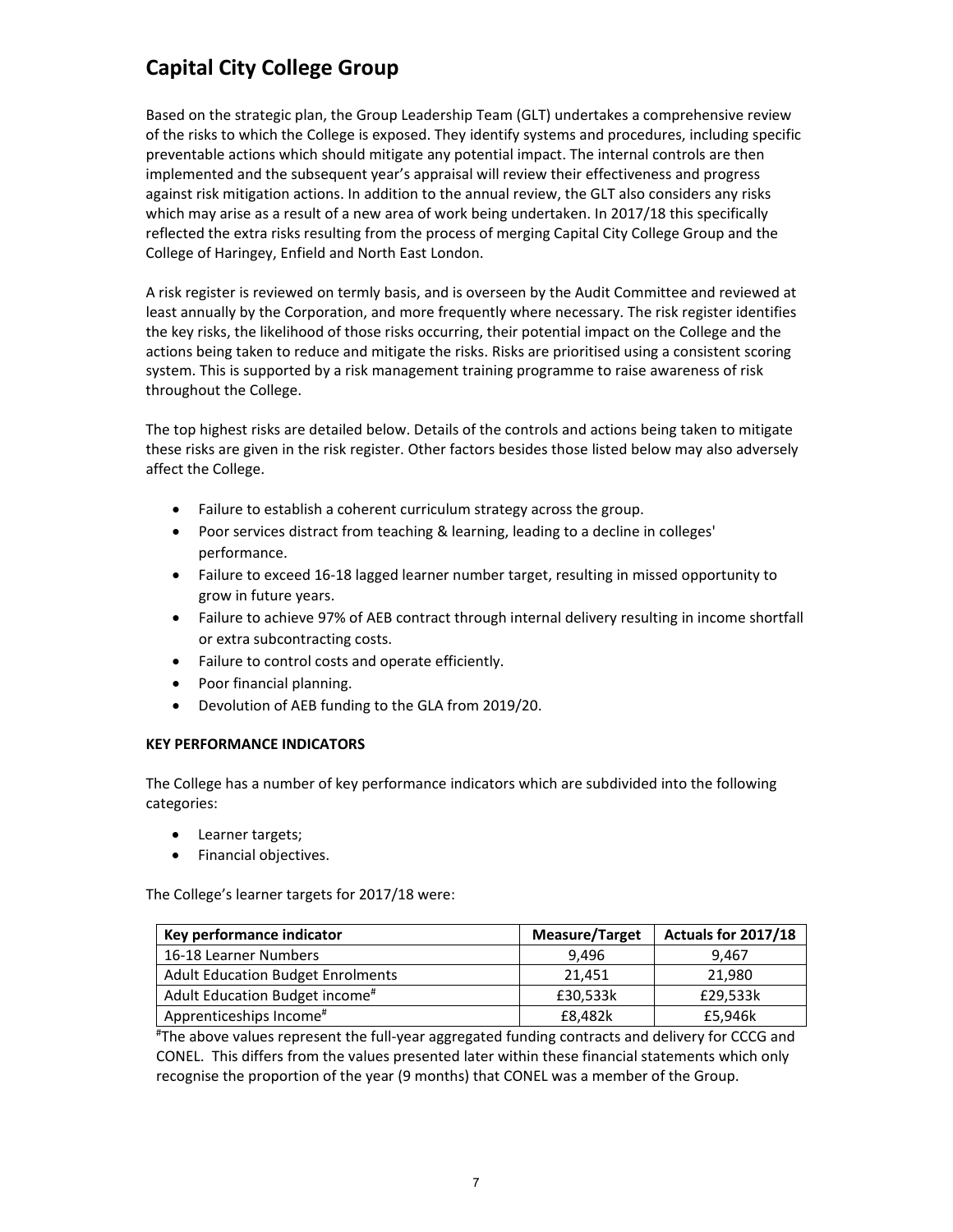The College has delivered less than 97% of its ESFA Adult Education Budget (AEB) contract which, under ESFA's 2017/8 funding rules, will require it to repay the contract shortfall of £627k. Apprenticeships income in 2017‐18 was considerably lower than planned. Apprenticeship starts fell across the sector following the introduction of the Apprenticeship Levy in May 2017, and College plans were based on a forecast upturn which did not happen.

Students continue to prosper at the College. Achievement rates in 2017/18 were 85.3% for the Group, only 0.6% below those for 2016/17 in a year of significant curriculum change across the sector. It is expected that the provider group national rates for 2017/18 will decline as a result of the introduction of more exams‐based vocational qualifications and the introduction of two year A‐ levels. In this context, achievement rates for 16‐18 year olds were 80.6%. Achievement rates for adults were 88.3%, comparing well to a national provider group rate of 87.9% in 2016/17. These achievement rates are particularly pleasing to note at a time of embedding new Group structures and processes.

The College's financial objectives for 2017/18 were:

| Key performance indicator                                        | Measure/      | <b>Actuals for</b> |
|------------------------------------------------------------------|---------------|--------------------|
|                                                                  | <b>Target</b> | 2017/18            |
| Operating surplus (EBITDA as a % of income - education specific) | $>= 3%$       | 5.37%              |
| Staff costs (including contract tuition services, but excluding  | $\leq$ 64%    | 62.71%             |
| pensions adjustment and restructuring) as %'age of total income  |               |                    |
| Dependency on income other than from non-funding body sources    | $>= 24%$      | 20.2%              |
| Adjusted current ratio                                           | $> = 1.5:1$   | 2:1                |
| Adjusted cash days in hand                                       | $>= 60$ days  | 95.88 days         |
| Cash generated from operations to income                         | $>=$ £8 $m$   | (E3.486m)          |

Dependency on income other than non-funding body sources is lower than target due to lower HE, Loan and Commercial activity than planned. The poor outcome for cash generated from operations to income is mainly due to the target assuming no movement in balance sheet debtors and creditors, which in reality were significant.

The College measures its performance towards the above financial objectives within its monthly management accounts. The College also regularly reviews its achievement against each of its funding contracts and the achievement rates of each programme.

The College is required to complete the annual Finance Record for the Education and Skills Funding Agency ("ESFA"). The College is assessed by the ESFA and is pleased to note it has rated the College as having "Outstanding" financial health grading throughout the period.

At the most recent inspections of Westminster Kingsway College, City & Islington College and the College of Haringey, Enfield and North East London, by OFSTED, each of the Colleges were graded as 'Good'. As a recently merged College the historical grading is no longer applicable and a new inspection, which is anticipated within the next two years, will be required to determine the grade.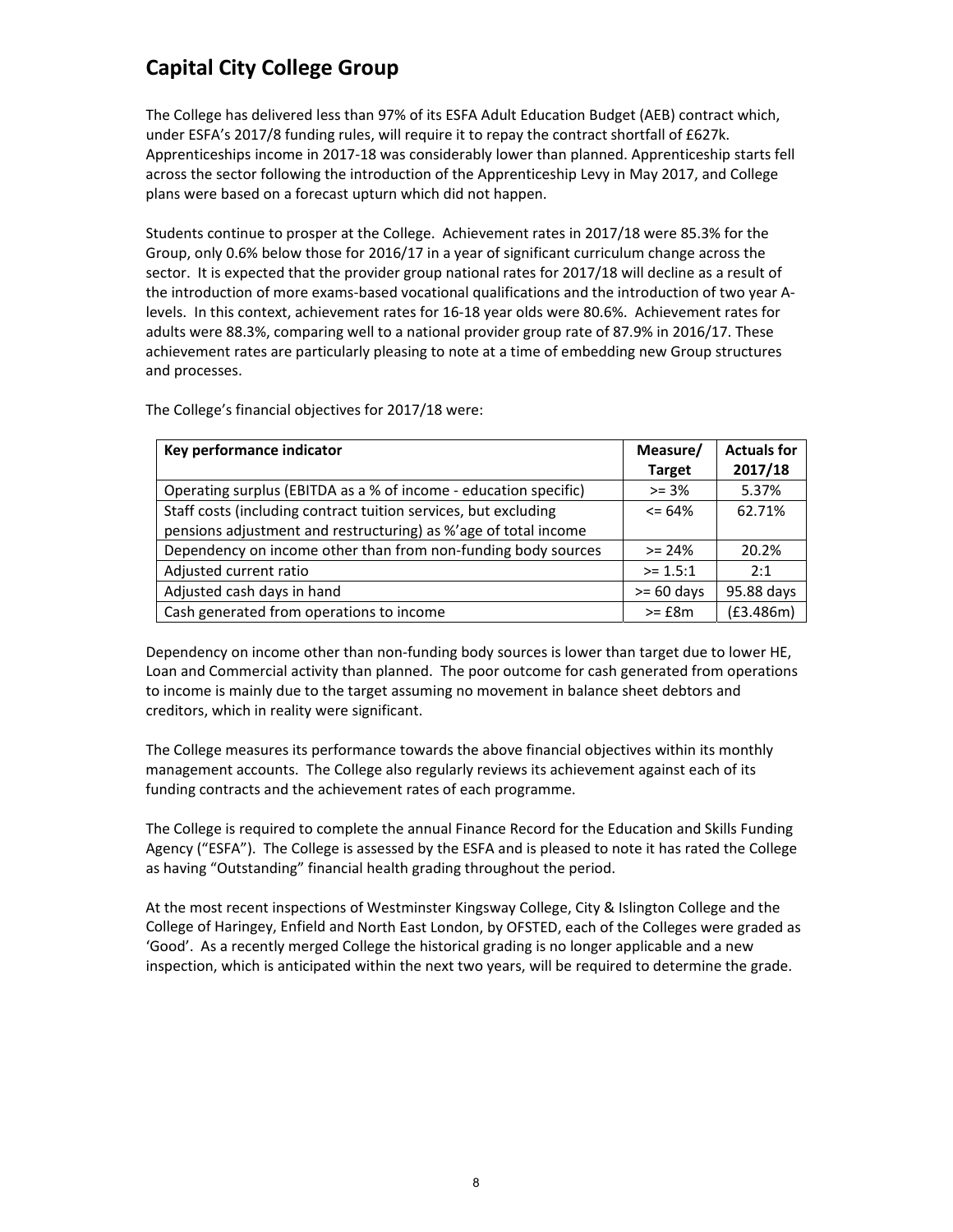# **OTHER INFORMATION**

# **Public benefit**

The College is an exempt charity under Part 3 of the Charities Act 2011 and is regulated by the Secretary of State for Education. The members of the Governing Body, who are trustees of the charity, are disclosed on pages 12 and 13. In setting and reviewing the College's strategic objectives, the Governing Body has had due regard for the Charity Commission's guidance on public benefit and particularly upon its supplementary guidance on the advancement of education. The guidance sets out the requirement that all organisations wishing to be recognised as charities must demonstrate, explicitly, that their aims are for the public benefit.

In delivering its mission, the College provides the following identifiable public benefits through the advancement of education to 31,534 students, including 313 students with high needs:

- Delivering and quality assuring high quality teaching across a range of general and specialist curriculum areas.
- Widening participation and tackling social exclusion.
- Providing strong student support systems that promote personal and social development in addition to the achievement of specific educational goals.
- Creating pathways from education and training into sustainable employment.
- Helping businesses and individuals thrive through tailored training support.
- Meeting the training and development needs of employers, industry and commerce.
- Creating and sustaining employment through continuous professional development of our staff.
- Developing links with Local Enterprise Partnerships.

The College provides courses without charge to young people, to those who are unemployed and adults taking English and Maths courses. The College adjusts its courses to meet the needs of local employers and provides training to 3,496 apprentices. The College is committed to providing information, advice and guidance to the students it enrols and to finding suitable courses for as many students as possible regardless of their educational background.

# **Equality Diversity and Inclusion**

The College is committed to ensuring equality of opportunity for all who learn and work here. The College respects and values the diversity of students and staff who share different aspects of their identity, for example in terms of their race and ethnicity, gender, sexual orientation, gender reassignment, religion and belief, disability or marital/civil partnership, socio‐economic status and age. The College aims to ensure Equality, Diversity and Inclusion is reflected through the curriculum, enrichment activities and the range of direct and indirect student support services. The College's Equality Diversity and Inclusion Policy is published on its Intranet and includes monitoring details and is reviewed on an annual basis.

The College publishes an Annual Equality Diversity and Inclusion Report and has Strategic Equality, Diversity and Inclusion Objectives to ensure compliance with the relevant specific equality duties outlined in the Equality Act 2010. The College also undertakes equality impact assessments on all new policies, procedures and restructures with the results published and shared as appropriate. Equality impact assessments are also undertaken for existing policies and procedures on a prioritised basis.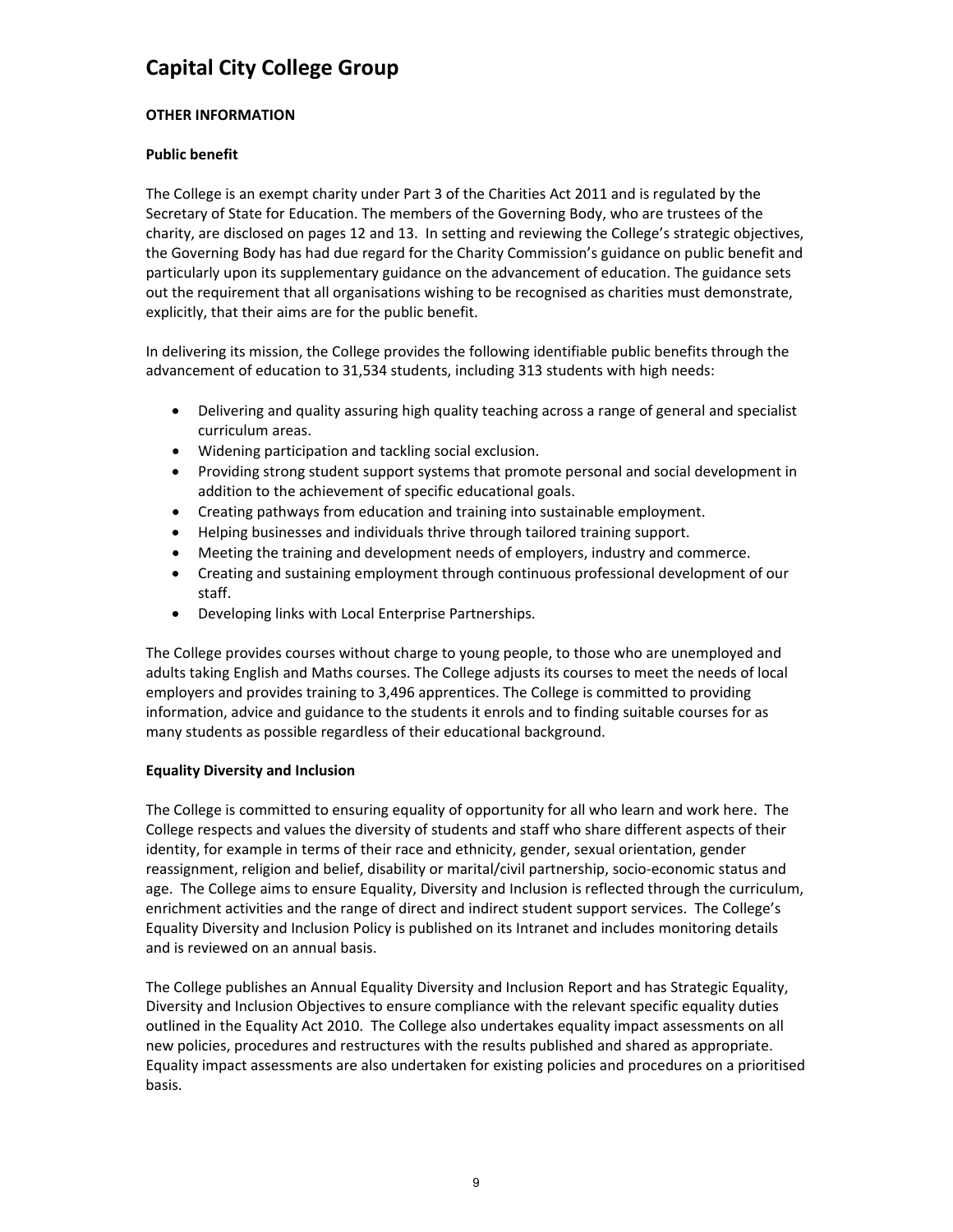The College has achieved Level 1 of the Employers 'Disability Confident Committed' award and has made a further commitment to meet the standard at level 2. The College considers all employment applications from disabled persons, bearing in mind the aptitudes of the individuals concerned, and guarantees an interview to any disabled applicant who meets the essential criteria for the post. Where an existing employee becomes disabled, every effort is made to ensure that employment with the College continues. The College is committed to provide training, career development and opportunities for promotion which, as far as possible, provide identical opportunities to those of non‐disabled employees.

The College has made a formal commitment to the 'Mindful Employer' Charter as part of the initiative to support the mental health wellbeing of staff and have recently been awarded the Commitment standard for the London Healthy Workplace Charter. The College has also committed itself to achieve the Gold Award under the assessment of the United Kingdom Investors in Equality and Diversity. The College provides mandatory Equality, Diversity and Inclusion training for all new starters and has a planned two‐year cycle for refresher training.

# **Disability statement**

The College seeks to achieve the objectives set down in the Equality Act 2010:

- a) The College has appointed staff who provide information, advice and arrange support where necessary for students with disabilities/learning difficulties.
- b) There is a range of specialist equipment, e.g. hearing loops which the College can make available for use by students alongside a range of various assistive technology.
- c) Within the respective division's Admissions policy there are details on how to complain against a decision not to offer a place, linked to the Complaints policy.
- d) The College has appointed specialist lecturers to support students with learning difficulties and/or disabilities. There are a number of student support assistants who can provide a variety of support for learning.
- e) There is a continuing programme of staff development to ensure the provision of a high level of appropriate support for students who have learning difficulties and/or disabilities.
- f) Specialist programmes are described in division's prospectus, and achievements and destinations are recorded and published in the standard College format.
- g) Counselling and welfare services are described in each division's Student Guide, which are available to students together with details on the Complaints and Disciplinary Procedure which are covered as part of induction and at other times throughout the year.

# **Trade union facility time**

The Trade Union (Facility Time Publication Requirements) Regulations 2017 require the College to publish information on facility time arrangements for trade union officials at the College.

| Numbers of employees who were relevant trade union officials | FTE employee number |
|--------------------------------------------------------------|---------------------|
| during the relevant period                                   |                     |
| 34                                                           | 31.35               |

| Percentage of time | Number of employees |
|--------------------|---------------------|
| 0%                 |                     |
| 1-50%              | 34                  |
| 51-99%             |                     |
| 100%               |                     |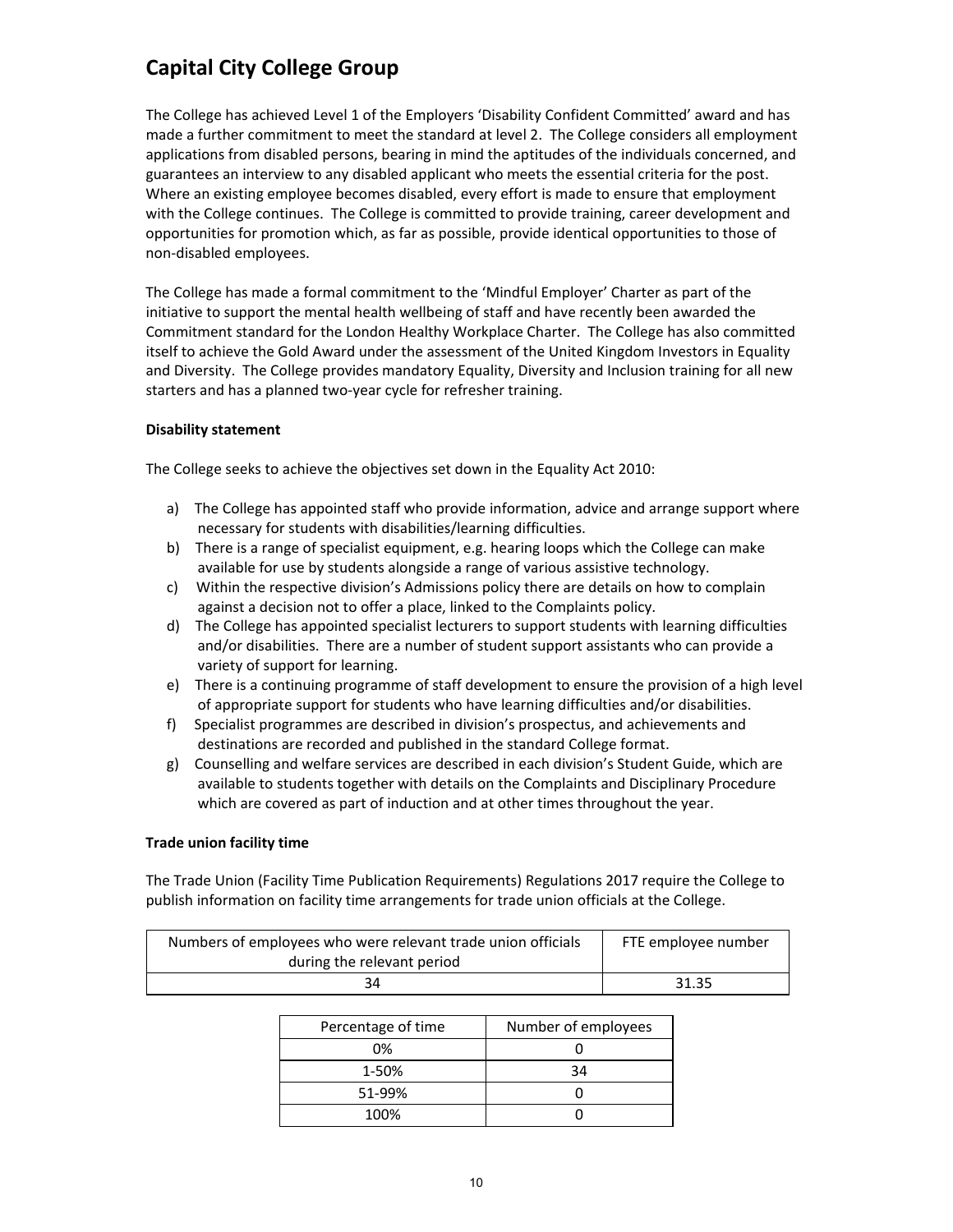| Total cost of facility time                     | £72,8551    |
|-------------------------------------------------|-------------|
| Total pay bill                                  | £60.437.129 |
| Percentage of total bill spent on facility time | $0.1205\%$  |

|  |  |  | Time spent on paid trade union activities as a percentage of total paid facility time ' | 100% |
|--|--|--|-----------------------------------------------------------------------------------------|------|
|--|--|--|-----------------------------------------------------------------------------------------|------|

# **Payment performance**

The Late Payment of Commercial Debts (Interest) Act 1998, in the absence of agreement to the contrary, requires organisations to make payments to suppliers within 30 days of either the provision of goods or services or the date on which the invoice was received. The target set by the Treasury for payment to suppliers within 30 days is 95 per cent. During the accounting period 1 August 2017 to 31 July 2018, the College paid 84.2% of its invoices within 30 days.

# **Events after the end of the reporting period**

The College is not aware of any post balance sheet events which need to be disclosed.

# **Disclosure of information to auditors**

The members who held office at the date of approval of this report confirm that, so far as they are each aware, there is no relevant audit information of which the College's auditors are unaware; and each member has taken all the steps that he or she ought to have taken to be aware of any relevant audit information and to establish that the College's auditors are aware of that information.

# **Approved by order of the members of the Corporation on 13 December 2018 and signed on its behalf by:**

**Alastair Da Costa** Chair J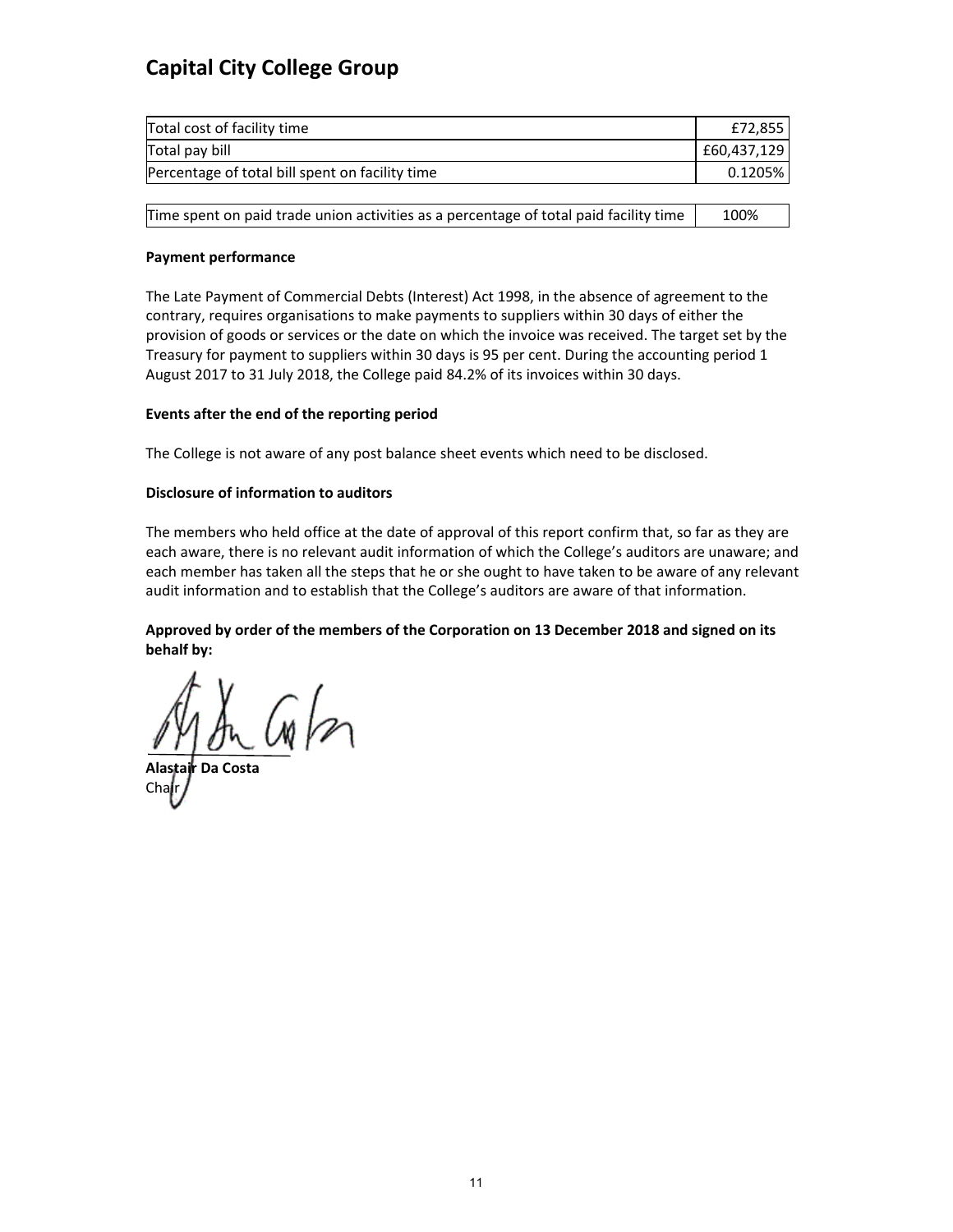# **Statement of Corporate Governance and Internal Control**

The following statement is provided to enable readers of the annual report and accounts of the College to obtain an understanding of its governance and legal structure. This statement covers the period from 1 August 2017 to 31 July 2018 and up to the date of approval of the annual report and financial statements.

The Group endeavours to conduct its business:

- I. in accordance with the seven principles identified by the Committee on Standards in Public Life (selflessness, integrity, objectivity, accountability, openness, honesty and leadership);
- II. in accordance with the guidance to colleges from the Association of Colleges in The Code of Good Governance for English Colleges ("the Code"); and
- III. having due regard to the UK Corporate Governance Code 2014 insofar as it is applicable to the further education sector.

In the opinion of the Board, the College conducts itself in line with the provisions of the Code, and it has complied throughout the year ended 31 July 2018. The Board recognises that, as a body entrusted with both public and private funds, it has a particular duty to observe the highest standards of corporate governance at all times.

The College is an exempt charity within the meaning of Part 3 of the Charities Act 2011. Board members, who are also the trustees for the purposes of the Charities Act 2011, confirm that they have had due regard for the Charity Commission's guidance on public benefit and that the required statements appear elsewhere in these financial statements.

# **The Corporation**

| <b>Name</b>                        | Status of<br>Appointment | Date of<br>Appointment<br>or re- | Current<br>Term of<br>office | Date Term<br>ends (or<br>resignation if | <b>Committees Served</b>                                                     | Corporation<br>meeting<br>attendance |
|------------------------------------|--------------------------|----------------------------------|------------------------------|-----------------------------------------|------------------------------------------------------------------------------|--------------------------------------|
|                                    |                          | appointment                      |                              | earlier)                                |                                                                              | rate 17/18                           |
| Alastair Da<br>Costa (Chair)       | Independent              | 11.7.18                          | 4 years                      | 31.7.22                                 | Finance and Resources*<br>Remuneration<br>Chairs' Group (Chair)*             | 100%                                 |
|                                    |                          |                                  |                              |                                         | Search Committee                                                             |                                      |
| <b>Ruth Duston</b><br>(Vice Chair) | Independent              | 20.7.16                          | 4 years                      | 11.7.18                                 | Chairs' Group*<br>CCCT Board (Chair)*                                        | 75%                                  |
| Ozlem Top                          | Student<br>Member        | 1.5.17                           | 1 year                       | 30.4.18                                 | Curriculum and<br>Performance*<br><b>CIC Education Board</b>                 | 25%                                  |
| Danish Ahmed                       | Student<br>Member        | 1.5.18                           | 1 year                       | 31.7.19                                 | Curriculum and<br>Performance*<br><b>CIC Education Board</b>                 | 20%                                  |
| Robert Yankah                      | Student<br>Member        | 1.9.17                           | 1 year                       | 31.7.19                                 | <b>CONEL Education Board</b>                                                 | 33%                                  |
| Catherine<br>Boyd-Maunsell         | Independent              | 11.7.18                          | 1 year                       | 31.7.19                                 | <b>WKC Education Board</b><br>(Chair)<br>Chairs' Group*                      | 92%                                  |
| Leslie Brissett                    | Independent              | 11.7.18                          | 2 years                      | 31.7.20                                 | Remuneration (Chair)<br>Chairs' Group*                                       | 60%                                  |
| Shane Chowen                       | Independent              | 11.7.18                          | 2 years                      | 31.7.20                                 | Curriculum and<br>Performance (Chair)*<br>Chairs' Group*<br>Search Committee | 100%                                 |

The members who are serving on Capital City College Group Corporation up to the date of signature of this report are as listed in the table below.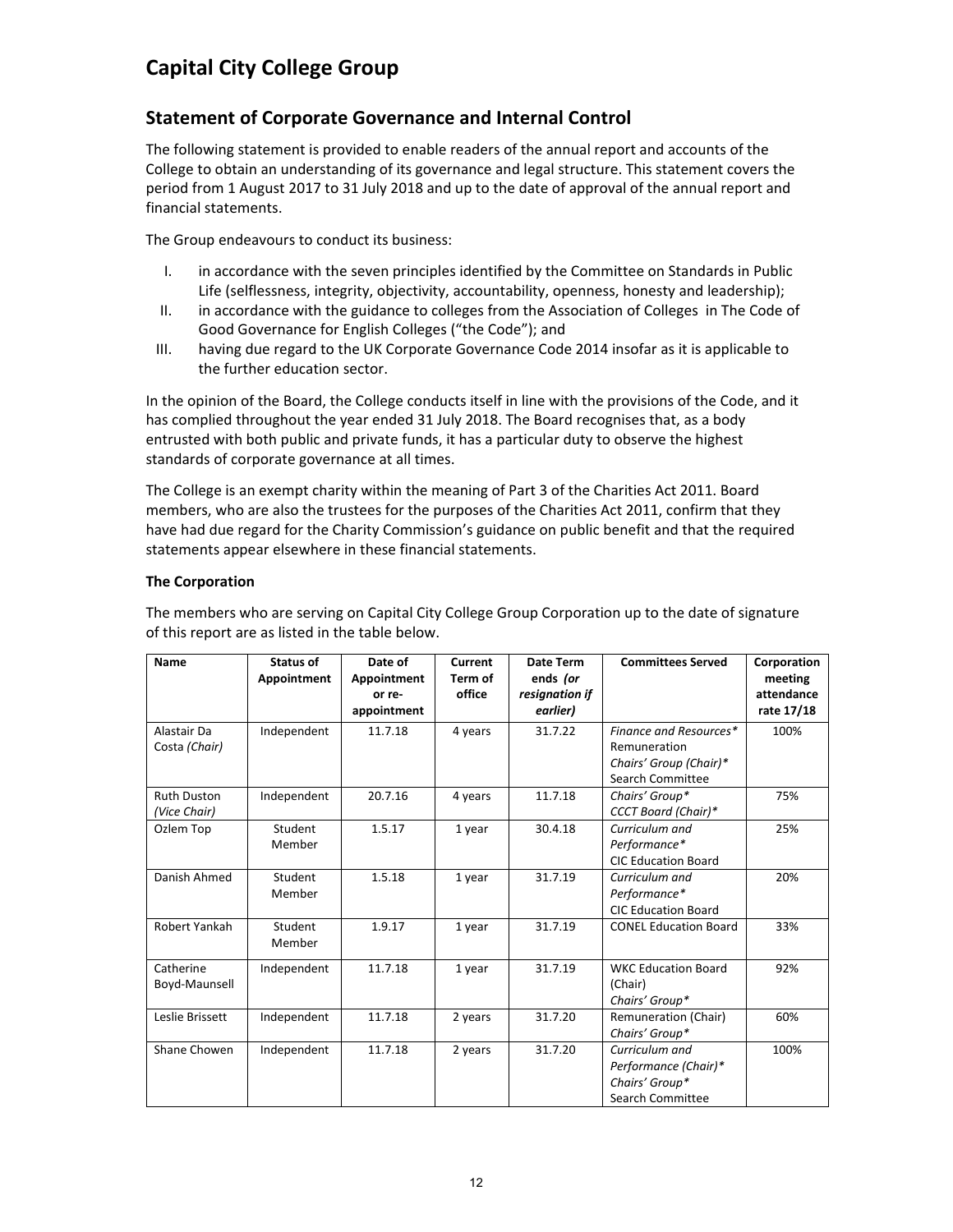| Pamela Toluwa<br>Student             | 1.9.17   | 1 year    | 11.7.18    | Curriculum and                             | 38%   |
|--------------------------------------|----------|-----------|------------|--------------------------------------------|-------|
| Member<br>Esoimene                   |          |           |            | Performance*                               |       |
|                                      |          |           |            | <b>WKC Education Board</b>                 |       |
| Independent<br>Joel                  | 20.7.16  | 2 years   | 11.7.18    | Audit                                      | 83%   |
| Featherman                           |          |           |            | CCCT Board*                                |       |
| Staff member<br><b>Heather James</b> | 20.7.16  | 4 years   | 11.7.18    | Curriculum and                             | 85%   |
|                                      |          |           |            | Performance*                               |       |
|                                      |          |           |            | <b>CIC Education Board</b>                 |       |
| Staff member<br>Mike Magras          | 20.7.16  | 4 years   | 11.7.18    | Audit                                      | 85%   |
|                                      |          |           |            | <b>WKC Education Board</b>                 |       |
| Simon<br>Independent                 | 20.7.16  | 4 years   | 11.7.18    | <b>Finance and Resources</b>               | 93%   |
| Pitkeathley                          |          |           |            | $(Chair)*$                                 |       |
|                                      |          |           |            | Chairs' Group*                             |       |
| Staff member<br>Anthony              | 21.11.16 | 2 years   | 11.7.18    | <b>CONEL College Board</b>                 | 25%   |
| Robinson                             |          |           |            |                                            |       |
| Anthony Smith<br>Independent         | 11.7.18  | 2 years   | 31.7.20    | Finance and Resources*                     | 50%   |
|                                      |          |           |            | <b>CIC Education Board</b>                 |       |
|                                      |          |           |            | (from Sep 2018)                            |       |
| Amelia<br>Independent                | 11.7.18  | 2 years   | 31.7.20    | <b>CIC Education Board</b>                 | 100%  |
| Sussman                              |          |           |            | (Chair)                                    |       |
|                                      |          |           |            | Curriculum and                             |       |
|                                      |          |           |            | Performance*                               |       |
|                                      |          |           |            | Chairs' Group*                             |       |
|                                      |          |           |            | Search Committee                           |       |
| Fiona<br>Independent                 | 11.7.18  | 1 year    | 31.7.19    | Audit (Chair)                              | 100%  |
| Thompson                             |          |           |            | Chairs' Group*                             |       |
| Independent<br>Kay Willis            | 20.7.16  | 2 years   | 11.7.18    | Finance and Resources*                     | 91%   |
|                                      |          |           |            | Remuneration                               |       |
| Martina<br>Independent               | 08.3.17  | 18 months | 11.7.18    | <b>CCCT Board</b>                          | 37.5% |
| Milburn                              |          |           |            |                                            |       |
| Sarah Ebanja<br>Independent          | 11.7.18  | 3 years   | 31.7.21    | <b>CONEL Education Board</b>               | 70%   |
|                                      |          |           |            | (Chair)                                    |       |
|                                      |          |           |            | Search Committee                           |       |
|                                      |          |           |            | Chairs' Group*                             |       |
| Maarten<br>Independent               | 11.7.18  | 3 years   | 31.7.21    | Audit (to Apr 2018)                        | 75%   |
| Zuurmond                             |          |           |            | <b>Finance and Resources</b>               |       |
|                                      |          |           |            | (from May 2018)*<br><b>CONEL Education</b> |       |
|                                      |          |           |            | Board                                      |       |
|                                      |          |           |            | Remuneration (from                         |       |
|                                      |          |           |            | Sep 2018)                                  |       |
| Keith Brown<br>Independent           | 11.7.18  | 1 year    | 31.7.19    | <b>CONEL Education Board</b>               | 58%   |
|                                      |          |           |            | Finance and Resources*                     |       |
|                                      |          |           |            | Audit (from Sep 2018)                      |       |
| David Triesman<br>Independent        | 11.7.18  | 2 years   | 31.7.20    | <b>CONEL Education Board</b>               | 37.5% |
| Andy Wilson<br>Chief                 | 20.7.16  | N/A       | 31.08.18   | Finance and Resources*                     | 100%  |
| Executive                            |          |           |            | Curriculum and                             |       |
|                                      |          |           |            | Performance*                               |       |
| Chief<br>Roy                         |          |           |            |                                            |       |
|                                      | 1.9.18   | N/A       | Ex officio |                                            | N/A   |

 $*$  The following committees were disbanded on 11<sup>th</sup> July with their responsibilities re-allocated to the Board or to another committee/ *education board, as a result of the governance review:*

*Finance and Resources*

*Curriculum and Performance*

*Chairs Group*

*CCCT Board*

Graham Drummond acts as Clerk to the Corporation.

It is the Corporation's responsibility to bring independent judgement to bear on issues of strategy, performance, resources and standards of conduct.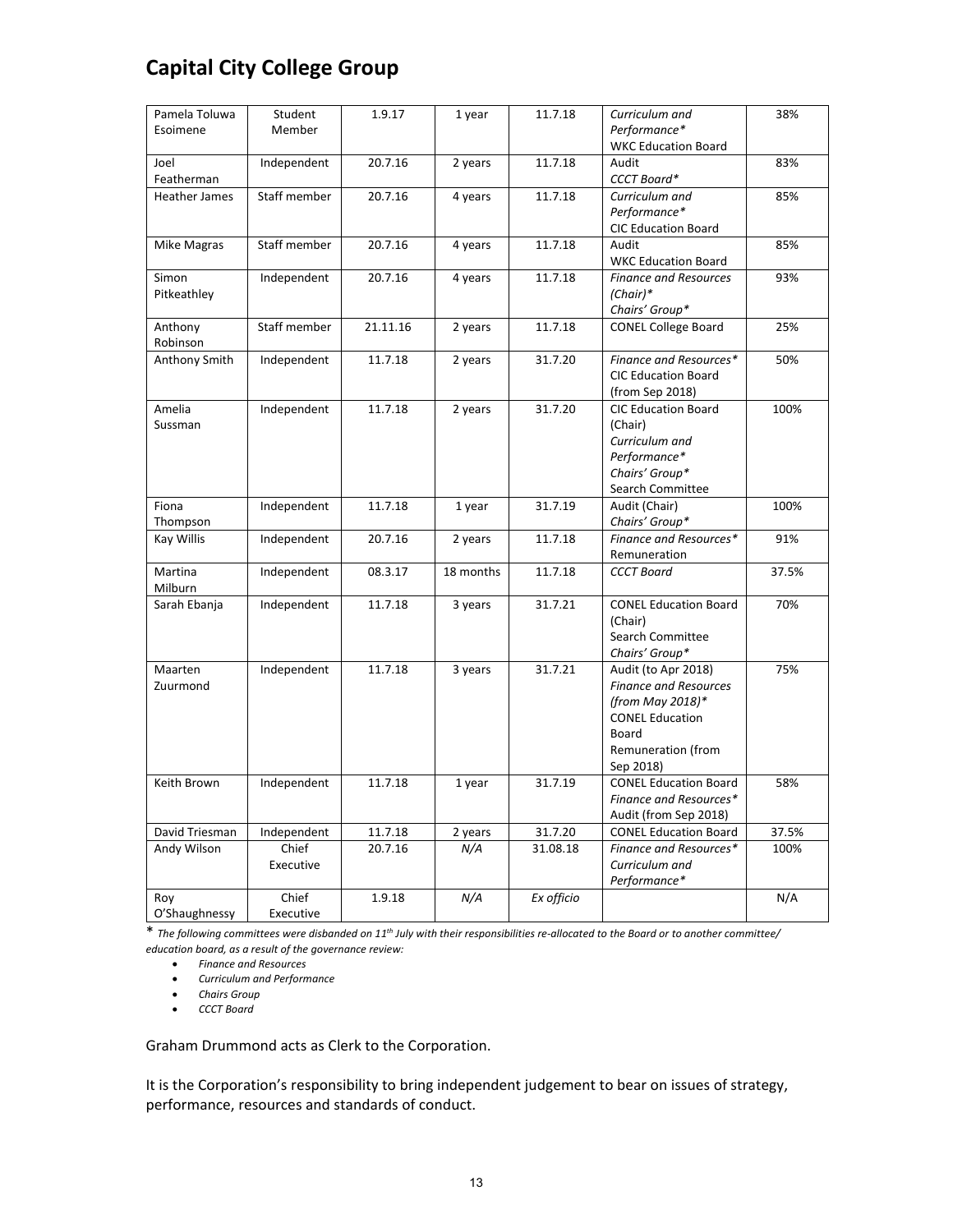The Corporation is provided with regular and timely information on the overall financial performance of the College together with other information such as performance against funding targets, proposed capital expenditure, quality matters and personnel‐related matters such as health and safety and environmental issues. There were five full board meetings during 2017/18.

The Corporation conducted its business through a number of committees. Each committee had terms of reference, which were approved by the Corporation. These committees were curriculum and performance (until July 18), finance and resources (until July 18), remuneration, audit, chairs' group (until July 18), CIC college board, WKC college board, CONEL college board and the CCCT board (the terms of the college boards were revised in July 2018 and as a result these groups were renamed education boards. The CCCT Board was disbanded).

Minutes of board meetings are available at www.capitalccg.ac.uk, except those deemed to be confidential or are available from the Clerk to the Corporation at:

The WKCIC Group Regent's Park Centre, Longford Street, London, NW1 3HB

The Clerk to the Corporation maintains a register of financial and personal interests of Board members. The register is available for inspection at the above address.

All Board members are able to take independent professional advice in furtherance of their duties at the College's expense and have access to the Clerk to the Corporation, who is responsible to the Board for ensuring that all applicable procedures and regulations are complied with. The appointment, evaluation and removal of the Clerk are matters for the Corporation as a whole.

Formal agendas, papers and reports are supplied to Board members in a timely manner, prior to meetings. Briefings are provided on an ad hoc basis.

The Corporation has a strong and independent non‐executive element and no individual or group dominates its decision‐making process. The Corporation considers that each of its non‐executive members is independent of management and free from any business or other relationship which could materially interfere with the exercise of their independent judgement.

There is a clear division of responsibility in that the roles of the Chair and Accounting Officer are separate.

### **Appointments to the Corporation**

Any new appointments to the Corporation are a matter for the consideration of the Board as a whole. The Chairs Group (up until July 2018) and then the Search committee was responsible for the selection and nomination of any new member for the Corporation's consideration. The Corporation is responsible for ensuring that appropriate training is provided as required.

Members of the Corporation are appointed for a term of office not exceeding four years.

### **Governance Review**

The Board carried out a governance review in May and June 2018, and has subsequently reduced the number of members of the board from 23 to 14. Another outcome of the review was that the number of committees has been reduced with the Finance and Resources Committee, the Curriculum and Performance Committee and the Chairs' Group being disbanded from the  $11<sup>th</sup>$  July 2018. The Chairs' Group has been replaced by a more traditional Search committee and the College Boards have been reconstituted into College Education Boards, with their focus being on the quality of education and the student experience at the respective colleges within the Group.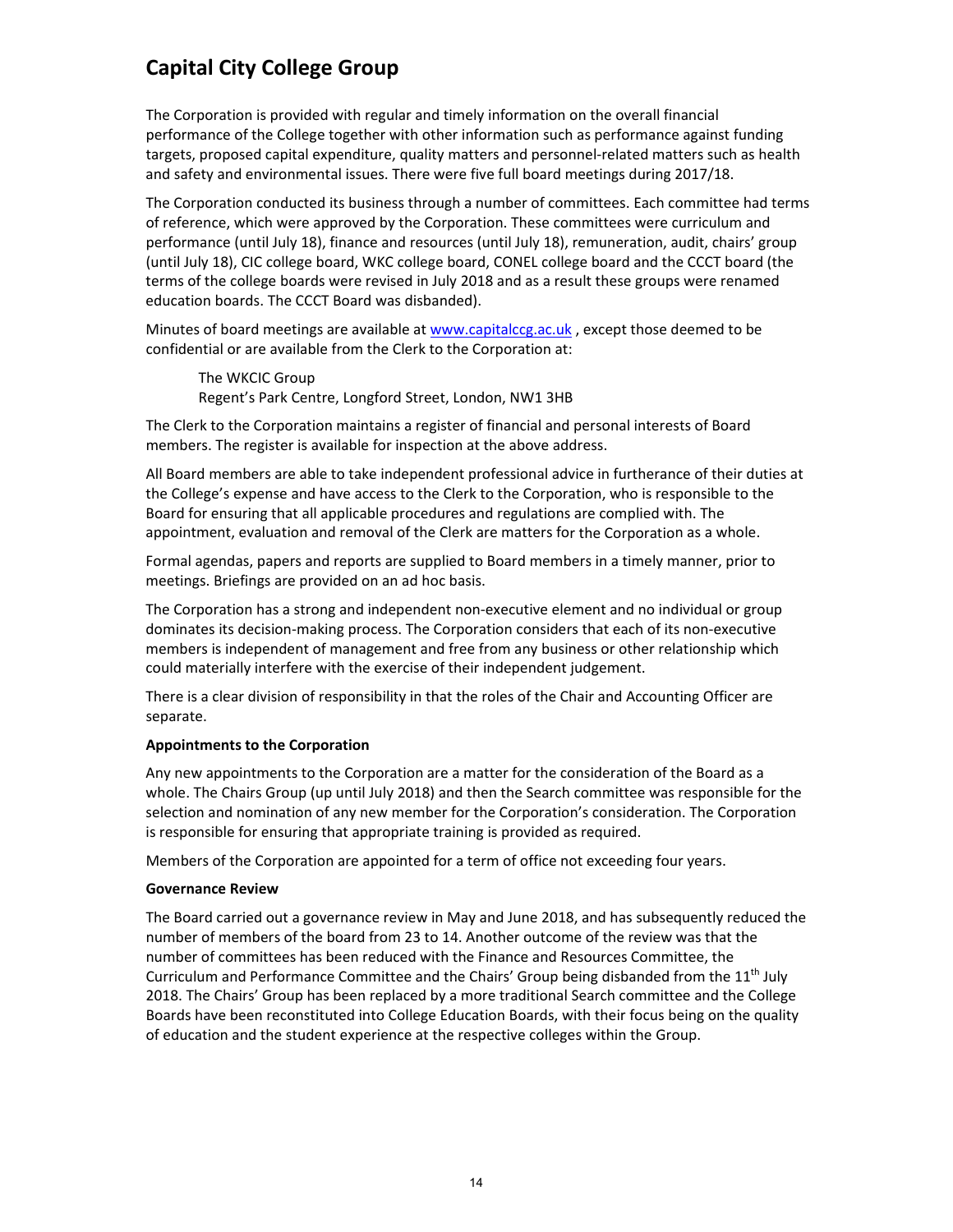# **Remuneration Committee**

Throughout the year ended 31 July 2018 the College's Remuneration Committee comprised of the Chair, Vice Chair and two other Board members. The Committee's responsibilities are to make recommendations to the Board on the remuneration and benefits of the Accounting Officer and other senior postholders.

Details of remuneration for the year ended 31 July 2018 are set out in note 7 to the financial statements.

# **Audit Committee**

The Audit Committee comprises four members of the Corporation (excluding the Chief Executive and any member who serves on the finance and resources committee).

The Audit Committee meets four times per year and provides a forum for reporting by the College's internal audit service, reporting accountants and financial statements auditors, who have access to the Committee for independent discussion, without the presence of the Group Leadership Team. The Committee also receives and considers reports from the main FE funding bodies as they affect the College's business.

The College's internal auditors review the systems of internal control, risk management controls and governance processes in accordance with an agreed plan of input and report their findings to management and the Audit Committee.

Management is responsible for the implementation of agreed audit recommendations and internal audit undertakes periodic follow‐up reviews to ensure such recommendations have been implemented.

The Audit Committee also advises the Corporation on the appointment of internal, reporting accountants and financial statements auditors and their remuneration for audit and non‐audit work as well as reporting annually to the Corporation.

### **College Boards and the Training Board**

During 2017/18 the Corporation had four oversight groups whose responsibility is to advise and oversee the management of the three separate divisions of the Group: City and Islington College, Westminster Kingsway College, The College of Haringey, Enfield and North East London and Capital City College Training. During 2017/18 these Boards had no delegated responsibility and their role was to provide advice with respect to strategy.

### **Internal control**

# *Scope of responsibility*

The Corporation is ultimately responsible for the College's system of internal control and for reviewing its effectiveness. However, such a system is designed to manage rather than eliminate the risk of failure to achieve business objectives, and can provide only reasonable and not absolute assurance against material misstatement or loss.

The Corporation has delegated the day-to-day responsibility to the Chief Executive, as Accounting Officer, for maintaining a sound system of internal control that supports the achievement of the College's policies, aims and objectives, whilst safeguarding the public funds and assets for which he is personally responsible, in accordance with the responsibilities assigned to him in the Financial Memorandum between the College and the funding bodies. He is also responsible for reporting to the Corporation any material weaknesses or breakdowns in internal control.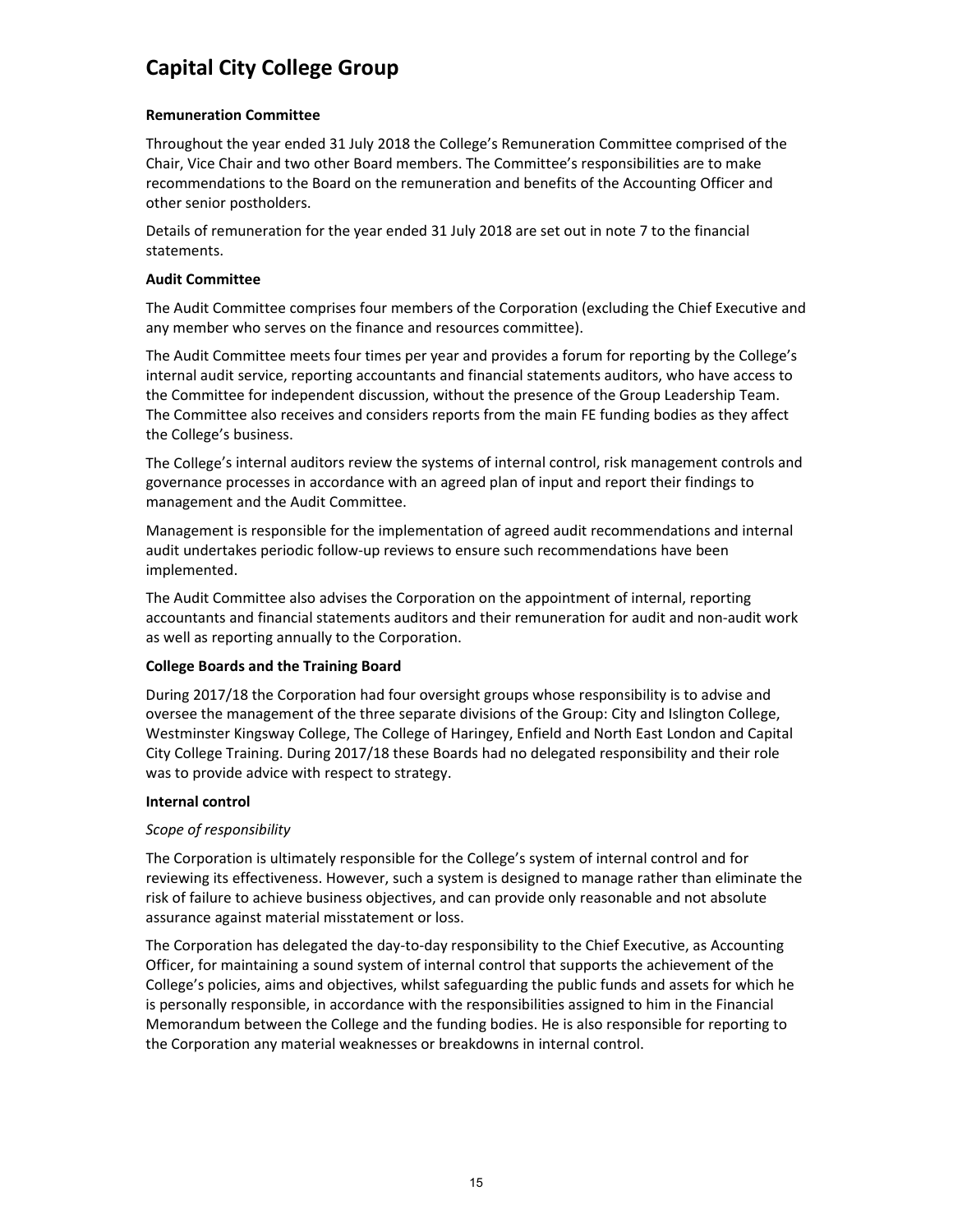# *The purpose of the system of internal control*

The system of internal control is designed to manage risk to a reasonable level rather than to eliminate all risk of failure to achieve policies, aims and objectives; it can therefore only provide reasonable and not absolute assurance of effectiveness. The system of internal control is based on an ongoing process designed to identify and prioritise the risks to the achievement of College policies, aims and objectives, to evaluate the likelihood of those risks being realised and the impact should they be realised, and to manage them efficiently, effectively and economically. The system of internal control has been in place in the College for the year ended 31 July 2018 and up to the date of approval of the annual report and accounts.

# *Capacity to handle risk*

The Corporation has reviewed the key risks to which the College is exposed together with the operating, financial and compliance controls that have been implemented to mitigate those risks. The Corporation is of the view that there is a formal ongoing process for identifying, evaluating and managing the College's significant risks that has been in place for the period ended 31 July 2018 and up to the date of approval of the annual report and accounts. This process is regularly reviewed by the Corporation.

# *The risk and control framework*

The system of internal control is based on a framework of regular management information, administrative procedures including the segregation of duties, and a system of delegation and accountability. In particular, it includes:

- comprehensive budgeting systems with an annual budget, which is reviewed and agreed by the Board
- regular reviews by the Board of periodic and annual financial reports which indicate financial performance against forecasts
- setting targets to measure financial and other performance
- clearly defined capital investment control guidelines
- the adoption of formal project management disciplines, where appropriate.

The College has an internal audit service, which operates in accordance with the requirements of the ESFA's *Post 16 Audit Code of Practice*. The work of the internal audit service is informed by an analysis of the risks to which the College is exposed, and annual internal audit plans are based on this analysis. The analysis of risks and the internal audit plans are endorsed by the Corporation on the recommendation of the Audit Committee. As a minimum, annually, the Head of Internal Audit (HIA) provides the Board with a report on internal audit activity in the College. The report includes the HIA's independent opinion on the adequacy and effectiveness of the College's system of risk management, controls and governance processes.

# *Review of effectiveness*

As Accounting Officer, the Chief Executive has responsibility for reviewing the effectiveness of the system of internal control. His review of the effectiveness of the system of internal control is informed by:

- the work of the internal auditors
- the work of the executive managers within the College who have responsibility for the development and maintenance of the internal control framework
- comments made by the College's financial statements auditors, the reporting accountant for regularity assurance, the appointed funding auditors (for colleges subject to funding audit) in their management letters and other reports.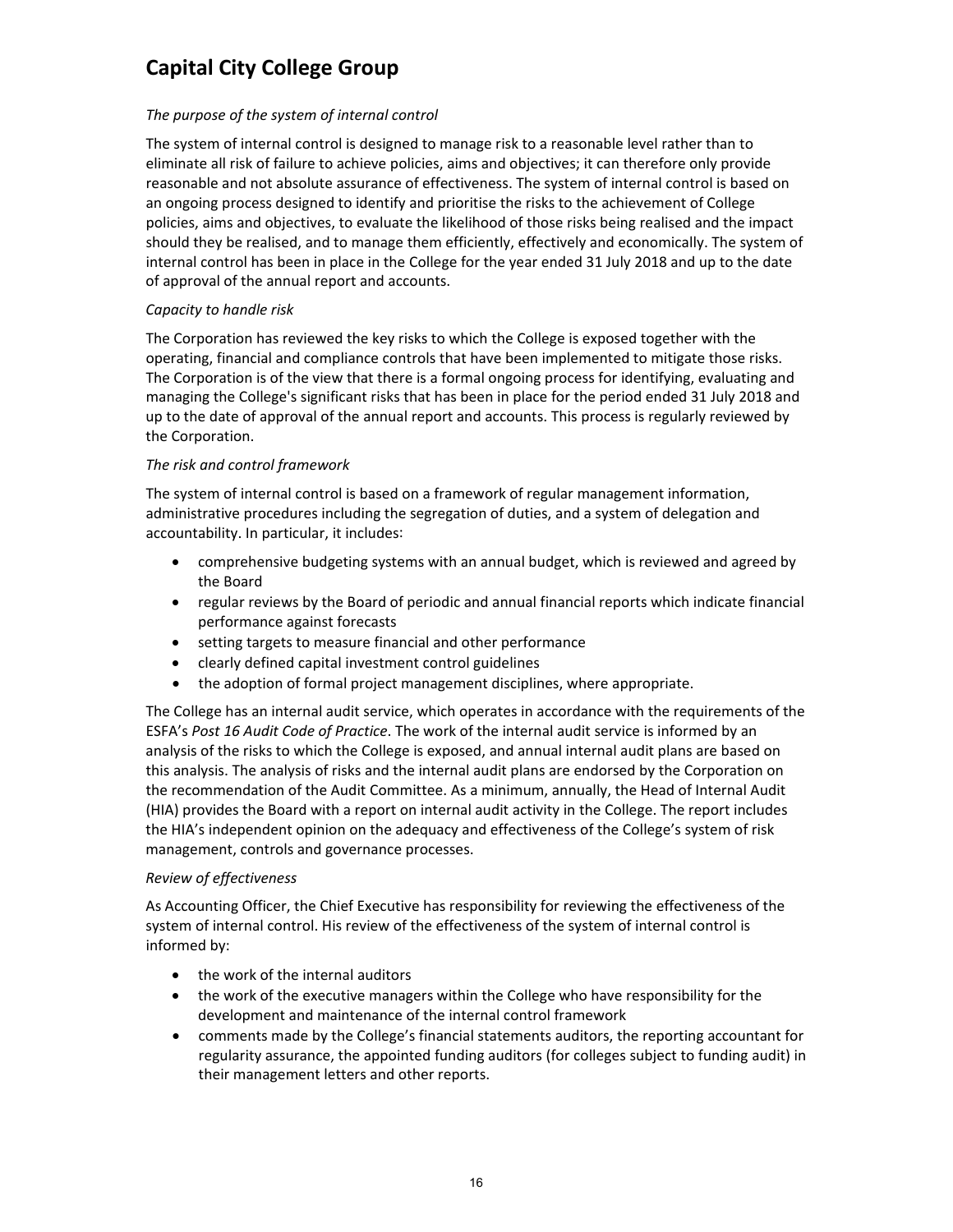The Accounting Officer has been advised on the implications of the result of his review of the effectiveness of the system of internal control by the Audit Committee, which oversees the work of the internal auditor and other sources of assurance, and a plan to address weaknesses and ensure continuous improvement of the system is in place.

The Group Leadership Team (GLT) receives reports setting out key performance and risk indicators and considers possible control issues brought to their attention by early warning mechanisms, which are embedded within the departments and reinforced by risk awareness training. The GLT and the Audit Committee also receive regular reports from internal audit and other sources of assurance, which include recommendations for improvement. The Audit Committee's role in this area is confined to a high‐level review of the arrangements for internal control. The Corporation's agenda includes a regular item for consideration of risk and control and receives reports thereon from the GLT and the Audit Committee. The emphasis is on obtaining the relevant degree of assurance and not merely reporting by exception. At its December 2018 meeting, the Corporation carried out the annual assessment for the year ended 31 July 2018 by considering documentation from the GLT and internal audit, and taking account of events since 31 July 2018. It was noted that robust action plans are being implemented to address concerns in relation to the administration of learner number recording and control, and that further work will be carried out to ensure the security of information held by CCCG.

Based on the advice of the Audit Committee and the Accounting Officer, the Corporation is of the opinion that the College has an adequate and effective framework for governance, risk management and control, and has fulfilled its statutory responsibility for "*the effective and efficient use of resources, the solvency of the institution and the body and the safeguarding of their assets*".

### **Going concern**

The Corporation of The WKCIC Group confirms that the College believes it will be able to continue in operation and meet its liabilities taking account of the current position and principal risks for at least the next twelve months and the foreseeable future. For this reason, it continues to adopt the going concern basis in preparing the financial statements.

**Approved by order of the members of the Corporation on 13 December 2018 and signed on its behalf by:**

**Alastair Da Costa Roy O'Shaughnessy** Chair Chair Chair Chief Executive and Accounting Officer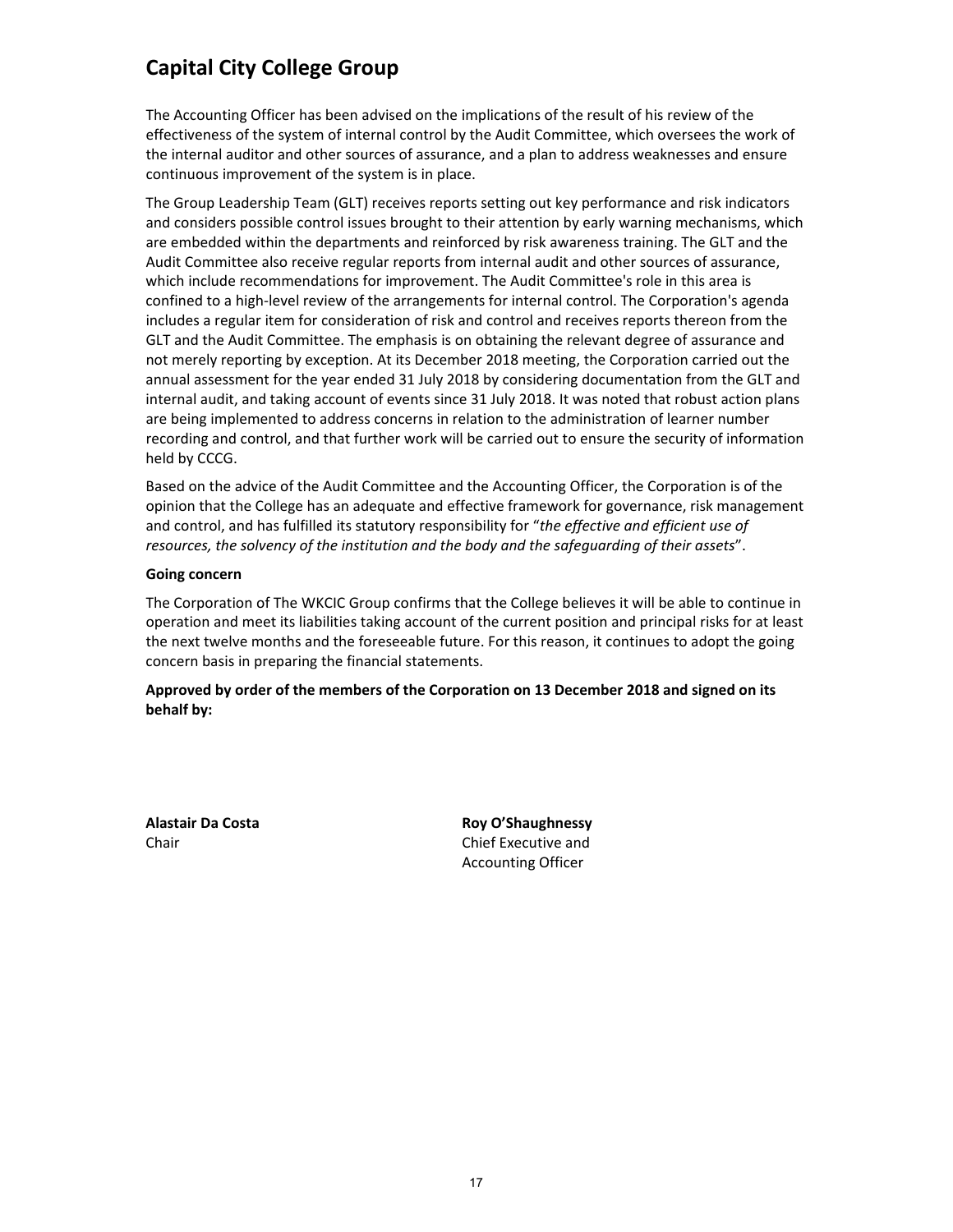# **Statement of Regularity, Propriety and Compliance**

The Corporation has considered its responsibility to notify the Education and Skills Funding Agency (ESFA) of material irregularity, impropriety and non‐compliance with terms and conditions of funding, under the College's financial memorandum. As part of our consideration we have had due regard to the requirements of the financial memorandum.

We confirm, on behalf of the Corporation, that after due enquiry, and to the best of our knowledge, we are able to identify any material irregular or improper use of funds by the College, or material non‐compliance with the terms and conditions of funding under the College's financial memorandum.

We confirm that no instances of material irregularity, impropriety or funding non-compliance have been discovered to date. If any instances are identified after the date of this statement, these will be notified to the ESFA.

**Approved by order of the members of the Corporation on 13 December 2018 and signed on its behalf by:**

**Alastair Da Costa Roy O'Shaughnessy** Chair Chair Chief Executive and Accounting Officer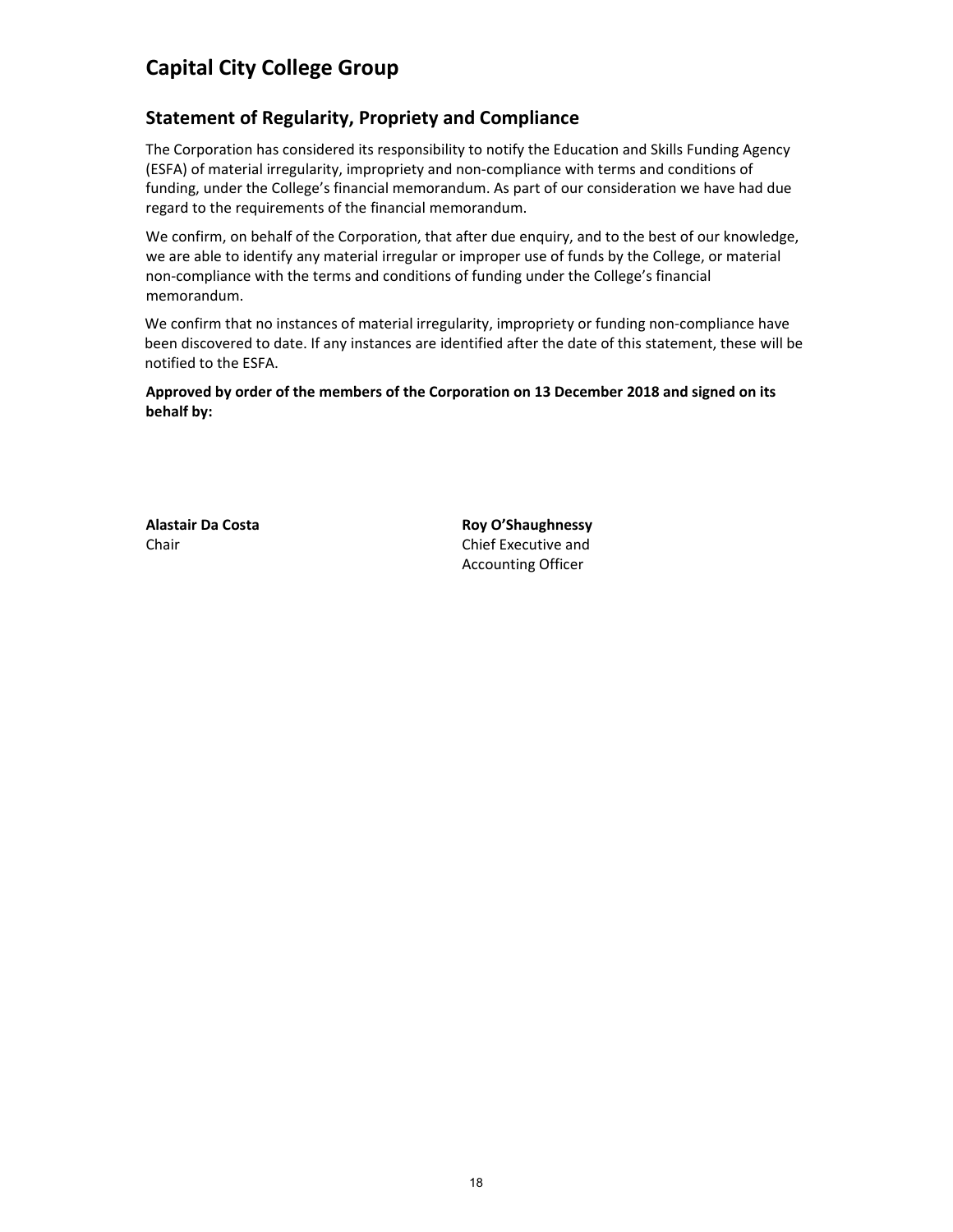# **Statement of Responsibilities of the Members of the Corporation**

The members of the Corporation are required to present audited financial statements for each financial year.

Within the terms and conditions of the College's Financial Memorandum with the ESFA, the Corporation, through its Accounting Officer, is required to prepare financial statements for each financial year in accordance with the *2015 Statement of Recommended Practice – Accounting for Further and Higher Education, ESFA's College Accounts Direction* and the UK's Generally Accepted Accounting Practice, and which give a true and fair view of the state of affairs of the College and the result for that year.

In preparing the financial statements, the Corporation is required to:

- select suitable accounting policies and apply them consistently
- make judgements and estimates that are reasonable and prudent
- state whether applicable Accounting Standards have been followed, subject to any material departures disclosed and explained in the financial statements
- prepare financial statements on the going concern basis, unless it is inappropriate to assume that the College will continue in operation.

The Corporation is also required to prepare a Members' Report which describes what it is trying to do and how it is going about it, including the legal and administrative status of the College.

The Corporation is responsible for keeping proper accounting records which disclose with reasonable accuracy, at any time, the financial position of the College, and which enable it to ensure that the financial statements are prepared in accordance with the relevant legislation including the Further and Higher Education Act 1992 and Charities Act 2011, and relevant accounting standards. It is responsible for taking steps that are reasonably open to it in order to safeguard the assets of the College and to prevent and detect fraud and other irregularities.

The Corporation is responsible for the maintenance and integrity of the College website; the work carried out by the auditors does not involve consideration of these matters and, accordingly, the auditors accept no responsibility for any changes that may have occurred to the financial statements since they were initially presented on the website. Legislation in the United Kingdom governing the preparation and dissemination of financial statements may differ from legislation in other jurisdictions.

Members of the Corporation are responsible for ensuring that expenditure and income are applied for the purposes intended by Parliament and that the financial transactions conform to the authorities that govern them. In addition they are responsible for ensuring that funds from the ESFA are used only in accordance with the Financial Memorandum with the ESFA and any other conditions that may be prescribed from time to time. Members of the Corporation must ensure that there are appropriate financial and management controls in place in order to safeguard public and other funds and to ensure they are used properly. In addition, members of the Corporation are responsible for securing economical, efficient and effective management of the College's resources and expenditure, so that the benefits that should be derived from the application of public funds from the ESFA are not put at risk.

# **Approved by order of the members of the Corporation on 13 December 2018 and signed on its behalf by:**

**Alastair da Costa** Chair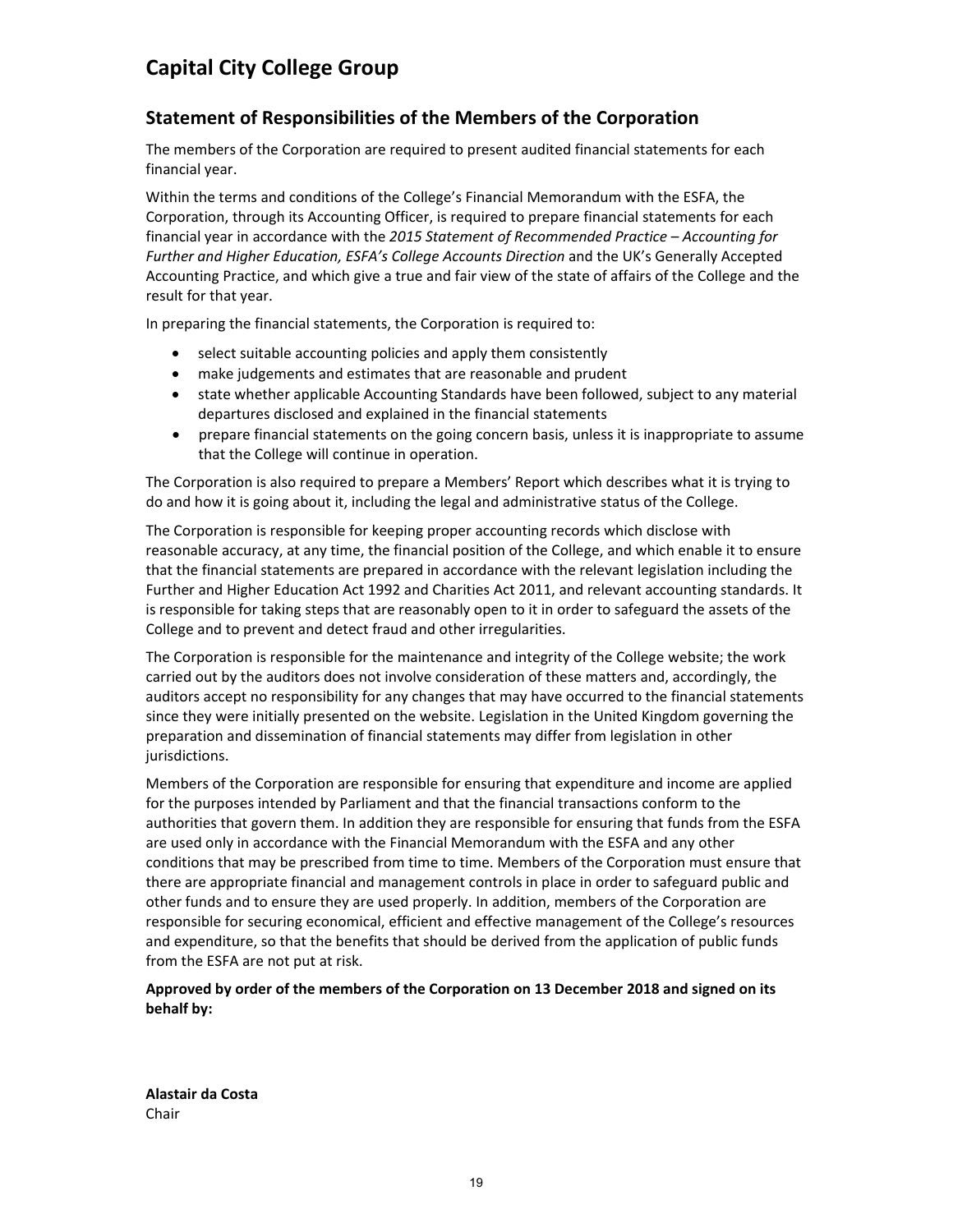# **Independent Auditor's Report to the Members of the Corporation of Capital City College Group**

# **Opinion**

We have audited the financial statements of Capital City College Group (the 'College') for the year ended 31 July 2018 which comprise the statement of comprehensive income, the statement of changes in reserves, the balance sheet, the statement of cash flows, the principal accounting policies, and the notes to the financial statements. The financial reporting framework that has been applied in their preparation is applicable law and United Kingdom Accounting Standards, including Financial Reporting Standard 102 'The Financial Reporting Standard applicable in the UK and Republic of Ireland' (United Kingdom Generally Accepted Accounting Practice).

In our opinion, the financial statements:

- give a true and fair view of the state of the College's affairs as at 31 July 2018 and of its deficit of income over expenditure for the year then ended; and
- have been properly prepared in accordance with United Kingdom Generally Accepted Accounting Practice.

### **Basis for opinion**

We conducted our audit in accordance with International Standards on Auditing (UK) (ISAs (UK)) and applicable law. Our responsibilities under those standards are further described in the Auditor's responsibilities for the audit of the financial statements section of our report. We are independent of the College in accordance with the ethical requirements that are relevant to our audit of the financial statements in the UK, including the FRC's Ethical Standard, and we have fulfilled our other ethical responsibilities in accordance with these requirements. We believe that the audit evidence we have obtained is sufficient and appropriate to provide a basis for our opinion.

# **Conclusions relating to going concern**

We have nothing to report in respect of the following matters in relation to which the ISAs (UK) require us to report to you where:

- the members of the Corporation's use of the going concern basis of accounting in the preparation of the financial statements is not appropriate;or
- the members of the Corporation have not disclosed in the financial statements any identified material uncertainties that may cast significant doubt about the College's ability to continue to adopt the going concern basis of accounting for a period of at least twelve months from the date when the financial statements are authorised for issue.

### **Other information**

The members of the Corporation are responsible for the other information. The other information comprises the information included in the annual report, other than the financial statements and our auditor's report thereon. Our opinion on the financial statements does not cover the other information and, except to the extent otherwise explicitly stated in our report, we do not express any form of assurance conclusion thereon.

In connection with our audit of the financial statements, our responsibility is to read the other information and, in doing so, consider whether the other information is materially inconsistent with the financial statements or our knowledge obtained in the audit or otherwise appears to be materially misstated. If we identify such material inconsistencies or apparent material misstatements, we are required to determine whether there is a material misstatement in the financial statements or a material misstatement of the other information. If, based on the work we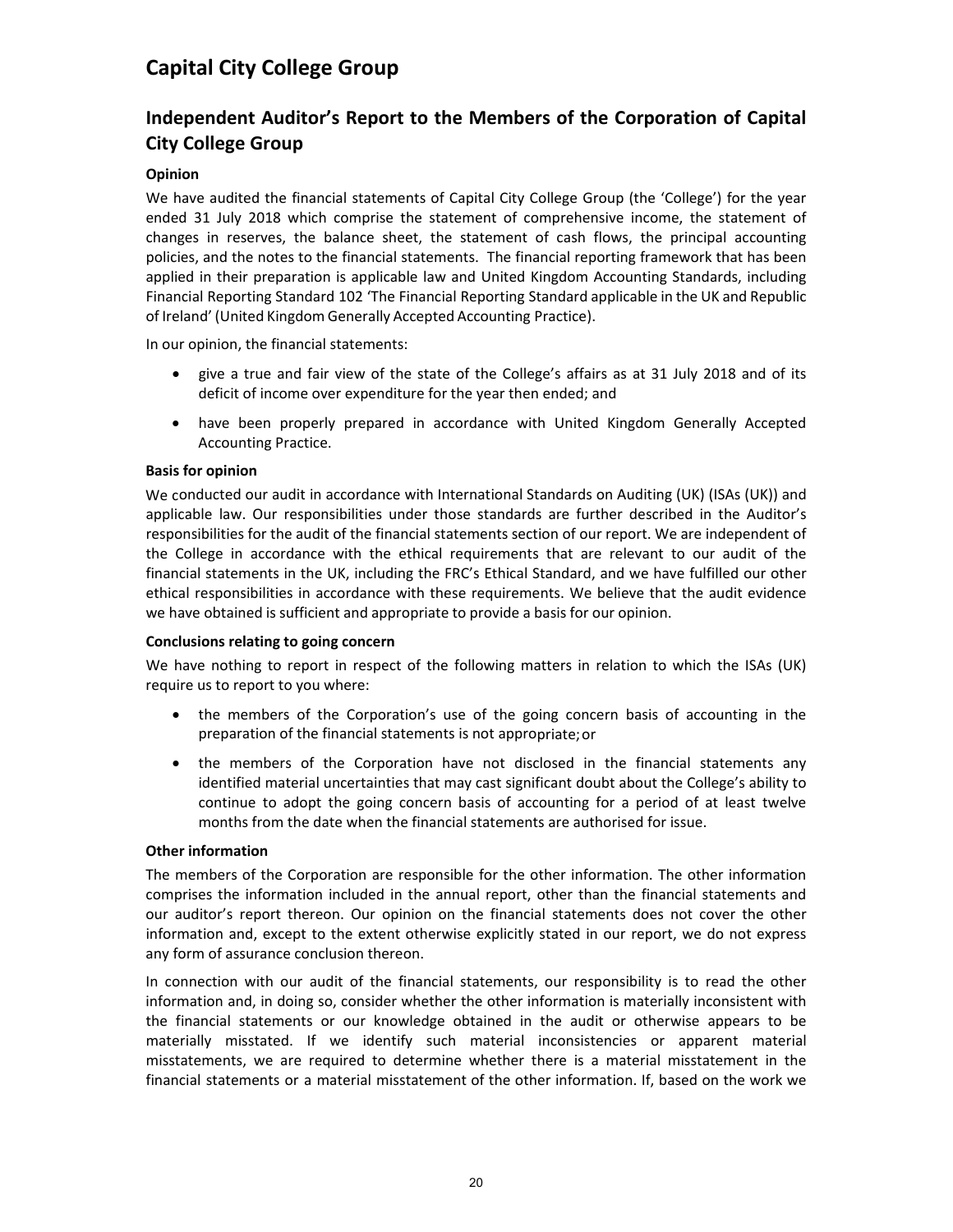have performed, we conclude that there is a material misstatement of this other information, we are required to report that fact.

We have nothing to report in this regard.

#### **Matters on which we are required to report by exception**

We have nothing to report in respect of the following matters in relation to which the Post 16 Code of Practice issued by the Education and Skills Funding Agency requires us to report to you if, in our opinion:

- proper accounting records have not been kept; or
- the financial statements are not in agreement with the accounting records and returns; or
- we have not received all the information and explanations we require for our audit.

#### **Responsibilities of the members of the Corporation**

As explained more fully in the statement of responsibilities of the members of the Corporation, the members of the Corporation are responsible for the preparation of the financial statements and for being satisfied that they give a true and fair view, and for such internal control as the members of the Corporation determine is necessary to enable the preparation of financial statements that are free from material misstatement, whether due to fraud or error.

In preparing the financial statements, the members of the Corporation are responsible for assessing the College's ability to continue as a going concern, disclosing, as applicable, matters related to going concern and using the going concern basis of accounting unless the members of the Corporation either intend to liquidate the College or to cease operations, or has no realistic alternative but to do so.

#### **Auditor's responsibilities for the audit of the financial statements**

Our objectives are to obtain reasonable assurance about whether the financial statements as a whole are free from material misstatement, whether due to fraud or error, and to issue an auditor's report that includes our opinion. Reasonable assurance is a high level of assurance, but is not a guarantee that an audit conducted in accordance with ISAs (UK) will always detect a material misstatement when it exists. Misstatements can arise from fraud or error and are considered material if, individually or in the aggregate, they could reasonably be expected to influence the economic decisions of users taken on the basis of these financialstatements.

A further description of our responsibilities for the audit of the financial statements is located on the Financial Reporting Council's website at www.frc.org.uk/auditorsresponsibilities. This description forms part of our auditor's report.

#### **Use of our report**

This report is made solely to the members of the Corporation, as a body, in accordance with the College's Articles of Government. Our audit work has been undertaken so that we might state to the members of the Corporation those matters we are required to state to them in an auditor's report and for no other purpose. To the fullest extent permitted by law, we do not accept or assume responsibility to anyone other than the College and the members of the Corporation as a body, for our audit work, for this report, or for the opinions we have formed.

### **Buzzacott LLP**

Chartered Accountants and Registered Auditor 130 Wood Street London EC2V 6DL

21 December 2018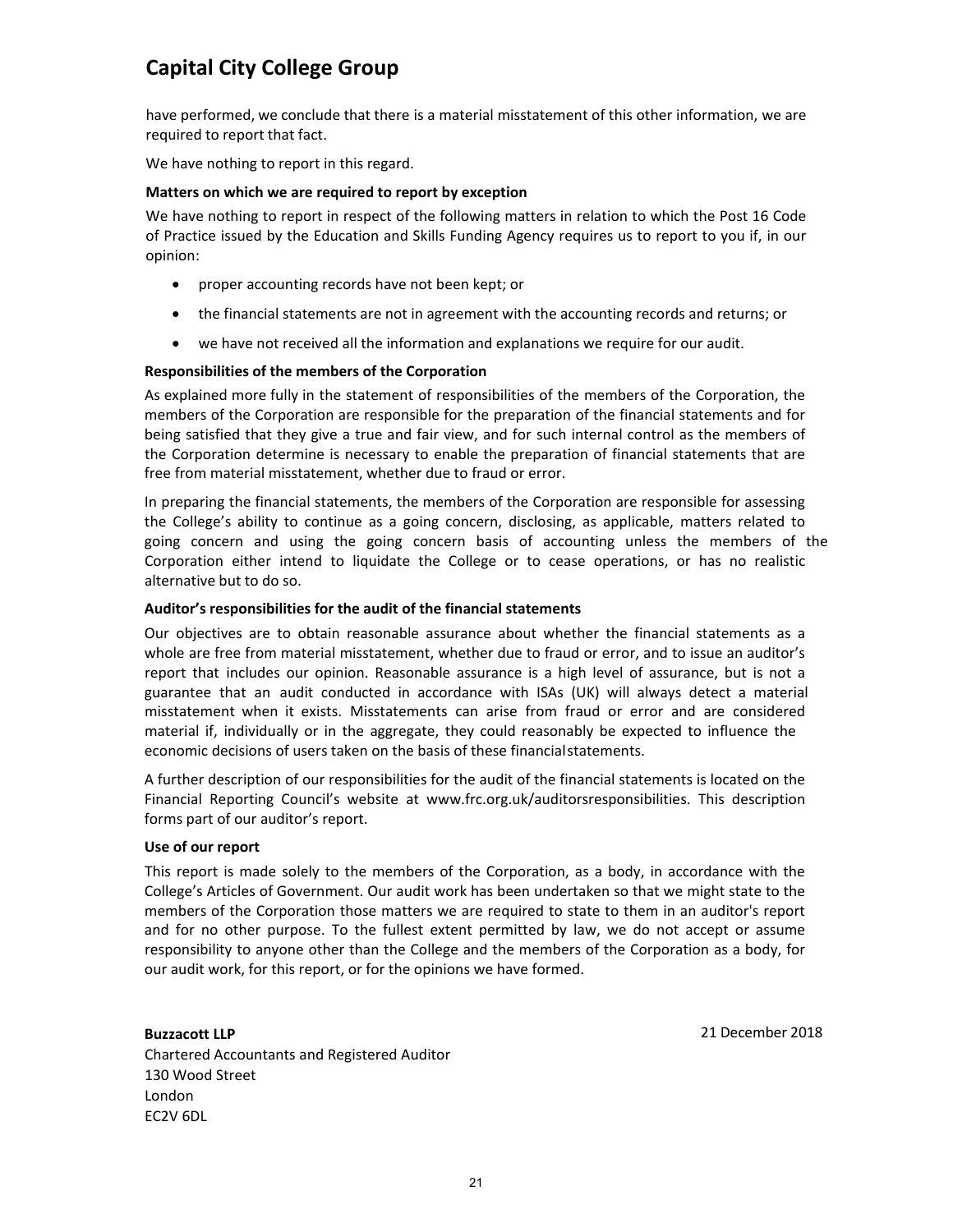# **Reporting Accountant's Assurance Report on Regularity**

# **To: The Members of the Corporation of Capital City College Group and Secretary of State for Education acting through the Department for Education ("the Department")**

In accordance with the terms of our engagement letter dated 3 July 2017 and further to the requirements of the financial memorandum with the Education and Skills Funding Agency we have carried out an engagement to obtain limited assurance about whether anything has come to our attention that would suggest that in all material respects the expenditure disbursed and income received by Capital City College Group during the period 1 August 2017 to 31 July 2018 have not been applied to the purposes identified by Parliament and the financial transactions do not conform to the authorities which govern them.

The framework that has been applied is set out in the Post‐16 Audit Code of Practice ("the Code") issued by the Department. In line with this framework, our work has specifically not considered income received from the main funding grants generated through the Individualised Learner Record (ILR) returns, for which the Department has other assurance arrangements in place.

This report is made solely to the Corporation of Capital City College Group and the Department in accordance with the terms of our engagement letter. Our work has been undertaken so that we might state to the Corporation of Capital City College Group and the Department those matters we are required to state in a report and for no other purpose. To the fullest extent permitted by law, we do not accept or assume responsibility to anyone other than the Corporation of Capital City College Group and the Department for our work, for this report, or for the conclusion we have formed.

# **Respective responsibilities of Capital City College Group and the reporting accountant**

The Corporation of Capital City College Group is responsible, under the requirements of the Further & Higher Education Act 1992, subsequent legislation and related regulations and guidance, for ensuring that expenditure disbursed and income received is applied for the purposes intended by Parliament and the financial transactions conform to the authorities which govern them.

Our responsibilities for this engagement are established in the United Kingdom by our profession's ethical guidance and are to obtain limited assurance and report in accordance with our engagement letter and the requirements of the Code. We report to you whether anything has come to our attention in carrying out our work which suggests that in all material respects, expenditure disbursed and income received during the period 1 August 2017 to 31 July 2018 have not been applied to purposes intended by Parliament or that the financial transactions do not conform to the authorities which govern them.

### **Approach**

We conducted our engagement in accordance with the Code issued by the Department. We performed a limited assurance engagement as defined in that framework.

The objective of a limited assurance engagement is to perform such procedures as to obtain information and explanations in order to provide us with sufficient appropriate evidence to express a negative conclusion on regularity.

A limited assurance engagement is more limited in scope than a reasonable assurance engagement and consequently does not enable us to obtain assurance that we would become aware of all significant matters that might be identified in a reasonable assurance engagement. Accordingly, we do not express a positive opinion.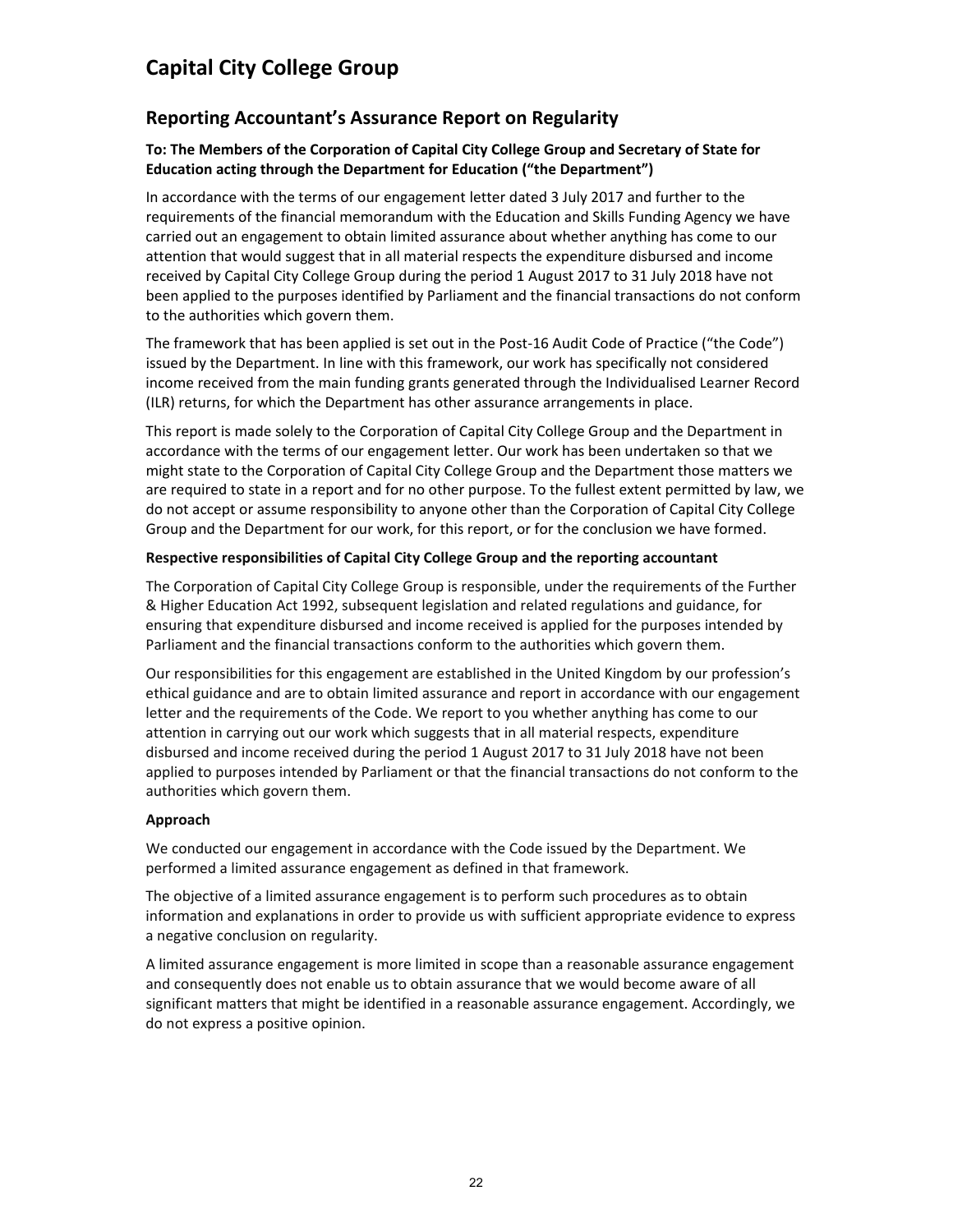# **Reporting accountant's assurance report on regularity (continued)**

Our engagement includes examination, on a test basis, of evidence relevant to the regularity of the College's income and expenditure.

The work undertaken to draw to our conclusion includes:

- An assessment of material irregularity and impropriety across all of the College's activities;
- Further testing and review of self-assessment questionnaire including inquiry, identification of control processes and examination of supporting evidence across all areas identified as well as additional verification work where considered necessary; and
- Consideration of evidence obtained through the work detailed above and the work completed as part of our financial statements audit in order to support the regularity conclusion.

# **Conclusion**

In the course of our work, nothing has come to our attention which suggests that in all material respects the expenditure disbursed and income received during the period 1 August 2017 to 31 July 2018 has not been applied to purposes intended by Parliament and the financial transactions do not conform to the authorities which govern them.

# **Buzzacott LLP**

Chartered Accountants and Registered Auditor 130 Wood Street London EC2V 6DL

21 December 2018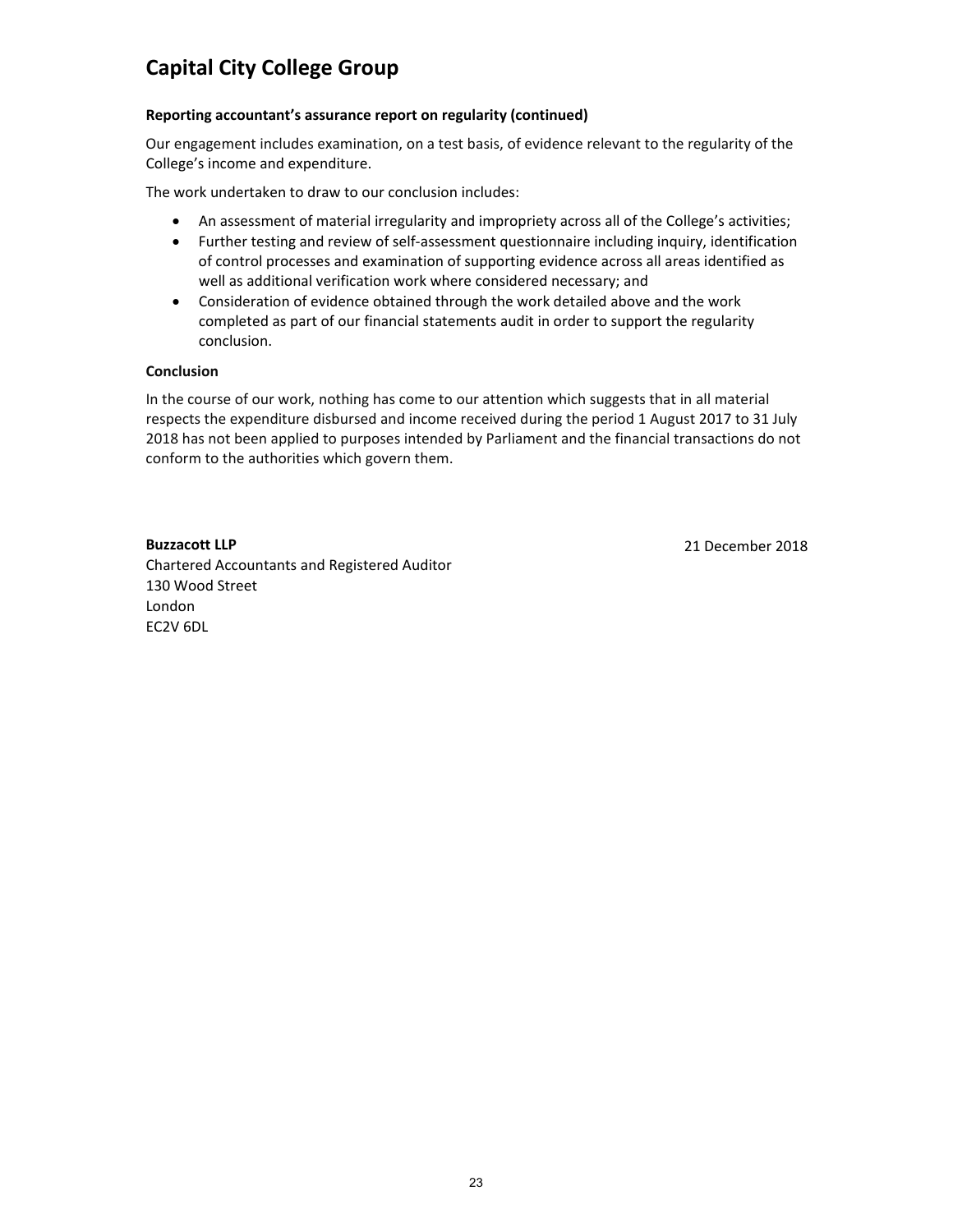# **Capital City College Group Statement of Comprehensive Income and Expenditure**

|                                                                                    |                |                             | Restated*                   |
|------------------------------------------------------------------------------------|----------------|-----------------------------|-----------------------------|
|                                                                                    | <b>Notes</b>   | Year ended<br>2018<br>£'000 | Year ended<br>2017<br>£'000 |
| <b>INCOME</b>                                                                      |                |                             |                             |
| Funding body grants                                                                | $\overline{2}$ | 88,421                      | 63,269                      |
| Tuition fees and education contracts                                               | 3              | 15,640                      | 11,982                      |
| Other grants and contracts                                                         | 4              | 4,311                       | 1,866                       |
| Other income                                                                       | 5              | 3,440                       | 3,452                       |
| Investment income                                                                  | 6              | 175                         | 160                         |
| <b>Total income</b>                                                                |                | 111,987                     | 80,729                      |
| <b>EXPENDITURE</b>                                                                 |                |                             |                             |
| Staff costs                                                                        | $\overline{7}$ | 73,315                      | 53,649                      |
| Other operating expenses                                                           | 8              | 34,363                      | 24,246                      |
| Depreciation                                                                       | 11             | 8,658                       | 7,136                       |
| Interest and other finance costs                                                   | 9              | 1,724                       | 1,386                       |
| <b>Total expenditure</b>                                                           |                | 118,060                     | 86,417                      |
| Deficit for the year                                                               |                | (6,073)                     | (5,688)                     |
|                                                                                    | 26             | 39,797                      |                             |
| Fair value of net assets acquired<br>Actuarial gain in respect of pensions schemes | 23             | 12,912                      | 4,503                       |
| Actuarial (loss)/gain in respect of enhanced pensions                              |                | (8)                         | 15                          |
| Total Comprehensive income/(expenditure) for the year                              |                | 46,628                      | (1, 170)                    |
| <b>Represented by:</b>                                                             |                |                             |                             |
| Unrestricted comprehensive income/(expenditure)                                    |                | 46,628                      | (1, 170)                    |
|                                                                                    |                | 46,628                      | (1, 170)                    |

The statement of comprehensive income and expenditure is in respect of continuing activities.

\* The comparative balances have been restated to reflect the revision to the classification and valuation of certain tangible fixed assets at the time of the merger of City and Islington College and Westminster Kingsway College on 1 August 2016 (see note 11).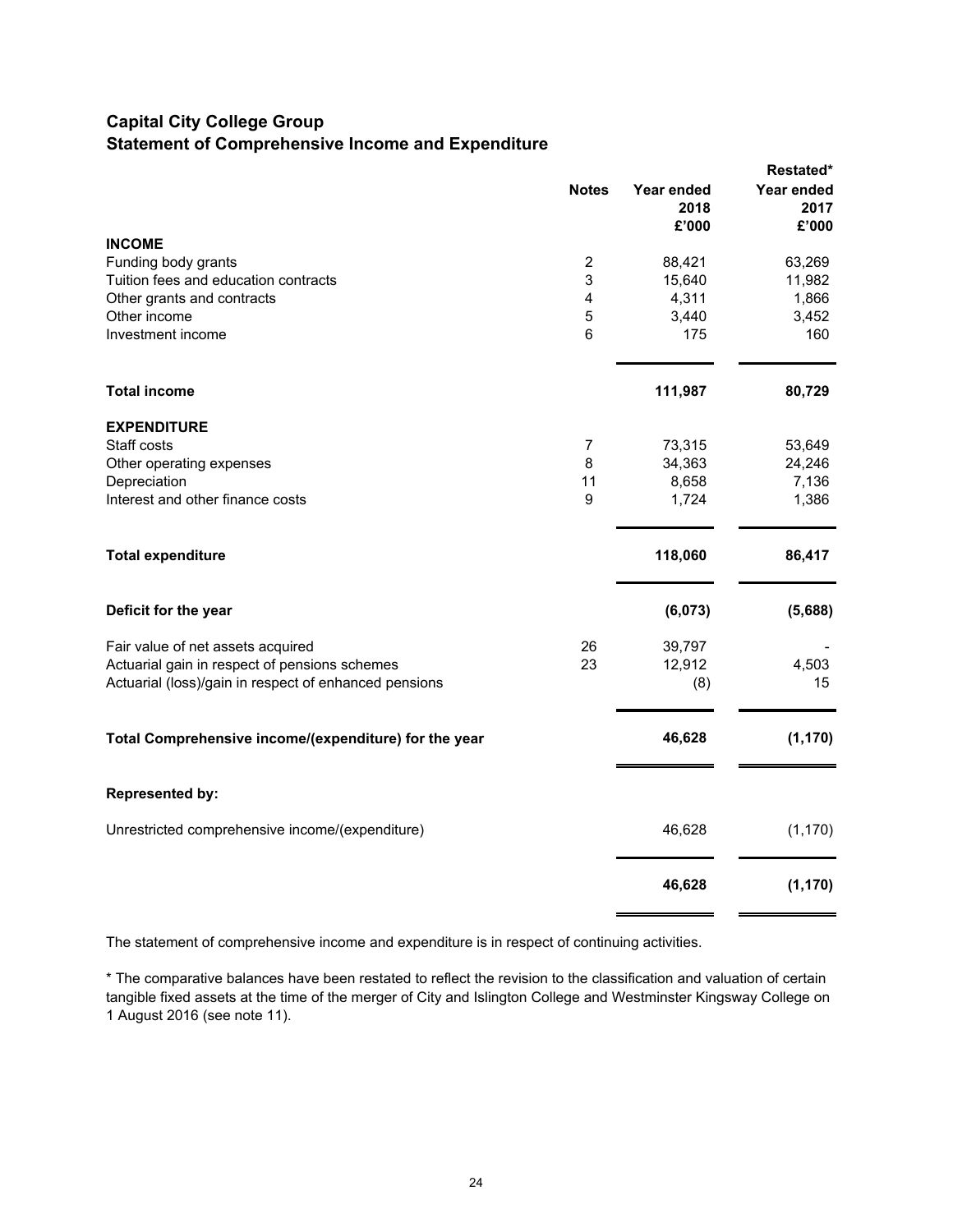# **Capital City College Group Statement of Changes in Reserves**

|                                                                                                     | Income and<br><b>Expenditure</b><br>account | <b>Revaluation</b><br>reserve | <b>Total</b> |
|-----------------------------------------------------------------------------------------------------|---------------------------------------------|-------------------------------|--------------|
|                                                                                                     | £'000                                       | £'000                         | £'000        |
| Restated balance at 1 August 2016 (see below*)                                                      | 46,715                                      | 208,501                       | 255,216      |
| Deficit from the income and expenditure account                                                     | (5,688)                                     |                               | (5,688)      |
| Other comprehensive income<br>Transfers between revaluation and income and expenditure reserves     | 4,518<br>274                                | (274)                         | 4,518        |
| Total comprehensive expenditure for the year                                                        | (896)                                       | (274)                         | (1, 170)     |
| Restated Balance at 31 July 2017 (see below*)                                                       | 45,819                                      | 208,227                       | 254,046      |
| Deficit from the income and expenditure account<br>Other comprehensive income:                      | (6,073)                                     |                               | (6,073)      |
| Acquired from the merger with the College of<br>Haringey, Enfield & North East London (see note 26) | 39,797                                      |                               | 39,797       |
| Actuarial gains in respect of pensions schemes                                                      | 12,904                                      |                               | 12,904       |
| Transfers between revaluation and income and expenditure reserves                                   | 145                                         | (145)                         |              |
| Total comprehensive income/(expenditure) for the year                                               | 46,773                                      | (145)                         | 46,628       |
| Balance at 31 July 2018                                                                             | 92,592                                      | 208,082                       | 300,674      |

\* The comparative balances have been restated to reflect the revision to the classification and valuation of certain tangible fixed assets at the time of the merger of City and Islington College and Westminster Kingsway College on 1 August 2016 (see note 11).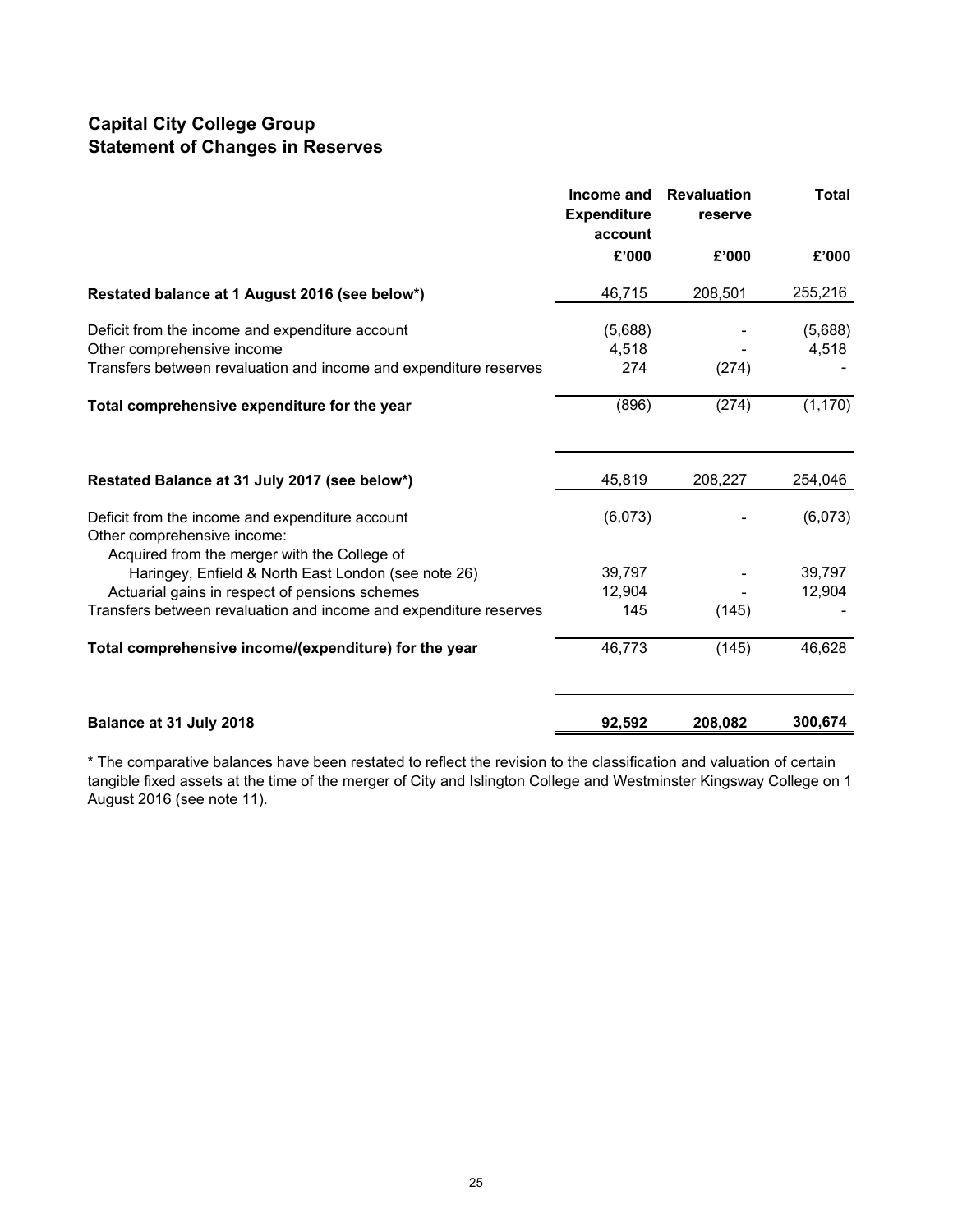# **Capital City College Group Balance Sheet as at 31 July**

|                                                          |              |           | Restated* |
|----------------------------------------------------------|--------------|-----------|-----------|
|                                                          | <b>Notes</b> | 2018      | 2017      |
| Non current assets                                       |              | £'000     | £'000     |
| Tangible fixed assets                                    | 11           | 374,051   | 324,846   |
| Investment properties                                    | 12           | 2,332     |           |
| Investments                                              | 13           | 23        | 39        |
|                                                          |              | 376,406   | 324,885   |
| <b>Current assets</b>                                    |              |           |           |
| <b>Stocks</b>                                            |              | 22        | 44        |
| Trade and other receivables                              | 14           | 13,784    | 5.018     |
| Investments                                              | 15           | 12,500    | 9,000     |
| Cash and cash equivalents                                | 20           | 16,454    | 12,244    |
|                                                          |              | 42,760    | 26,306    |
| Less: Creditors - amounts falling due within one year    | 16           | (24, 372) | (12, 959) |
| <b>Net current assets</b>                                |              | 18,388    | 13,347    |
| <b>Total assets less current liabilities</b>             |              | 394,794   | 338,232   |
| Creditors – amounts falling due after more than one year | 17           | (40, 696) | (34, 421) |
| <b>Provisions</b>                                        |              |           |           |
| Defined benefit obligations                              | 19           | (52, 384) | (48, 685) |
| Other provisions                                         | 19           | (1,040)   | (1,080)   |
|                                                          |              |           |           |
| <b>Total net assets</b>                                  |              | 300,674   | 254,046   |
| <b>Unrestricted reserves</b>                             |              |           |           |
| Income and expenditure account                           |              | 92,592    | 45,819    |
| Revaluation reserve                                      |              | 208,082   | 208,227   |
| <b>Total unrestricted reserves</b>                       |              | 300,674   | 254,046   |

\* The comparative balances have been restated to reflect the revision to the classification and valuation of certain tangible fixed assets at the time of the merger of City and Islington College and Westminster Kingsway College on 1 August 2016 (see note 11).

The financial statements on pages 24 to 51 were approved and authorised for issue by the Corporation on 13 December 2018 and were signed on its behalf on that date by:

**Alastair Da Costa Roy O'Shaughnessy**<br> **Roy O'Shaughnessy**<br>
Chief Executive and Chief Executive and Accounting Officer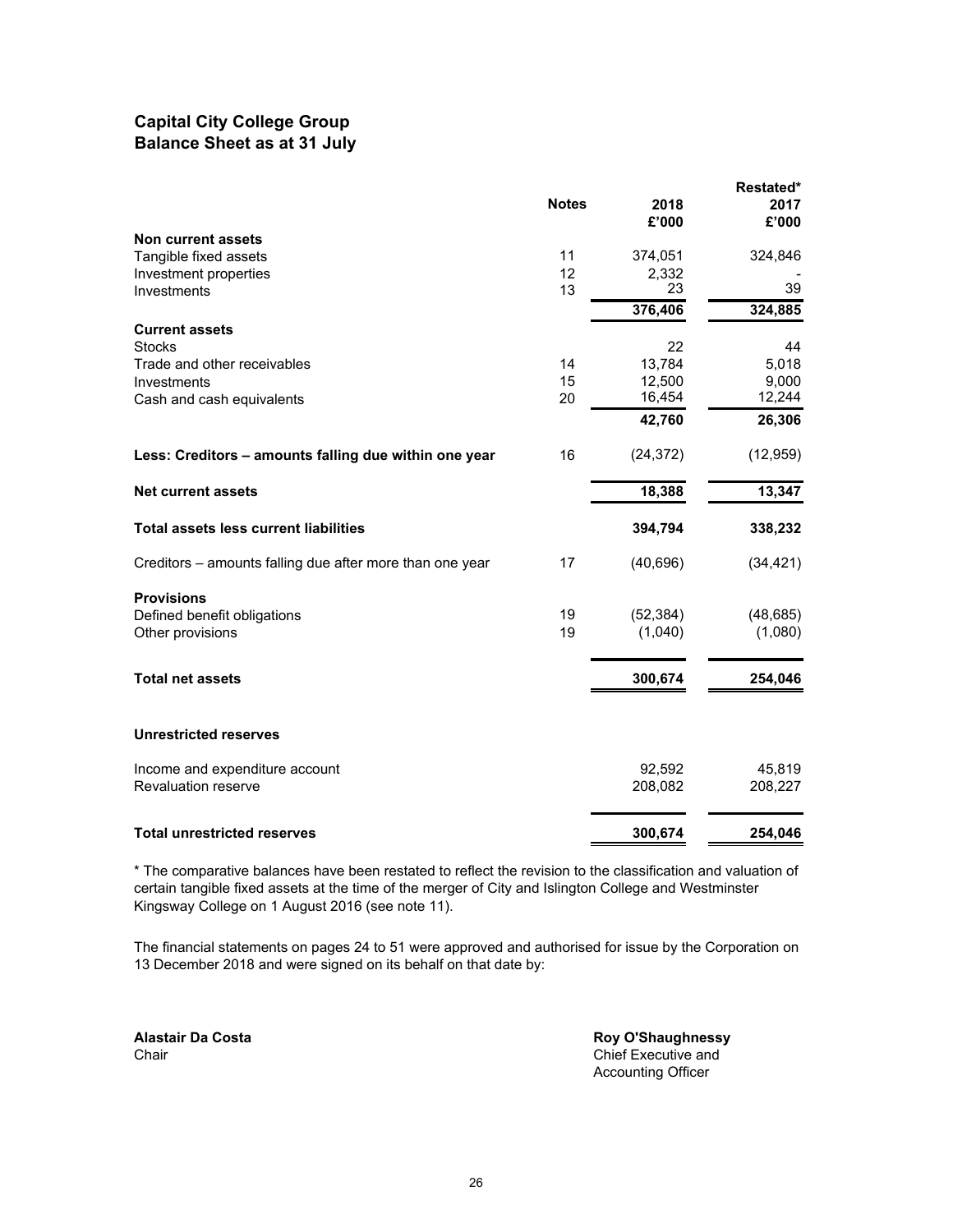# **Capital City College Group Statement of Cash Flows**

|                                                             |              |          | <b>Restated</b> |
|-------------------------------------------------------------|--------------|----------|-----------------|
|                                                             | <b>Notes</b> | 2018     | 2017            |
|                                                             |              | £'000    | £'000           |
| Cash flow from operating activities                         |              |          |                 |
| Deficit for the year                                        |              | (6,073)  | (5,688)         |
| Adjustment for non cash items                               |              |          |                 |
| Depreciation                                                |              | 8,658    | 7,136           |
| Decrease in stocks                                          |              | 22       | 15              |
| Increase in debtors                                         |              | (4,979)  | (844)           |
| (Decrease)/increase in creditors due within one year        |              | (4,844)  | 1,047           |
| Decrease in creditors due after one year                    |              | (1, 495) | (1, 432)        |
| Decrease in provisions                                      |              | (48)     | (31)            |
| Pension costs including interest less contributions payable |              | 5,161    | 2,943           |
| Adjustment for investing or financing activities            |              |          |                 |
| Investment income                                           |              | (175)    | (160)           |
| Interest payable                                            |              | 82       | 3               |
| Loss on sale of fixed assets                                |              | 212      |                 |
| Gain on revaluation of investment properties                |              | (7)      |                 |
|                                                             |              |          |                 |
| Net cash flow from operating activities                     |              | (3, 486) | 2,989           |
| Cash flows from investing activities                        |              |          |                 |
| Acquired from the merger with the College of                |              |          |                 |
| Haringey, Enfield & North East London                       | 26           | 9,420    |                 |
| Disposal of non-current asset investments                   |              | 16       |                 |
| Investment income                                           |              | 140      | 144             |
| Withdrawal of deposits                                      |              | 6,500    | 14,002          |
| New deposits                                                |              | (4,000)  | (14,002)        |
| Payments made to acquire fixed assets                       |              | (4, 216) | (2, 116)        |
|                                                             |              | 7,860    | (1, 972)        |
|                                                             |              |          |                 |
| <b>Financing activities</b>                                 |              |          |                 |
| Interest paid                                               |              | (82)     | (3)             |
| Repayment of amounts borrowed                               |              | (82)     |                 |
|                                                             |              | (164)    | (3)             |
| Increase in cash and cash equivalents in the year           |              | 4,210    | 1,014           |
|                                                             |              |          |                 |
| Cash and cash equivalents at beginning of the year          | 20           | 12,244   | 11,230          |
| Cash and cash equivalents at end of the year                | 20           | 16,454   | 12,244          |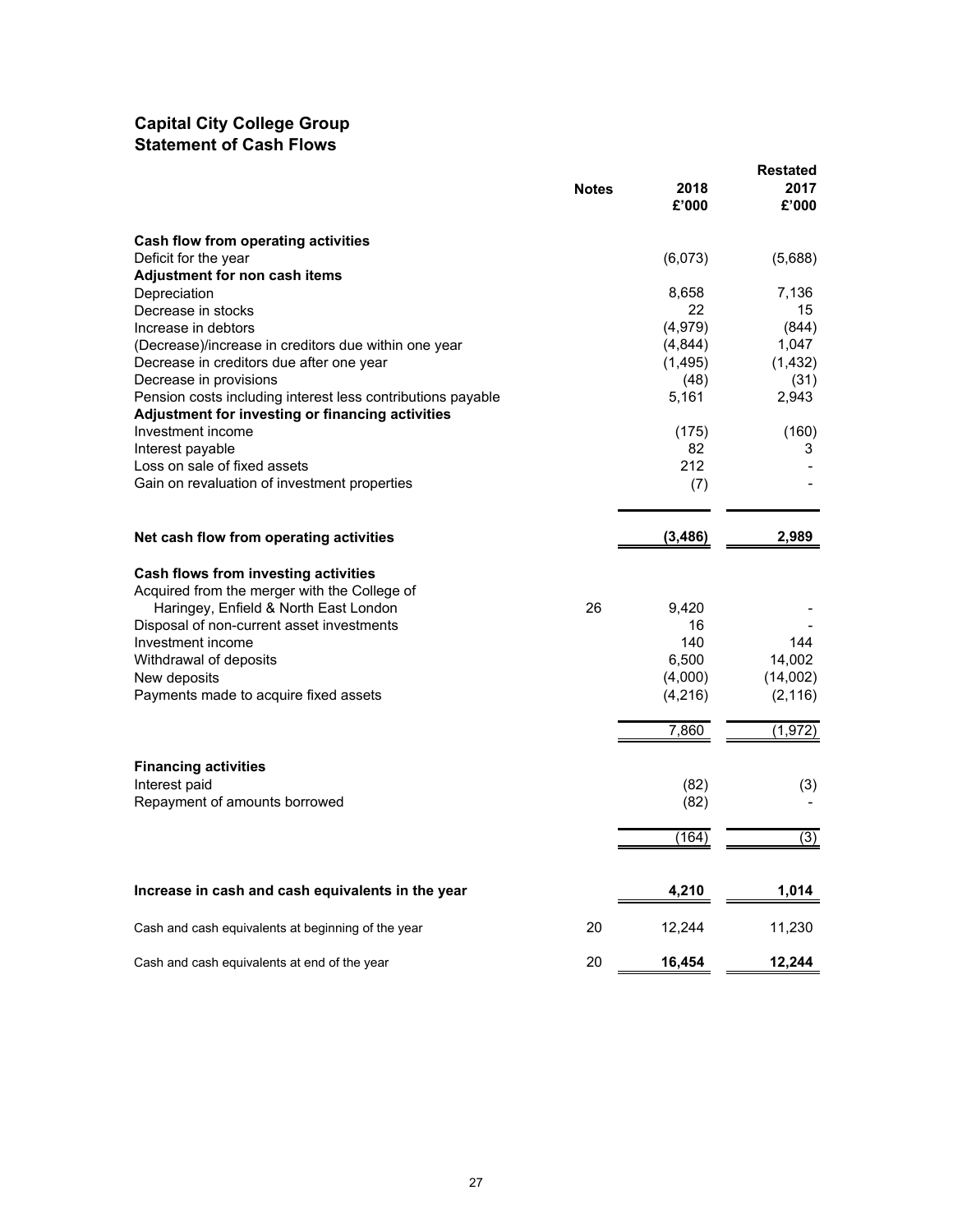# **Notes to the Accounts**

# **1. Statement of accounting policies and estimation techniques**

The following accounting policies have been applied consistently in dealing with items which are considered material in relation to the financial statements.

# **Basis of preparation**

These financial statements have been prepared in accordance with the *Statement of Recommended Practice: Accounting for Further and Higher Education 2015* (the 2015 FE HE SORP), the *College Accounts Direction for 2017 to 2018* and in accordance with Financial Reporting Standard 102 – *"The Financial Reporting Standard applicable in the United Kingdom and Republic of Ireland"* (FRS 102). The College is a public benefit entity and has therefore applied the relevant public benefit requirements of FRS 102.

The preparation of financial statements in compliance with FRS 102 requires the use of certain critical accounting estimates. It also requires management to exercise judgement in applying the College's accounting policies.

# **Merger**

The merger of Capital City College Group and the College of Haringey, Enfield & North East London, on 1 November 2017, has been accounted for by applying the acquisition method and the assets and liabilities acquired are adjusted to fair values, using external professional advisors where appropriate. See note 26.

### **Basis of accounting**

The financial statements are prepared in accordance with the historical cost convention as modified by the use of previous valuations as deemed cost at transition for certain non-current assets.

### **Basis of consolidation**

The College has one subsidiary and participates in one joint venture. Neither are material to the College's financial statements and have therefore not been consolidated. In accordance with FRS 102, the activities of the student union have not been consolidated because the College does not control those activities.

### **Going concern**

The activities of the College, together with the factors likely to affect its future development and performance are set out in the Members' Report. The financial position of the College, its cashflow, liquidity and borrowings are presented in the financial statements and accompanying Notes.

At 31 July 2018 Capital City College Group had £29.0m of cash at bank and current asset investments and £0.6m of loans. Currently the College has £30.8m of cash at bank and current asset investments and £0.6m of loans. The College's forecasts and financial projections indicate that it will be able to operate for the foreseeable future.

Accordingly the College has a reasonable expectation that it has adequate resources to continue in operational existence for the foreseeable future, and for this reason will continue to adopt the going concern basis in the preparation of its financial statements.

### **Recognition of income**

Government revenue grants include funding body recurrent grants and other grants and are accounted for under the accrual model as permitted by FRS 102. Funding body recurrent grants are measured in line with best estimates for the period of what is receivable and depend on the particular income stream involved. Any under or over achievement for the Adult Skills Budget is adjusted for and reflected in the level of recurrent grant recognised in the income and expenditure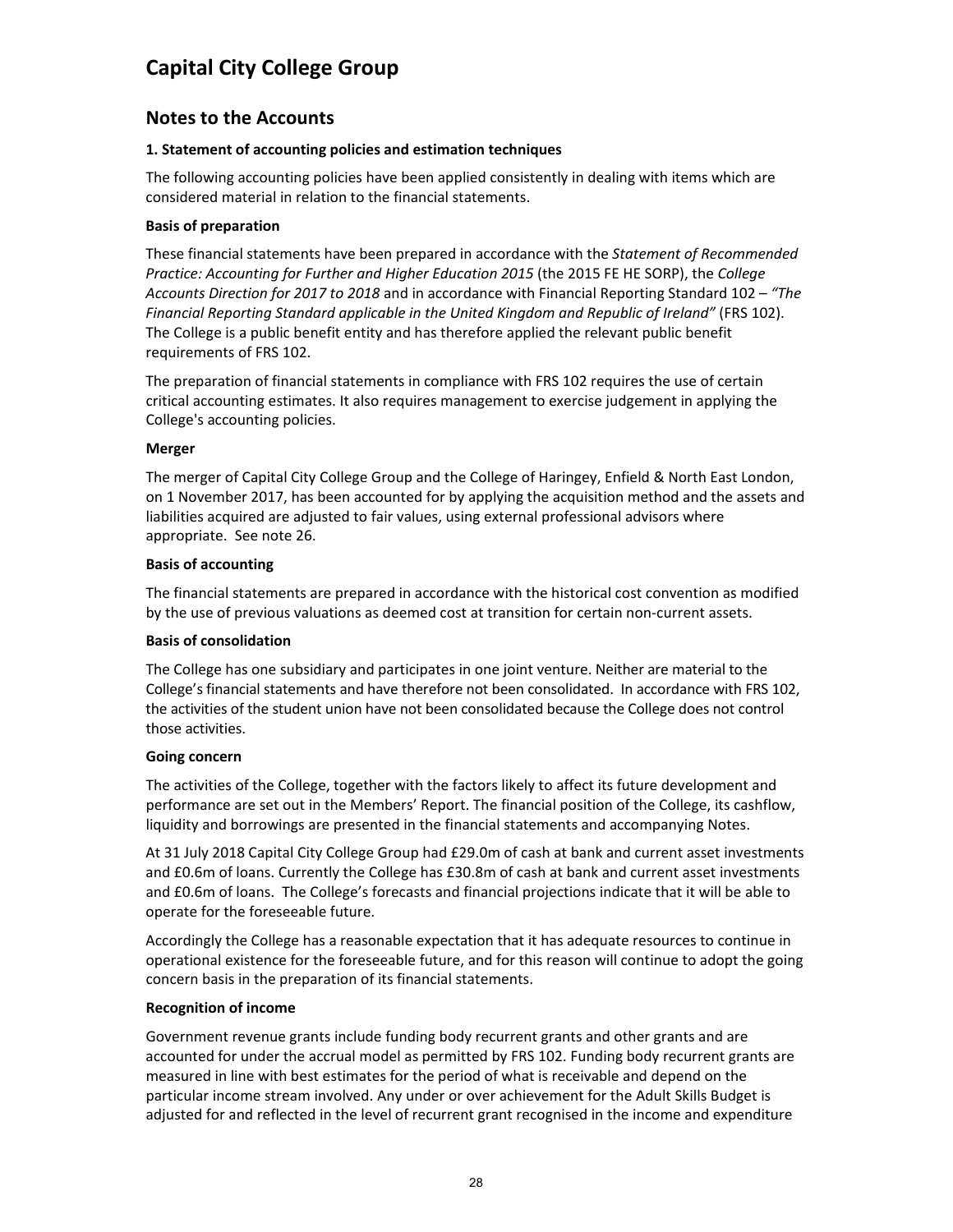account. The final grant income is normally determined with the conclusion of the year end reconciliation process with the funding body following the year end, and the results of any funding audits. 16‐18 learner‐responsive funding is not normally subject to reconciliation and is therefore not subject to contract adjustments.

The recurrent grant from the Office for Students (OfS) represents the funding allocations attributable to the current financial year and is credited directly to the Statement of Comprehensive Income and Expenditure.

Grants from non‐government sources are recognised in income when the College is entitled to the income and performance related conditions have been met. Income received in advance of performance related conditions being met is recognised as deferred income within creditors on the balance sheet and released to income as the conditions are met.

Government capital grants are capitalised, held as deferred income and recognised in income over the expected useful life of the asset, under the accrual method as permitted by FRS 102. Other capital grants are recognised in income when the College is entitled to the funds subject to any performance related conditions being met.

Income from tuition fees is stated gross of any expenditure which is not a discount and is recognised in the period for which it is received.

All income from short‐term deposits is credited to the Statement of Comprehensive Income and Expenditure in the period in which it is earned on a receivable basis.

### **Accounting for post‐employment benefits**

Post-employment benefits to employees of the College are principally provided by the Teachers' Pension Scheme (TPS) and the Local Government Pension Scheme (LGPS). These are defined benefit plans, which are externally funded.

# **Teachers' Pension Scheme (TPS)**

The TPS is an unfunded scheme. Contributions to the TPS are calculated so as to spread the cost of pensions over employees' working lives with the College in such a way that the pension cost is a substantially level percentage of current and future pensionable payroll. The contributions are determined by qualified actuaries on the basis of valuations using a prospective benefit method.

The TPS is a multi‐employer scheme and there is insufficient information available to use defined benefit accounting. The TPS is therefore treated as a defined contribution plan and the contributions recognised as an expense in the Statement of Comprehensive Income and Expenditure in the periods during which services are rendered by employees.

### **Local Government Pension Scheme (LGPS)**

The LGPS is a funded scheme. The assets of the LGPS are measured using closing fair values. LGPS liabilities are measured using the projected unit credit method and discounted at the current rate of return on a high quality corporate bond of equivalent term and currency to the liabilities. The actuarial valuations are obtained at least triennially and are updated at each balance sheet date. The amounts charged to operating surplus are the current service costs and the costs of scheme introductions, benefit changes, settlements and curtailments. They are included as part of staff costs as incurred.

Net interest on the net defined benefit liability is also recognised in the Statement of Comprehensive Income and Expenditure and comprises the interest cost on the defined benefit obligation and interest income on the scheme assets, calculated by multiplying the fair value of the scheme assets at the beginning of the period by the rate used to discount the benefit obligations. The difference between the interest income on the scheme assets and the actual return on the scheme assets is recognised in interest and other financial costs.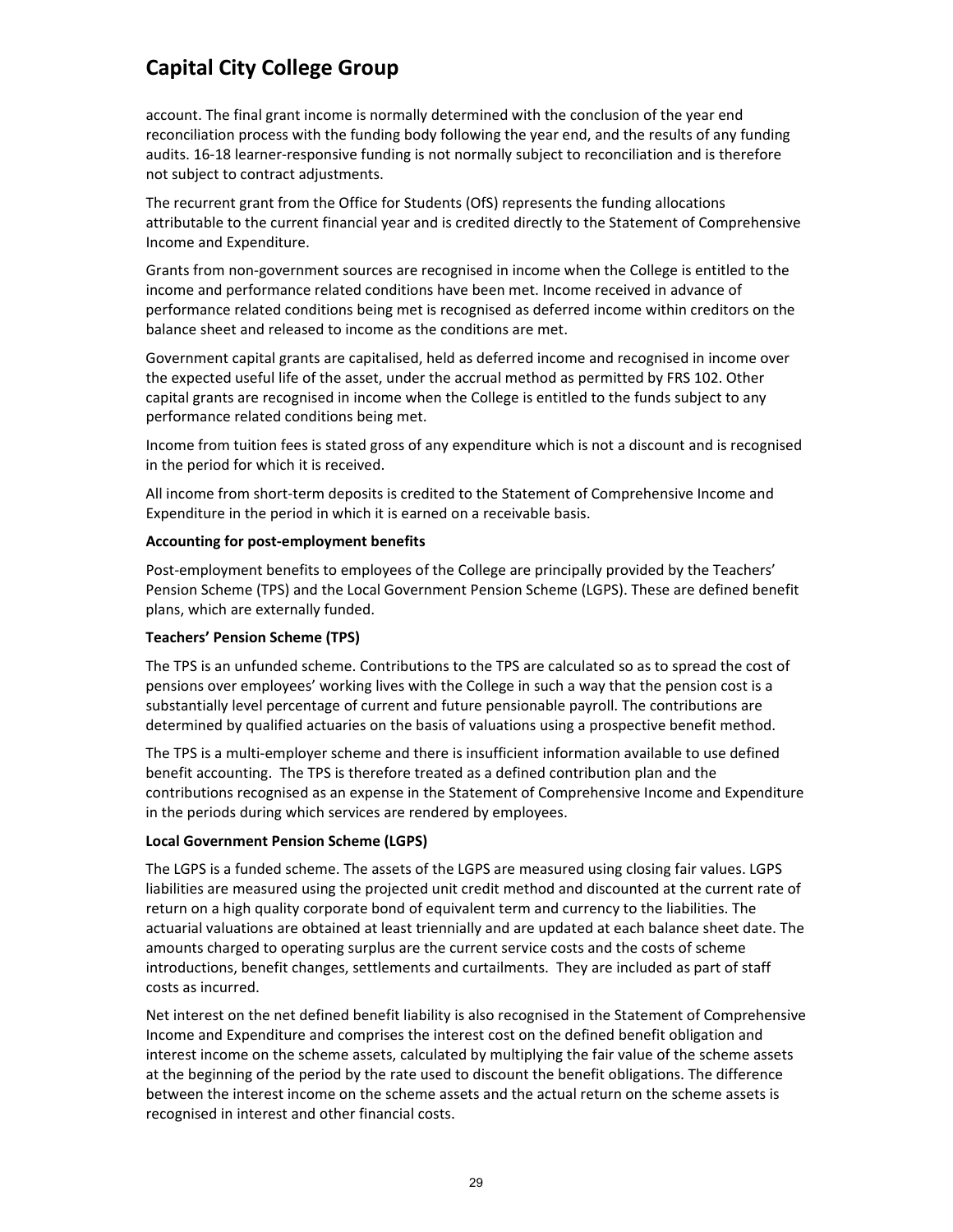Actuarial gains and losses are recognised immediately in actuarial gains and losses.

# **Short term Employment benefits**

Short term employment benefits such as salaries and compensated absences (holiday pay) are recognised as an expense in the year in which the employees render service to the College. Any unused benefits are accrued and measured as the additional amount the College expects to pay as a result of the unused entitlement.

# **Enhanced Pensions**

The actual cost of any enhanced ongoing pension to a former member of staff is paid by the College monthly. An estimate of the expected future cost of any enhancement to the ongoing pension of a former member of staff is charged in full to the College's Statement of Comprehensive Income and Expenditure in the year that the member of staff retires. In subsequent years a charge is made to provisions in the balance sheet using the enhanced pension spreadsheet provided by the funding body.

# **Tangible fixed assets**

Tangible fixed assets are stated at cost less accumulated depreciation and accumulated impairment losses. Certain items of fixed assets that had been revalued to fair value on or prior to the date of transition to the 2015 FE HE SORP, are measured on the basis of deemed cost, being the revalued amount at the date of that revaluation.

Where parts of a fixed asset have different useful lives, they are accounted for as separate items of fixed assets.

# *Land and buildings*

Freehold buildings are depreciated on a straight line basis over their expected useful lives as follows:

- $\bullet$  Freehold buildings  $-50$  years
- Adaptations and Refurbishments 10 years

Freehold land is not depreciated as it is considered to have an infinite useful life.

Where land and buildings are acquired with the aid of specific grants, they are capitalised and depreciated as above. The related grants are credited to a deferred income account within creditors, and are released to the Statement of Comprehensive Income and Expenditure over the expected useful economic life of the related asset on a systematic basis consistent with the depreciation policy. The deferred income is allocated between creditors due within one year and those due after more than one year.

A review for impairment of a fixed asset is carried out if events or changes in circumstances indicate that the carrying amount of any fixed asset may not be recoverable.

On adoption of FRS 102, the College followed the transitional provision to revalue its land assets, at fair value, but not to adopt a policy of revaluations of these assets in the future. Building assets were retained at book value. Building assets were previously revalued in 1994, at depreciated replacement cost.

### *Assets under construction*

Assets under construction are accounted for at cost, based on the value of architects' certificates and other direct costs, incurred to 31 July. They are not depreciated until they are brought into use.

# *Subsequent expenditure on existing fixed assets*

Where significant expenditure is incurred on tangible fixed assets after initial purchase it is charged to the Statement of Comprehensive Income and Expenditure in the period it is incurred, unless it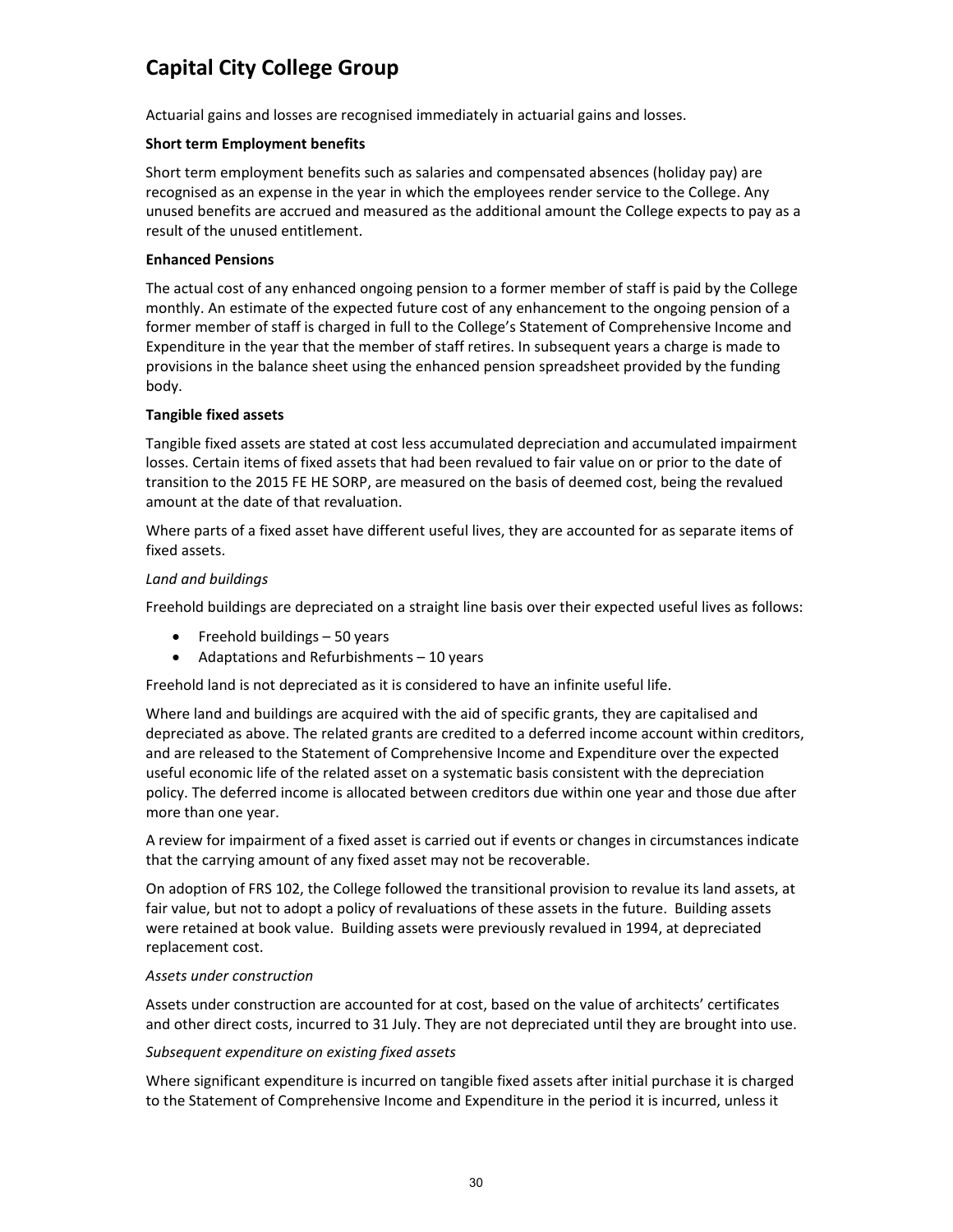increases the future benefits to the College, in which case it is capitalised and depreciated on the relevant basis.

# *Plant and equipment*

Plant and equipment costing less than  $£1,000$  per individual item is recognised as expenditure in the period of acquisition. All other equipment is capitalised at cost.

Capitalised plant and equipment is depreciated on a straight‐line basis over its remaining useful economic life as follows:

- plant and technical equipment 10 to 20 years
- computer equipment 5 years
- furniture, fixtures and fittings 10 years

A review for impairment of a fixed asset is carried out if events or changes in circumstances indicate that the carrying value of any fixed asset may not be recoverable. Shortfalls between the carrying value of fixed assets and their recoverable amounts are recognised as impairments. Impairment losses are recognised in the Statement of Comprehensive Income and Expenditure.

### **Leased assets**

Costs in respect of operating leases are charged on a straight‐line basis over the lease term to the Statement of Comprehensive Income and Expenditure. Any lease premiums or incentives relating to leases signed after 1 August 2014 are spread over the minimum lease term.

### **Investments**

Listed investments held as non‐current assets and current asset investments, which may include listed investments, are stated at fair value, with movements recognised in Comprehensive Income.

### **Stocks**

Stocks are stated at the lower of their cost (using the first in first out method) and net realisable value, being selling price less costs to complete and sell. Where necessary, provision is made for obsolete, slow‐moving and defective items.

### **Cash and cash equivalents**

Cash includes cash in hand, deposits repayable on demand and overdrafts. Deposits are repayable on demand if they are in practice available within 24 hours without penalty.

Cash equivalents are short term, highly liquid investments that are readily convertible to known amounts of cash with insignificant risk of change in value. An investment qualifies as a cash equivalent when it has a maturity of 3 months or less from the date of acquisition.

### **Financial liabilities and equity**

Financial liabilities and equity are classified according to the substance of the financial instrument's contractual obligations, rather than the financial instrument's legal form.

All loans, investments and short term deposits held by the College are classified as basic financial instruments in accordance with FRS 102. These instruments are initially recorded at the transaction price less any transaction costs (historical cost). FRS 102 requires that basic financial instruments are subsequently measured at amortised cost, however the College has calculated that the difference between the historical cost and amortised cost basis is not material and so these financial instruments are stated on the balance sheet at historical cost. Loans and investments that are payable or receivable within one year are not discounted.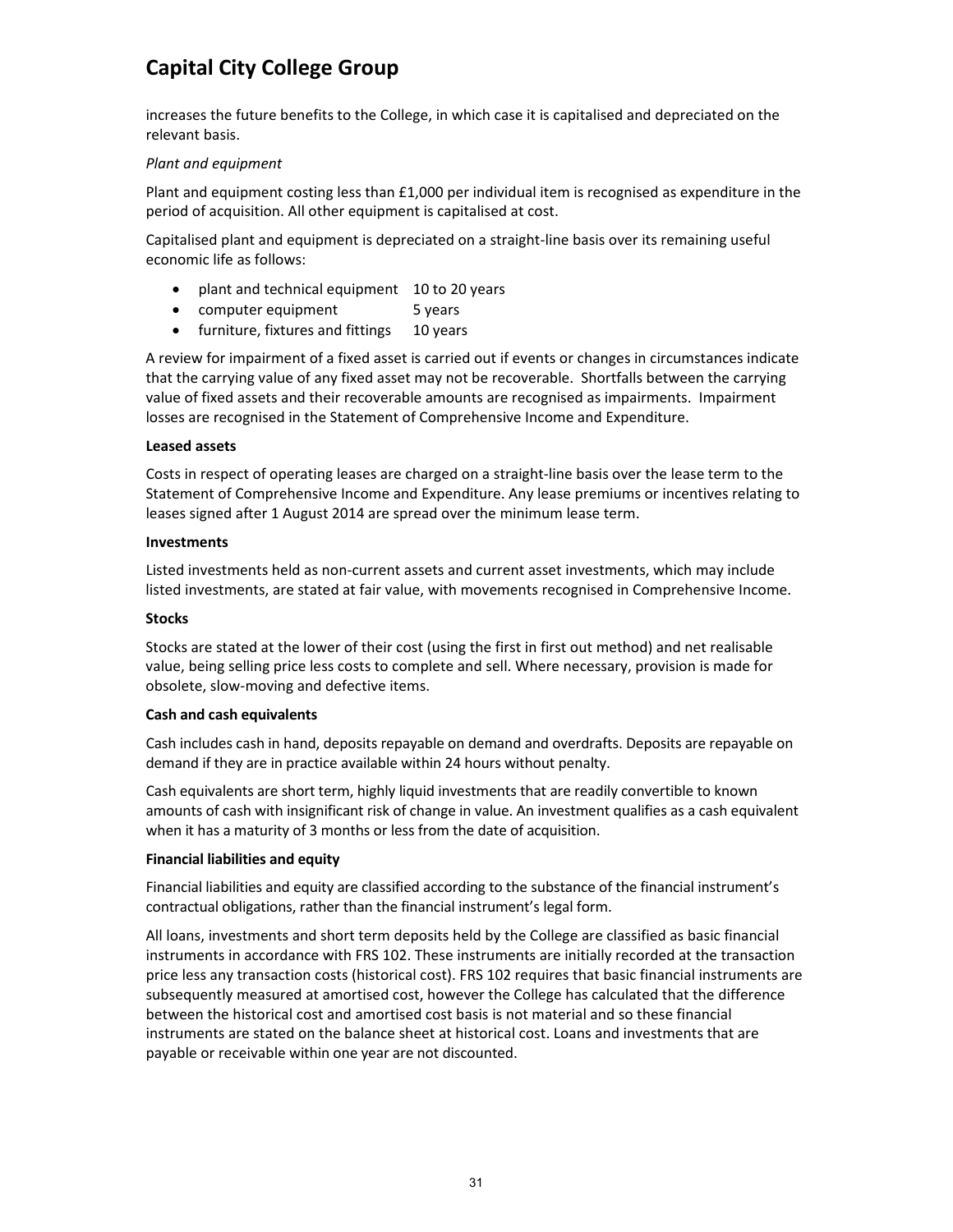# **Taxation**

The College is considered to pass the tests set out in Paragraph 1 Schedule 6 Finance Act 2010 and therefore it meets the definition of a charitable company for UK corporation tax purposes. Accordingly, the College is potentially exempt from taxation in respect of income or capital gains received within categories covered by sections 478‐488 of the Corporation Tax Act 2010 or Section 256 of the Taxation of Chargeable Gains Act 1992, to the extent that such income or gains are applied exclusively to charitable purposes.

The College is partially exempt in respect of Value Added Tax, so that it can only recover around 1% of the VAT charged on its inputs. Irrecoverable VAT on inputs is included in the costs of such inputs and added to the cost of tangible fixed assets as appropriate, where the inputs themselves are tangible fixed assets by nature.

# **Provisions and contingent liabilities**

Provisions are recognised when

- the College has a present legal or constructive obligation as a result of a past event
- it is probable that a transfer of economic benefit will be required to settle the obligation, and
- a reliable estimate can be made of the amount of the obligation.

Where the effect of the time value of money is material, the amount expected to be required to settle the obligation is recognised at present value using a discount rate. The unwinding of the discount is recognised as a finance cost in the Statement of Comprehensive Income and Expenditure in the period it arises.

A contingent liability arises from a past event that gives the College a possible obligation whose existence will only be confirmed by the occurrence or otherwise of uncertain future events not wholly within the control of the College. Contingent liabilities also arise in circumstances where a provision would otherwise be made but either it is not probable that an outflow of resources will be required or the amount of the obligation cannot be measured reliably.

Contingent liabilities are not recognised in the balance sheet but are disclosed in the notes to the financial statements.

The only provisions recognised by the College in its Financial Statements are the defined benefit obligations, arising under the Local Government Pension Scheme, and the enhanced pension benefit obligations, arising from the Teachers' Pension Scheme.

# **Agency arrangements**

The College acts as an agent in the collection and payment of certain learner support funds, local authority payments and charitable funds. Related payments received from the funding and other bodies and subsequent disbursements to students are excluded from the income and expenditure of the College where the College is exposed to minimal risk or enjoys minimal economic benefit related to the transaction.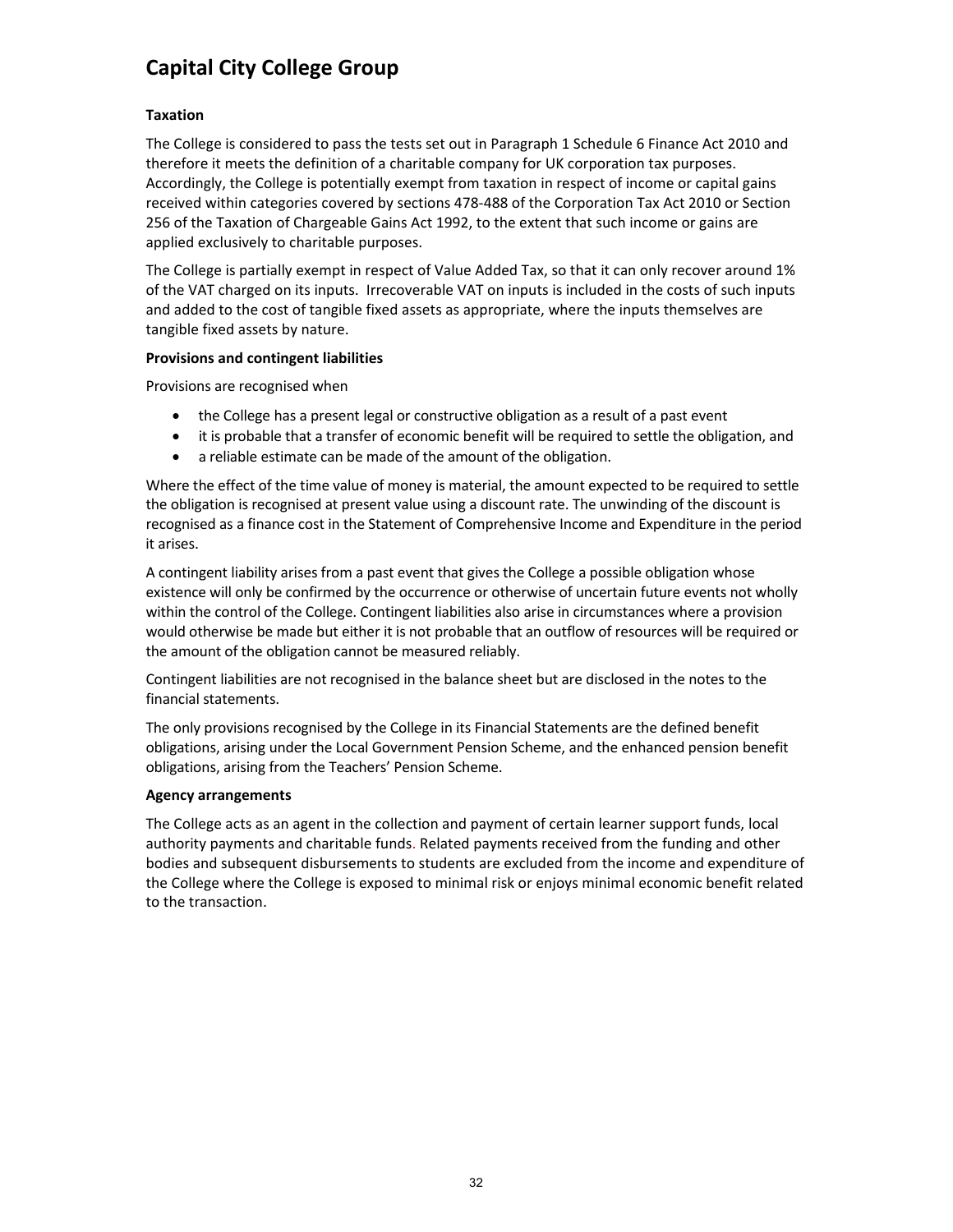# **Judgements in applying accounting policies and key sources of estimation uncertainty**

In preparing these financial statements, management have made the following judgements:

- Determined whether leases entered into by the College either as a lessor or a lessee are operating or finance leases. These decisions depend on an assessment of whether the risks and rewards of ownership have been transferred from the lessor to the lessee on a lease by lease basis.
- Determined whether there are indicators of impairment of the group's tangible assets. Factors taken into consideration in reaching such a decision include the economic viability and expected future financial performance of the asset and where it is a component of a larger cash-generating unit, the viability and expected future performance of that unit.

# *Other key sources of estimation uncertainty*

*Tangible fixed assets*

Tangible fixed assets, other than investment properties, are depreciated over their useful lives taking into account residual values, where appropriate. The actual lives of the assets and residual values are assessed annually and may vary depending on a number of factors. In re‐ assessing asset lives, factors such as technological innovation and maintenance programmes are taken into account. Residual value assessments consider issues such as future market conditions, the remaining life of the asset and projected disposal values.

*Local Government Pension Scheme*

The present value of the Local Government Pension Scheme defined benefit liability depends on a number of factors that are determined on an actuarial basis using a variety of assumptions. The assumptions used in determining the net cost for pensions include the discount rate. Any changes in these assumptions, which are disclosed in note 23, will impact the carrying amount of the pension liability. Furthermore a roll forward approach which projects results from the latest full actuarial valuation performed at 31 March 2016 has been used by the actuary in valuing the pensions liability at 31 July 2018. Any differences between the figures derived from the roll forward approach and a full actuarial valuation would impact on the carrying amount of the pension liability.

# *Provision for doubtful debts*

Debts arising from trading activities are provided for on the basis that a proportion, between 10% and 100% dependent on debt age, of those debts not funded through Student Loans Company loan agreements may ultimately not be collected.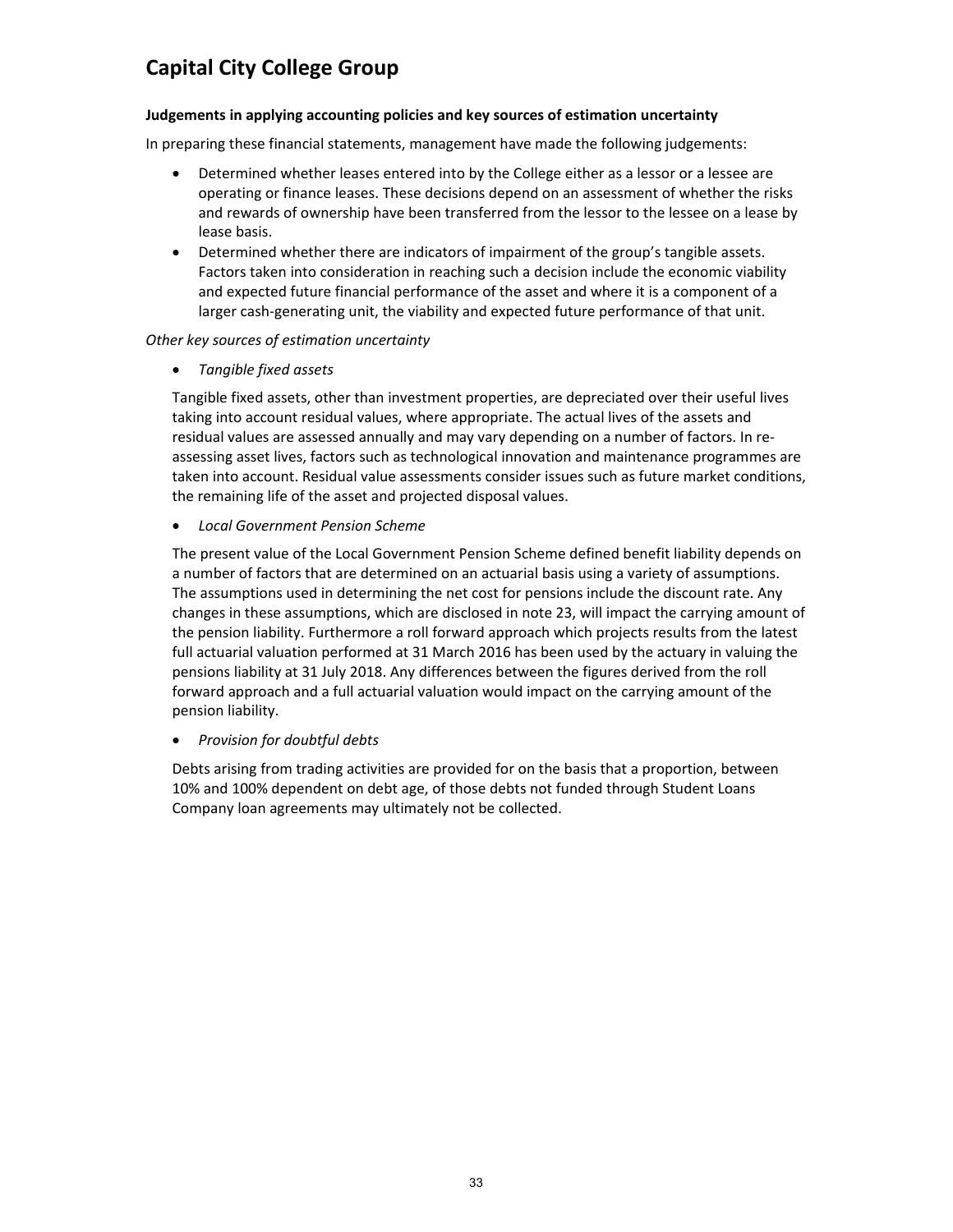# **2 Funding body grants**

| , anang soay grand                                    | 2018<br>£'000 | 2017<br>£'000 |
|-------------------------------------------------------|---------------|---------------|
| <b>Recurrent grants</b>                               |               |               |
| Education and Skills Funding Agency - adult           | 28,812        | 18,597        |
| Education and Skills Funding Agency - 16-18           | 51,151        | 38,868        |
| Education and Skills Funding Agency - apprenticeships | 5,011         | 2,895         |
| <b>Higher Education Funding Council</b>               | 268           | 322           |
| <b>Specific Grants</b>                                |               |               |
| <b>Education and Skills Funding Agency</b>            | 1,419         | 1,057         |
| Releases of government capital grants                 | 1,760         | 1,530         |
| <b>Total</b>                                          | 88,421        | 63,269        |
| 3<br>Tuition fees and education contracts             |               |               |
|                                                       | 2018          | 2017          |
|                                                       | £'000         | £'000         |
| Adult education fees                                  | 3,305         | 1,481         |
| Apprenticeship fees and contracts                     | 391           | 86            |
| Fees for FE loan supported courses                    | 2,500         | 2,209         |
| Fees for HE loan supported courses                    | 1,265         | 1,940         |
| International students fees                           | 232           | 187           |
| <b>Total tuition fees</b>                             | 7,693         | 5,903         |
| <b>Education contracts</b>                            | 7,947         | 6,079         |
| <b>Total</b>                                          | 15,640        | 11,982        |
|                                                       |               |               |
| 4<br>Other grants and contracts                       | 2018          | 2017          |
|                                                       | £'000         | £'000         |
|                                                       |               |               |
| UK-based charities                                    | 11            | 11            |
| European Commission                                   | 1,288         | 833           |
| Other grants and contracts                            | 3,012         | 1,022         |
| <b>Total</b>                                          | 4,311         | 1,866         |
| 5<br><b>Other income</b>                              |               |               |
|                                                       | 2018          | 2017          |
|                                                       | £'000         | £'000         |
| Catering and residences                               | 1,810         | 1,446         |
| Other income generating activities                    | 91            | 52            |
| Miscellaneous income                                  | 1,539         | 1,954         |
|                                                       |               |               |
| <b>Total</b>                                          | 3,440         | 3,452         |
| 6<br><b>Investment income</b>                         |               |               |
|                                                       | 2018          | 2017          |
|                                                       | £'000         | £'000         |
| Other investment income                               | 130           | 120           |
| Other interest receivable                             | 45            | 40            |
|                                                       |               |               |
| <b>Total</b>                                          | <u>175</u>    | <u>160</u>    |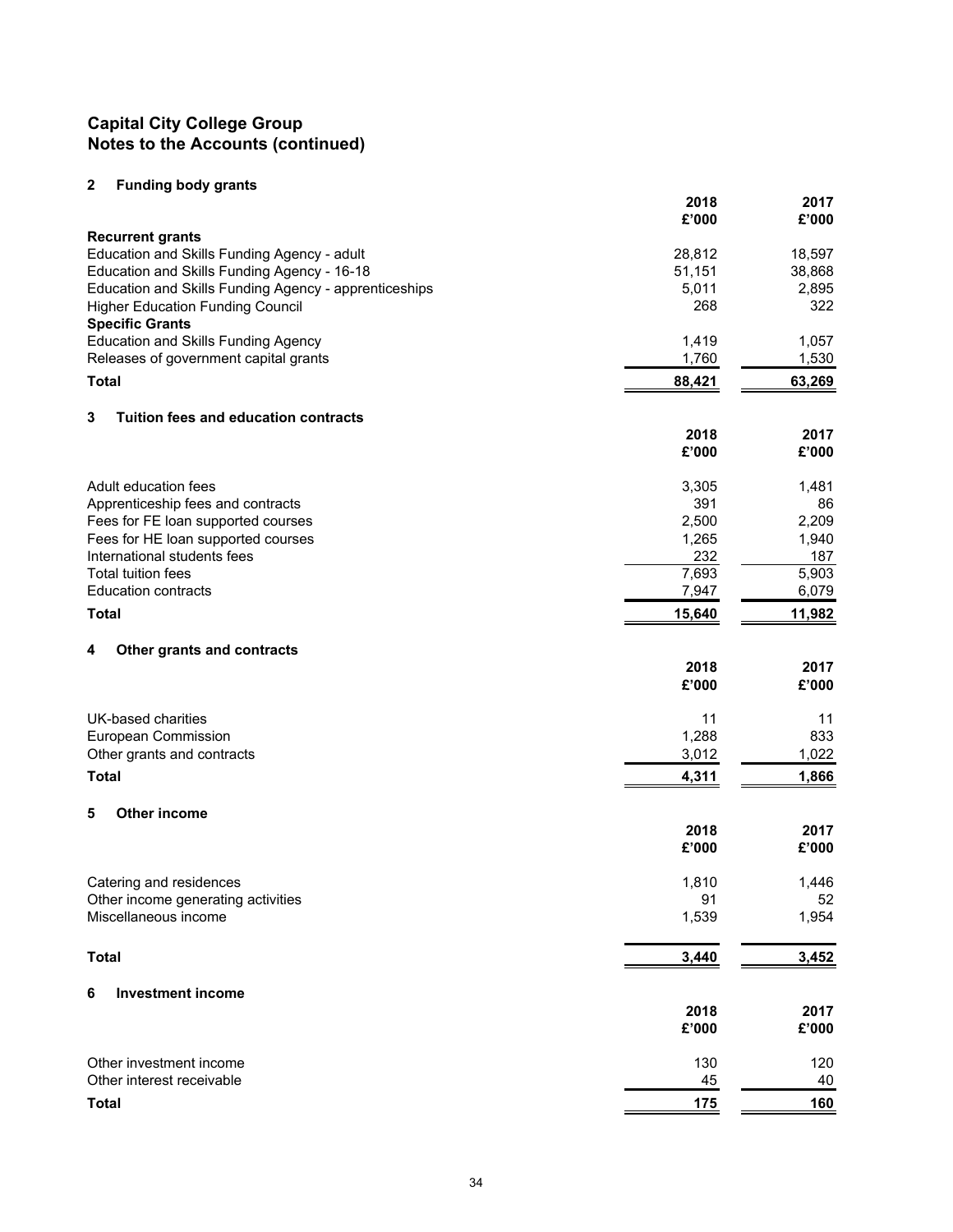#### **7 Staff costs**

The average number of persons (including key management personnel) employed by the College during the year, described as full-time equivalents, was:

|                                                 |                 | 2018<br>No. | 2017<br>No. |
|-------------------------------------------------|-----------------|-------------|-------------|
| Teaching staff                                  |                 | 677         | 540         |
| Non teaching staff                              |                 | 797         | 519         |
|                                                 |                 | 1,474       | 1,059       |
| Staff costs for the above persons               |                 |             |             |
|                                                 |                 | 2018        | 2017        |
|                                                 |                 | £'000       | £'000       |
| Wages and salaries                              |                 | 50,140      | 38,774      |
| Social security costs                           |                 | 5,149       | 3,921       |
| Other pension costs (note 23)                   |                 | 9,877       | 6,970       |
| Payroll sub total                               |                 | 65,166      | 49,665      |
| Contracted out staffing services                |                 | 7,504       | 3,412       |
| Total staff costs excluding restructuring costs |                 | 72,670      | 53,077      |
| Restructuring costs -                           | Contractual     | 464         | 360         |
|                                                 | Non-contractual | 181         | 212         |
| <b>Total staff costs</b>                        |                 | 73,315      | 53,649      |

#### **Key management personnel**

Key management personnel are those persons having authority and responsibility for planning, directing and controlling the activities of the College and are represented by the Group Leadership Team which comprises the Chief Executive (Accounting Officer), Chief Operating Officer, College Executive Principals, Training Arm Managing Director, Group Director of Human Resources & Organisational Development, Director of Information & Integration and the Director of Governance.

#### **Emoluments of key management personnel, Accounting Officer and other higher paid staff**

|                                                                                 | 2018<br>No. | 2017<br>No. |
|---------------------------------------------------------------------------------|-------------|-------------|
| The number of key management personnel including the Accounting<br>Officer was: | 9           |             |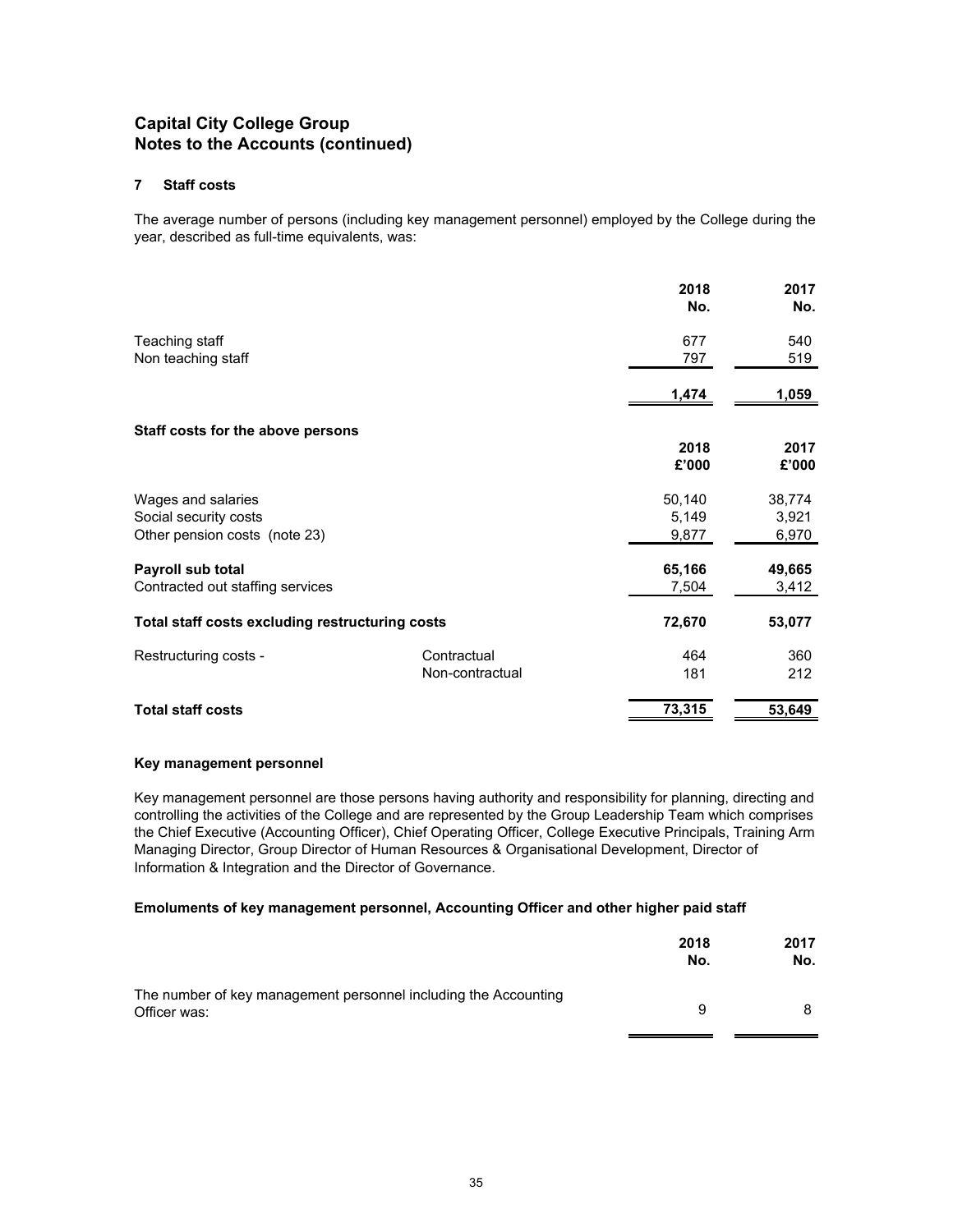#### **7 Staff costs (continued)**

The number of key management personnel and other staff who received annual emoluments, excluding employer contributions to national insurance and pensions but including benefits in kind, in the following ranges was:

|                      | Key management personnel |      | <b>Other staff</b> |      |
|----------------------|--------------------------|------|--------------------|------|
|                      | 2018                     | 2017 | 2018               | 2017 |
|                      | No.                      | No.  | No.                | No.  |
| £30,001 to £40,000   |                          |      | N/A                | N/A  |
| £40,001 to £50,000   |                          |      | N/A                | N/A  |
| £50,001 to £60,000   |                          |      | N/A                | N/A  |
| £60,001 to £70,000   |                          |      | 13                 | 12   |
| £70,001 to £80,000   |                          |      | 6                  | 9    |
| £80,001 to £90,000   |                          |      | 6                  | 4    |
| £90,001 to £100,000  |                          |      |                    |      |
| £110,001 to £120,000 |                          |      |                    |      |
| £120,001 to £130,000 |                          |      |                    |      |
| £210,001 to £220,000 |                          |      |                    |      |
|                      | 13                       | 9    | 25                 | 25   |

During the year there were two separate post-holders for the Executive Principal posts of City & Islington College and the Group Director of Finance & Resources. There were three post-holders for the Executive Principal post of the College of Haringey, Enfield & North East London. One post, Group Director of Planning & Performance, was abolished during the year.

| Key management personnel remuneration is made up as follows:  | 2018<br>£'000 | 2017<br>£'000 |
|---------------------------------------------------------------|---------------|---------------|
| Salaries - gross of salary sacrifice                          | 1.198         | 945           |
| <b>Employer's National Insurance</b>                          | 154           | 128           |
| Benefits in kind                                              | 9             | 6             |
|                                                               | 1.361         | 1,079         |
| Pension contributions                                         | 138           | 106           |
| Payroll sub total                                             | 1,499         | 1,185         |
| Contracted out staffing services for key management personnel | 76            | 53            |
| Total key management personnel remuneration                   | 1.575         | 1.238         |

There were no amounts due to key management personnel that were waived in the year. One member of the key management personnel was appointed on an interim basis and was paid outside of the payroll. The College operates a number of salary sacrifice benefits with two members of key management personnel receiving childcare vouchers through a salary sacrifice arrangement during the year.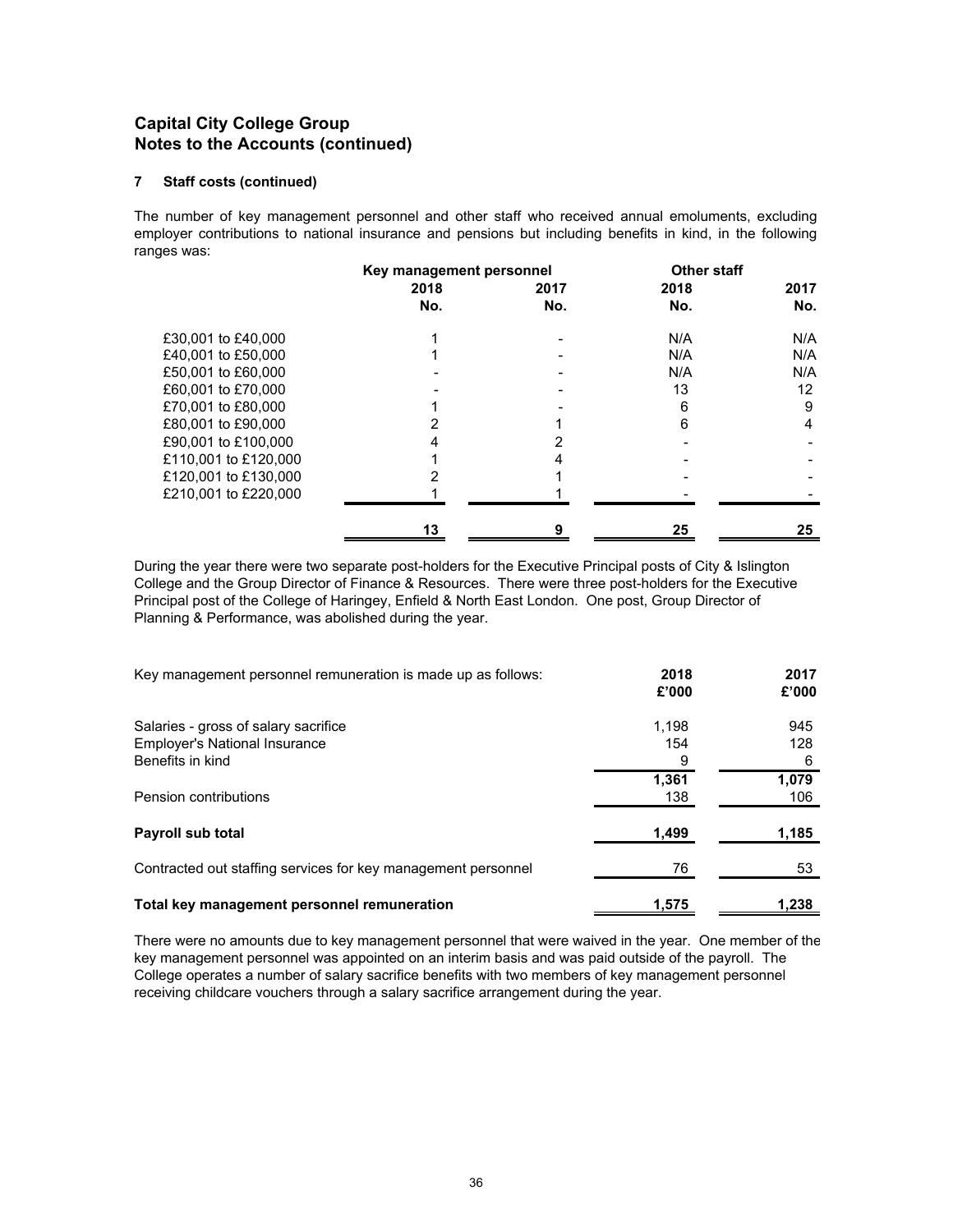### **7 Staff costs (continued)**

The previous remuneration table includes amounts payable to the Accounting Officer (who is also the highest paid officer) of:

|                                      | 2018<br>£'000            | 2017<br>£'000 |
|--------------------------------------|--------------------------|---------------|
| Salaries                             | 210                      | 210           |
| <b>Employer's National Insurance</b> | 28                       | 28            |
| Benefits in kind                     |                          |               |
|                                      | 239                      | 239           |
| Pension contributions                | $\overline{\phantom{0}}$ |               |
| <b>Total remuneration</b>            | 239                      | 239           |

The members of the Corporation other than the Accounting Officer and the staff members did not receive any payment from the institution other than the reimbursement of travel and subsistence expenses incurred in the course of their duties.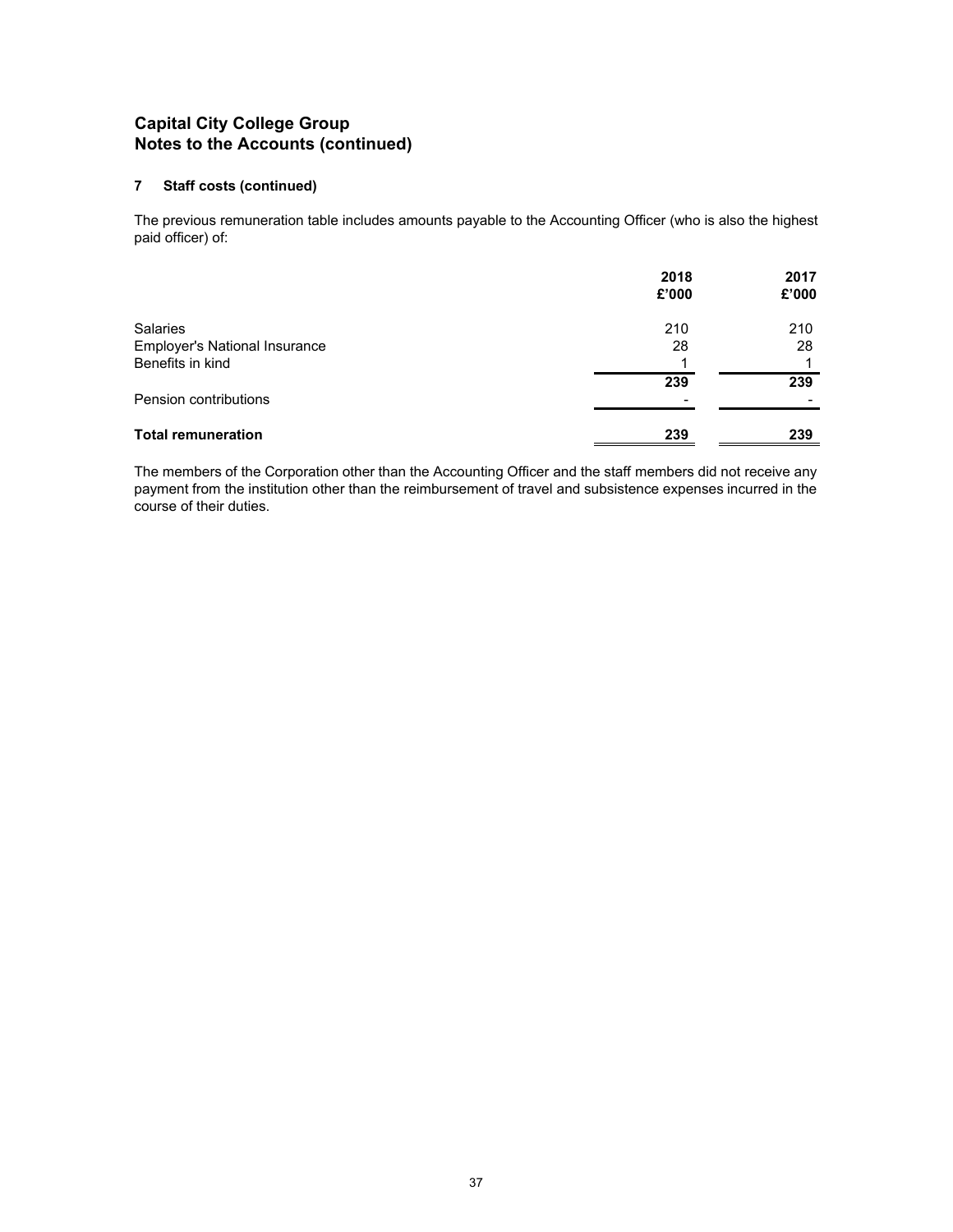# **8 Other operating expenses**

|                                                                   | 2018<br>£'000 | 2017<br>£'000 |
|-------------------------------------------------------------------|---------------|---------------|
| Teaching costs                                                    | 11,347        | 7,685         |
| Non teaching costs                                                | 13,768        | 9,438         |
| Premises costs                                                    | 9,248         | 7,123         |
| Total                                                             | 34,363        | 24,246        |
| Other operating expenses include:                                 | 2018<br>£'000 | 2017<br>£'000 |
| Auditors' remuneration:                                           |               |               |
| Financial statements audit                                        | 59            | 35            |
| Internal audit                                                    | 68            | 33            |
| Other services provided by the financial statements auditors      | 6             | 9             |
| Other services provided by the internal auditors - risk workshops | 3             |               |
| Losses on disposal of non-current assets                          | 212           |               |
| Hire of assets under operating leases                             | 402           | 439           |
| 9<br>Interest and other finance costs                             |               |               |
|                                                                   |               |               |
|                                                                   | 2018<br>£'000 | 2017<br>£'000 |
| On bank loans, overdrafts and other loans                         | 82            | 3             |
| Interest cost on enhanced pension liability                       | 28            | 21            |
| Net interest on defined pension liability (note 23)               | 1,614         | 1,362         |
| Total                                                             | 1,724         | 1,386         |

### **10 Taxation**

The members do not believe the College was liable for any Corporation Tax arising out of its activities during either year.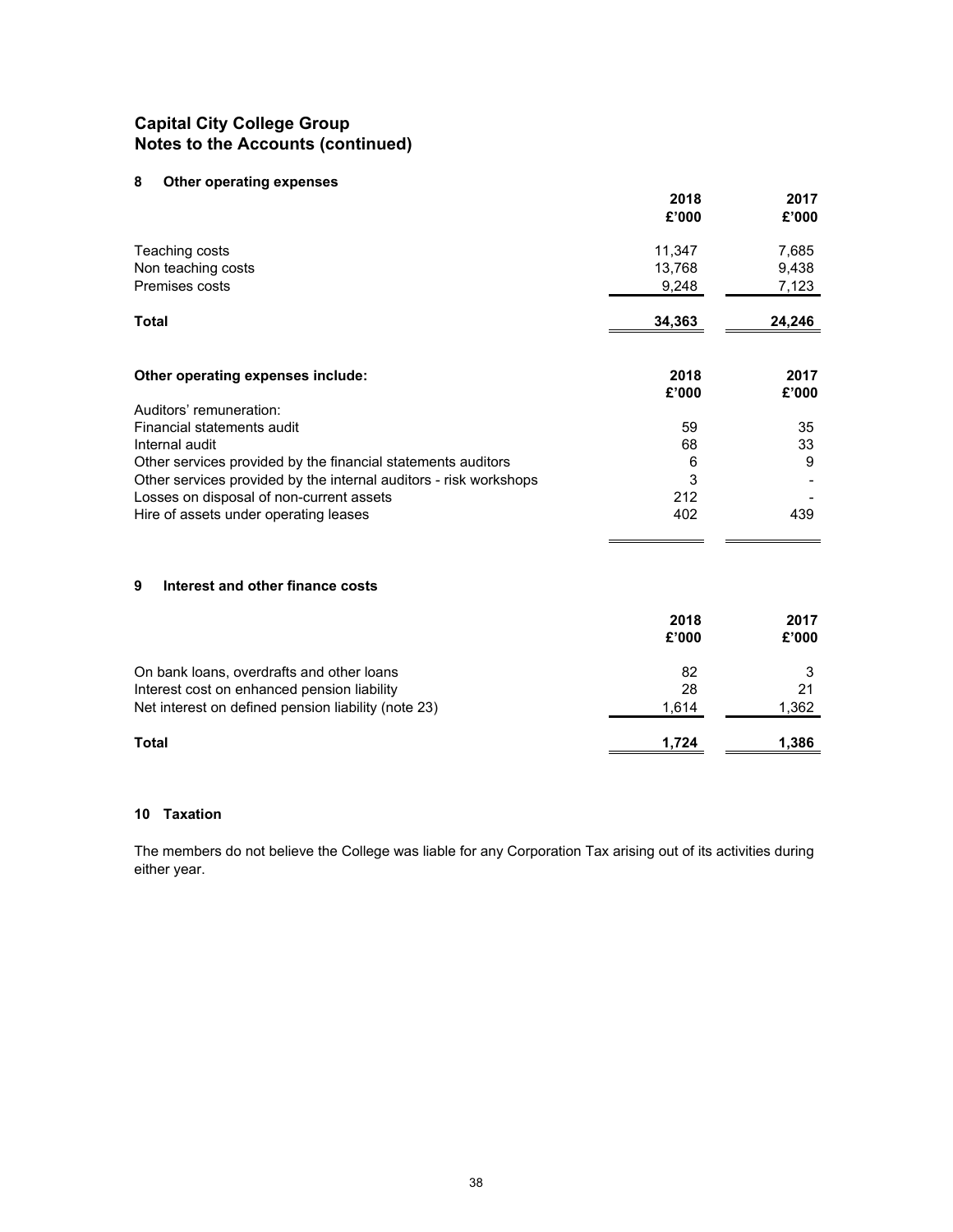| <b>Tangible fixed assets</b><br>11           | <b>Land and buildings</b> |                   |           | <b>Plant and Assets in the</b>          | <b>Total</b> |
|----------------------------------------------|---------------------------|-------------------|-----------|-----------------------------------------|--------------|
|                                              | <b>Freehold</b>           | Long<br>leasehold | Equipment | <b>Course of</b><br><b>Construction</b> |              |
|                                              | £'000                     | £'000             | £'000     | £'000                                   | £'000        |
| <b>Cost or valuation</b>                     |                           |                   |           |                                         |              |
| At 1 August 2017                             | 307,696                   | 51,290            | 41,991    | 346                                     | 401,323      |
| Acquired from the merger with the College of |                           |                   |           |                                         |              |
| Haringey, Enfield & North East London        | 51,250                    |                   | 2,491     |                                         | 53,741       |
| Additions                                    | 123                       |                   | 3,444     | 767                                     | 4,334        |
| <b>Transfers</b>                             | (510)                     |                   | 790       | (280)                                   |              |
| Disposals                                    | (363)                     |                   |           |                                         | (363)        |
| At 31 July 2018                              | 358,196                   | 51,290            | 48,716    | 833                                     | 459,035      |
| <b>Depreciation</b>                          |                           |                   |           |                                         |              |
| At 1 August 2017 as restated                 | 38,954                    | 6,340             | 31,183    |                                         | 76,477       |
| Charge for the year                          | 4,441                     | 341               | 3,876     |                                         | 8,658        |
| <b>Transfers</b>                             | (539)                     |                   | 539       |                                         |              |
| Elimination in respect of disposals          | (151)                     |                   |           |                                         | (151)        |
| At 31 July 2018                              | 42,705                    | 6,681             | 35,598    |                                         | 84.984       |
| Net book value at 31 July 2018               | 315,491                   | 44,609            | 13,118    | 833                                     | 374,051      |
| Net book value                               |                           |                   |           |                                         |              |
| at 31 July 2017 as restated                  | 268,742                   | 44,950            | 10,808    | 346                                     | 324,846      |

Other than as noted below, land has been valued for the purpose of the financial statements at fair value as at 1 August 2014 by Jones Lang LaSalle Limited a firm of independent chartered surveyors.

Tangible fixed assets transferred on merger from the College of Haringey, Enfield & North East London were adjusted to fair value as at 1 November 2017 (the date of merger). For fixtures, fittings and equipment fair value was considered to be the net book value immediately prior to merger. Freehold land and buildings were valued at market value on an existing use basis. The valuation of land and buildings was undertaken by MBRE Limited, a firm of independent chartered surveyors. One property, which is no longer used within the business, has been recategorised as an investment property on merger. The net losses on the adjustment to fair value of these assets was £10,124,803 (see note 26).

During the year it was noted that certain tangible fixed assets had been misclassified at the time of aligning accounting policies and estimates on the merger of City and Islington and Westminster Kingsway College on 1 August 2016. This resulted in certain assets having an incorrect estimated useful economic life being applied to them in 2016/7. As a result, the 2016/7 comparatives have been adjusted to reflect the correct classification of assets as at 1 August 2016. The effect of this is to increase the accumulated depreciation charge at 1 August 2016 by £3.77 million and to increase the depreciation charge for the 2016/7 year by £596,000.

The College does not have any assets held under finance leases.

If inherited land and buildings had not been valued they would have been included at £Nil historic cost.

In April 2017 the College granted a charge over its Victoria site to the London Pensions Fund Authority (LPFA) in return for a signifcant reduction in its ongoing pension contributions. A second charge in favour of the LPFA, over the Centre for Business, Arts and Technology, is currently in the process of being implemented. A further charge, in favour of The Football Foundation, which obligates the College to make its artificial sports pitch available to several local clubs and regulates the fees charged, is held over the freehold of the Enfield Centre.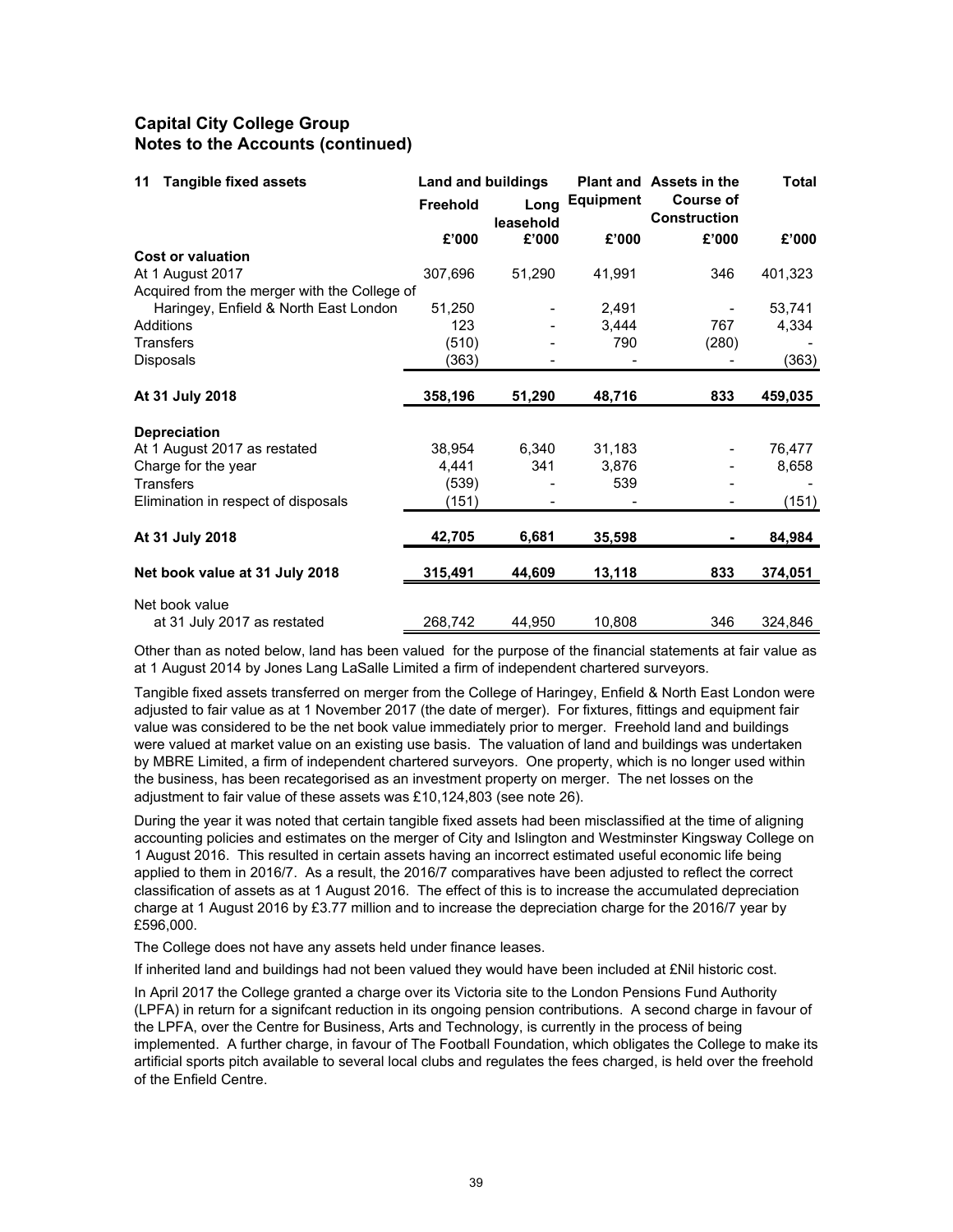#### **12 Investment properties**

The College owns two properties which it does not use within its business. One, which was previously accounted for in tangible fixed assets and now recategorised, is leased to a third party on a 10 year lease from 1 July 2016 and is operated as a Caribean Cafe. The other is leased on a 21 year lease from 15 November 1999 to a joint venture company which is jointly owned by the College and Haringey Council. A 21 year extension to this lease from 2020 has been approved. As neither property is used by the College for educational purposes they are presented as investment properties.

#### **13 Investments**

|                                     | 2018<br>£'000 | 2017<br>£'000 |
|-------------------------------------|---------------|---------------|
| Other non-current asset investments | 23            | 39            |
| <b>Total</b>                        | 23            | 39            |

The bulk of other investments represent the College's prize funds. These funds are made up of a number of independent gifts. The income generated on these gifts is used to fund annual prizes in accordance with the donors' wishes.

The College owns 100% of Apprenticeships First Limited and 50% of Tottenham Green Enterprise Centre Limited, both of which are incorporated in England and Wales. Apprenticeships First Limited's principal activity is an Apprenticeship Training Agency which provides employment for apprentices. Tottenham Green Enterprise Centre Limited's principal business is the provision of facilities for start up businesses.

Neither the subsidiary or the joint venture are material to the College's financial statements and therefore have not been consolidated.

#### **14 Trade and other receivables**

|                                      | 2018<br>£'000 | 2017<br>£'000 |
|--------------------------------------|---------------|---------------|
| Amounts falling due within one year: |               |               |
| Trade receivables                    | 5,817         | 2,725         |
| Amounts owed by group undertakings:  |               |               |
| Subsidiary undertakings              | 10            |               |
| Prepayments and accrued income       | 3,900         | 1,832         |
| Amounts owed by the ESFA             | 3,769         | 268           |
| Other debtors                        | 288           | 193           |
| Total                                | 13,784        | 5,018         |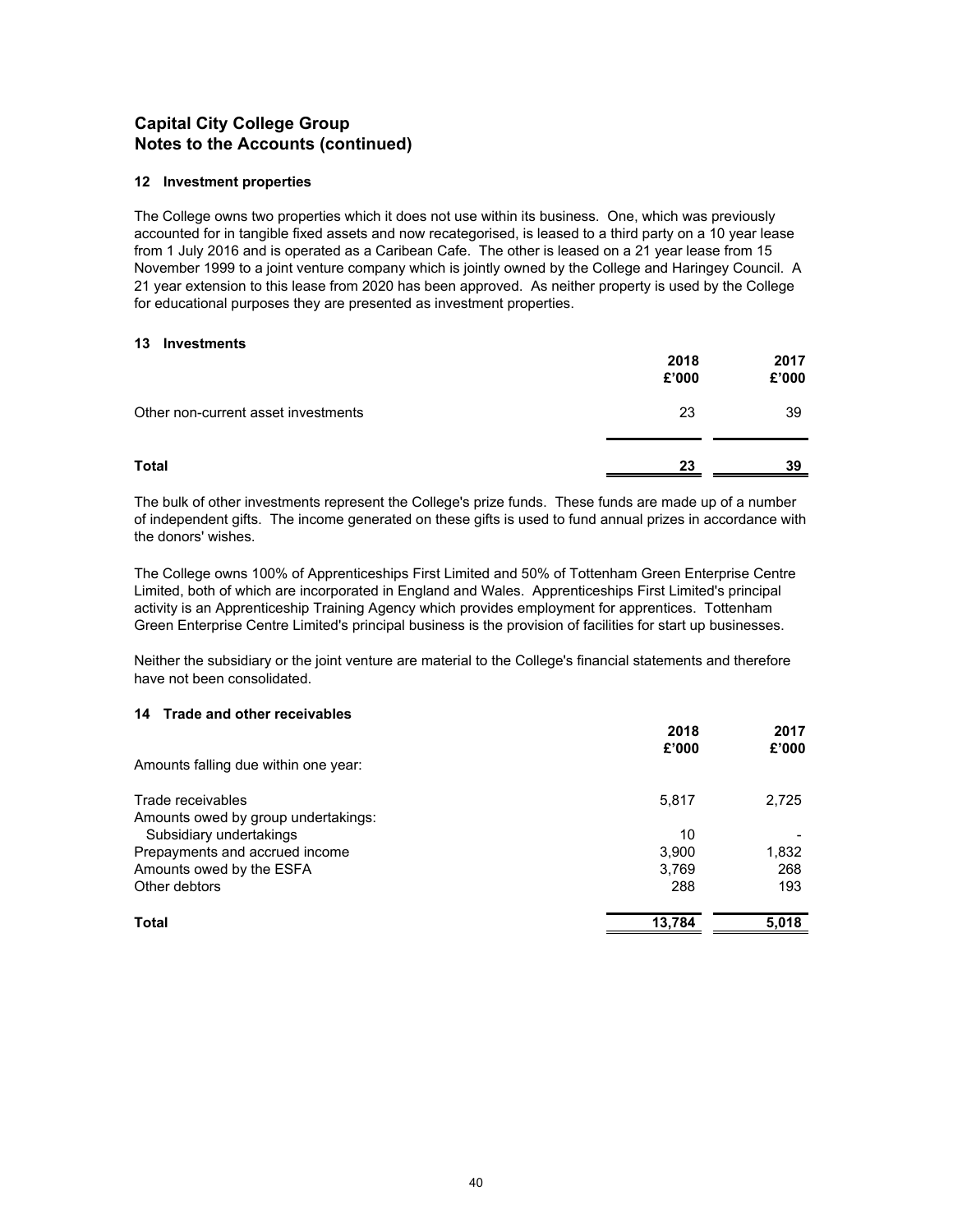#### **15 Current investments**

|                     | 2018<br>£'000 | 2017<br>£'000 |
|---------------------|---------------|---------------|
| Short term deposits | 12,500        | 9,000         |
| <b>Total</b>        | 12,500        | 9,000         |

Deposits are held with banks and building societies operating in the London market and licensed by the Financial Conduct Authority with more than three months maturity at the balance sheet date. The interest rates for these deposits are fixed for the duration of the deposit at time of placement.

#### **16 Creditors: amounts falling due within one year**

|                                                      | 2018   | 2017   |
|------------------------------------------------------|--------|--------|
|                                                      | £'000  | £'000  |
| Bank loans and overdrafts                            | 42     |        |
| Other loans                                          | 104    |        |
| Trade payables                                       | 987    | 725    |
| Other taxation and social security                   | 2,235  | 1,681  |
| Other tax provision (see below)                      | 3.172  |        |
| Accruals and deferred income                         | 10.574 | 6.819  |
| Deferred income - government capital grants Deferred | 1.471  | 1.479  |
| income - government revenue grants Amounts owed      |        | 8      |
| to the ESFA                                          | 4.446  | 1,448  |
| Learner Support Fund (note 25)                       | 1,139  | 629    |
| Other creditors                                      | 202    | 170    |
| <b>Total</b>                                         | 24.372 | 12.959 |

In 2001 HM Revenue & Customs (HMRC) raised assessments against the College of Haringey, Enfield and North East London in respect of certain lease and lease back arrangements. The College, having taken professional advice, appealed the assessments. However after years of litigation the College's professional advisors finally concluded any further appeal would have less than a 50% chance of success. The College has therefore withdrawn its appeal.

#### **17 Creditors: amounts falling due after one year**

|                                             | 2018   | 2017   |
|---------------------------------------------|--------|--------|
|                                             | £'000  | £'000  |
| Bank loans                                  | 323    |        |
| Other loans                                 | 147    |        |
| Deferred income - government capital grants | 40,226 | 34.421 |
| <b>Total</b>                                | 40,696 | 34,421 |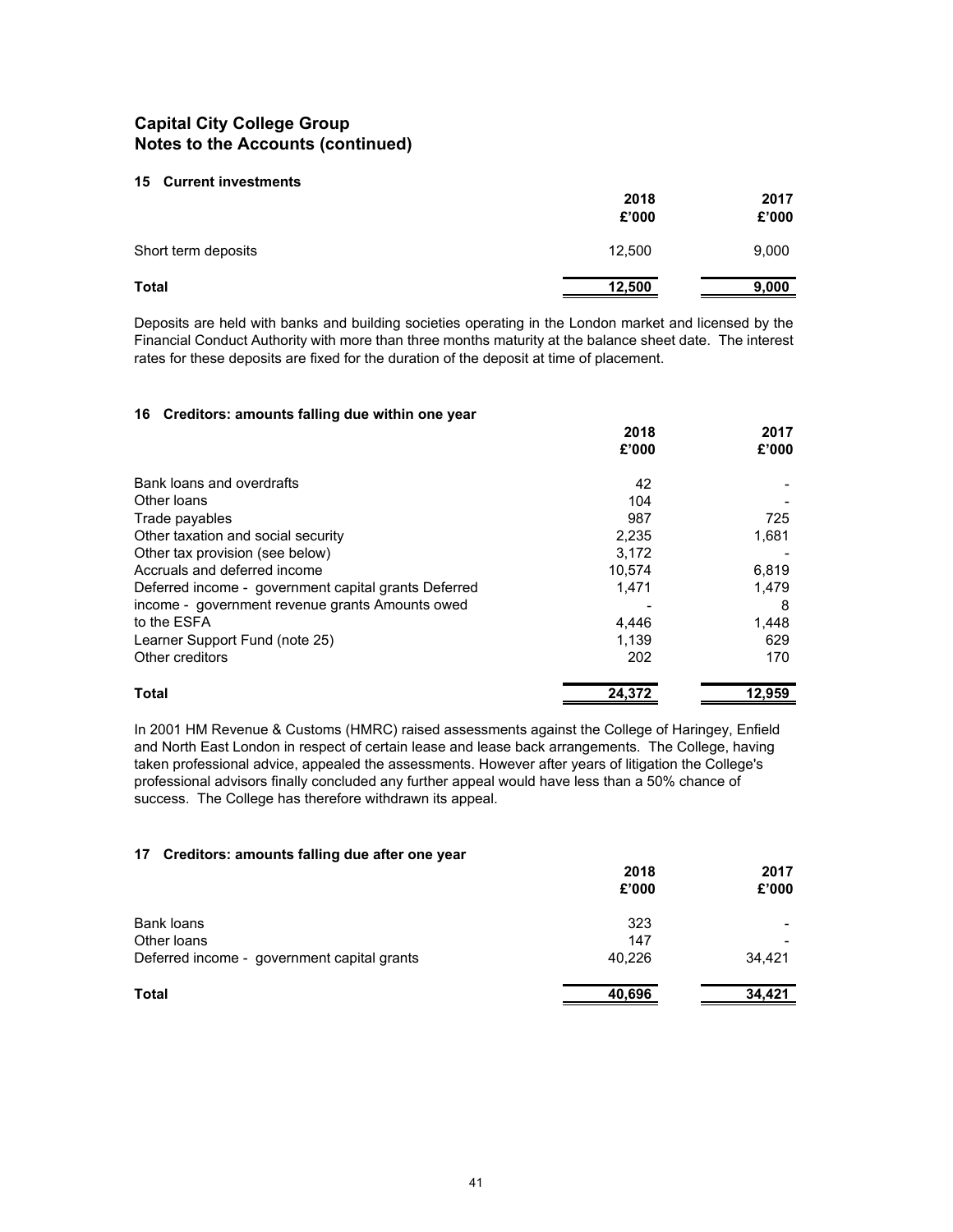#### **18 Maturity of debt**

#### **(a) Bank loans**

Bank loans are repayable as follows:

|                            | 2018<br>£'000 | 2017<br>£'000 |
|----------------------------|---------------|---------------|
| In one year or less        | 42            |               |
| Between one and two years  | 186           |               |
| Between two and five years | 99            |               |
| In five years or more      | 38            |               |
| <b>Total</b>               | 365           |               |

#### **(b) Other loans**

Other loans are repayable as follows:

|                            | 2018<br>£'000 | 2017<br>£'000            |
|----------------------------|---------------|--------------------------|
| In one year or less        | 104           |                          |
| Between two and five years | 85            | $\overline{\phantom{0}}$ |
| In five years or more      | 62            |                          |
| <b>Total</b>               | 251           | -                        |

#### **Bank and other loans - College of Haringey, Enfield and North East London**

Following the merger with the College of Haringey, Enfield and North East London on 1 November 2017, £395,400 of bank loans and £302,700 of energy efficiency loans were transferred to Capital City College Group.

The College of Haringey, Enfield and North East London drew down a bank loan of £300,000 in December 2003 at 6.8 per cent repayable by instalments falling due between 1 August 2004 and 31 July 2020.

The College of Haringey, Enfield and North East London drew down a bank loan of £450,000 in February 2004 at 6.9 per cent repayable by instalments falling due between 1 March 2004 and 31 July 2025.

The bank loans are secured on a portion of the freehold land and buildings of the College.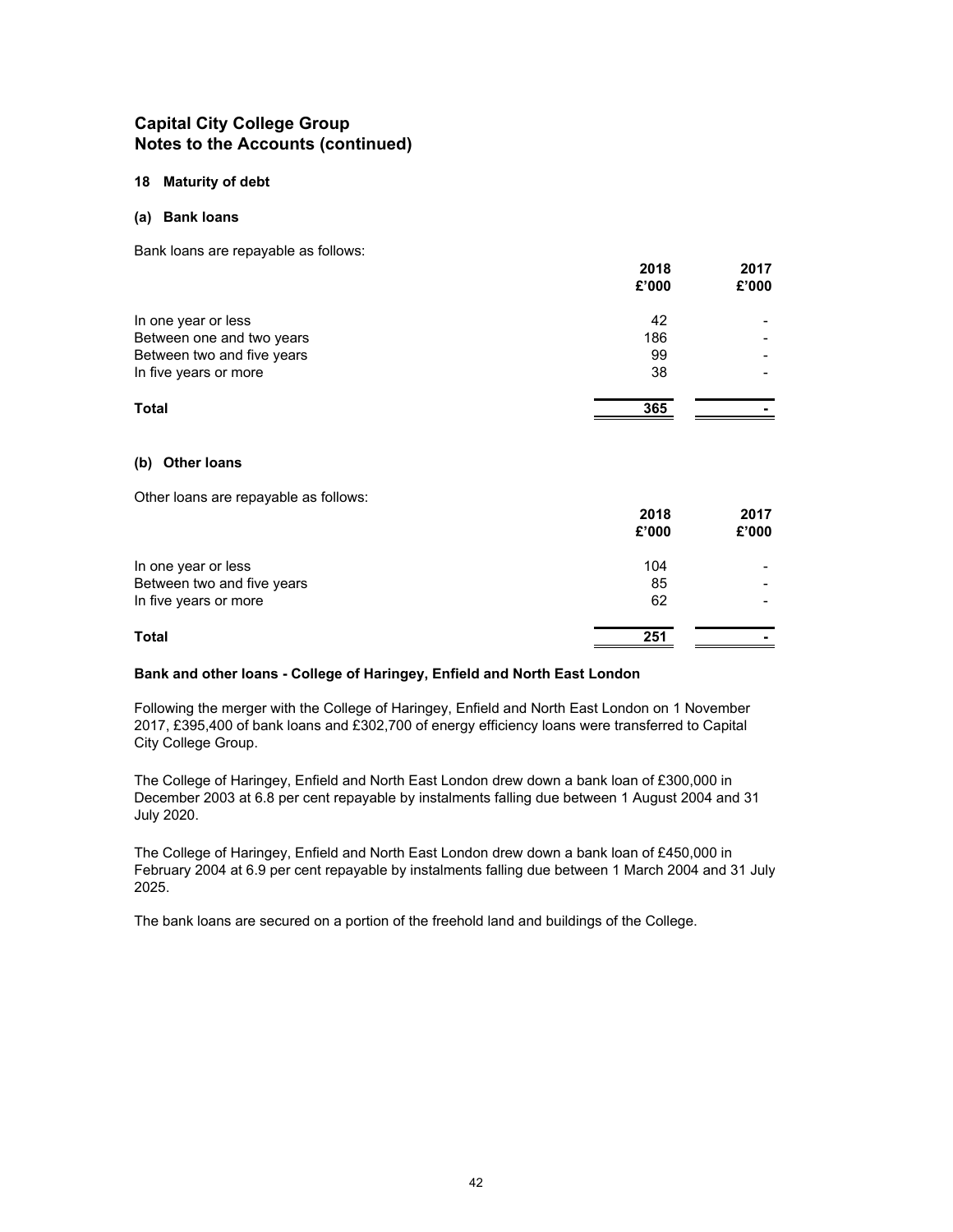#### **19 Provisions**

|                                                  | <b>Defined</b><br>benefit<br>obligations | <b>Enhanced</b><br>pensions      | Total            |
|--------------------------------------------------|------------------------------------------|----------------------------------|------------------|
|                                                  | £'000                                    | £'000                            | £'000            |
| At 1 August 2017                                 | 48,685                                   | 1.080                            | 49,765           |
| Expenditure in the period<br>Additions in period | (2, 286)<br>5,985                        | (40)<br>$\overline{\phantom{a}}$ | (2,326)<br>5,985 |
| At 31 July 2018                                  | 52,384                                   | 1,040                            | 53,424           |

Defined benefit obligations relate to the liabilities under the College's membership of the Local Government Pension Scheme. Further details are given in Note 23.

The enhanced pension provision relates to the cost of pension enhancements for staff of the former Westminster, Kingsway and City & Islington Colleges who left employment prior to previous mergers. This provision has been recalculated in accordance with guidance issued by the funding bodies.

The principal assumptions for this calculation are:

|                                  | 2018            | 2017            |
|----------------------------------|-----------------|-----------------|
| Price inflation<br>Interest rate | $1.3\%$<br>2.3% | $1.3\%$<br>2.3% |
|                                  |                 |                 |

#### **20 Cash and cash equivalents**

|                                       | At 1 August<br>2017 | <b>Cash flows</b> | At 31 July<br>2018 |
|---------------------------------------|---------------------|-------------------|--------------------|
|                                       | £'000               | £'000             | £'000              |
| Cash and cash equivalents             | 12,244              | 4,210             | 16,454             |
| <b>Total</b>                          | 12.244              | 4,210             | 16,454             |
| <b>Capital commitments</b><br>21      |                     |                   |                    |
|                                       |                     | 2018<br>£'000     | 2017<br>£'000      |
|                                       |                     |                   |                    |
| Commitments contracted for at 31 July |                     | 516               | 455                |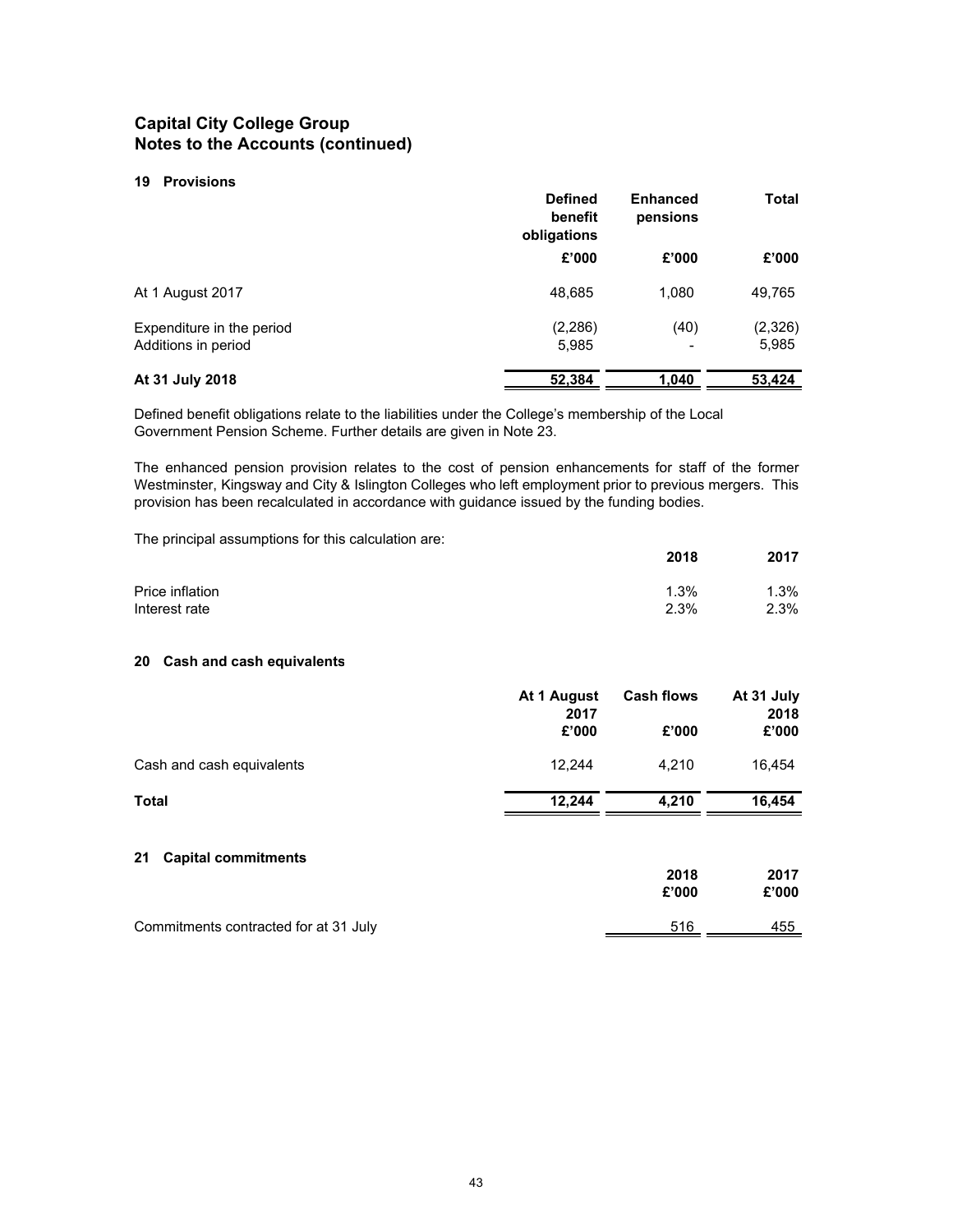# **22 Lease obligations**

At 31 July 2018 the College had total minimum lease payments under non-cancellable operating leases as follows:

|                                                   | 2018<br>£'000 | 2017<br>£'000 |
|---------------------------------------------------|---------------|---------------|
| Future minimum lease payments due                 |               |               |
| <b>Land and buildings</b>                         |               |               |
| Not later than one year                           |               | 109           |
|                                                   |               | 109           |
| <b>Other</b>                                      |               |               |
| Not later than one year                           | 402           | 348           |
| Later than one year and not later than five years | 373           | 661           |
|                                                   | 775           | 1,009         |
| Total lease payments due                          | 775           | 1,118         |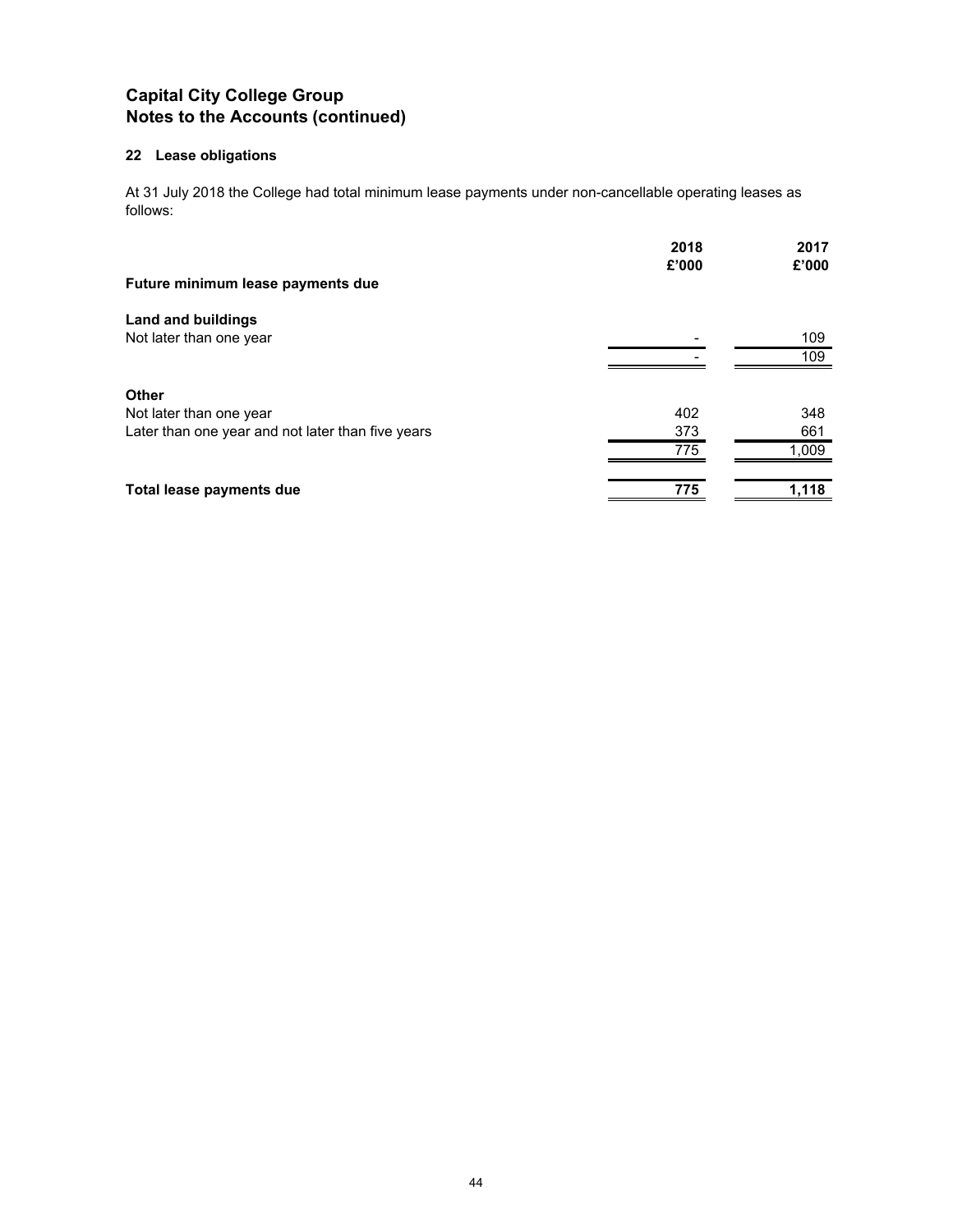#### **23 Defined benefit obligations**

The College's employees belong to two principal post-employment benefit plans: the Teachers' Pension Scheme England and Wales (TPS) for academic and related staff; and the Local Government Pension Scheme (LGPS) for non-teaching staff, which is managed by the London Pension Fund Authority. Both are multi-employer defined-benefit plans.

The pension costs are assessed in accordance with the advice of independent qualified actuaries. The latest formal valuation of the TPS was 31 March 2012 and of the LGPS 31 March 2016.

| Total pension cost for the year                                                  |       | 2018<br>£'000 |       | 2017<br>£'000 |
|----------------------------------------------------------------------------------|-------|---------------|-------|---------------|
| Teachers' Pension Scheme: contributions paid<br>Local Government Pension Scheme: |       | 3.947         |       | 3,115         |
| Contributions paid                                                               | 2,277 |               | 2,185 |               |
| FRS 102 (28) charge                                                              | 3,547 |               | 1,581 |               |
| Charge to the Statement of Comprehensive Income                                  |       | 5,824         |       | 3.766         |
| Other pension contributions paid<br>Enhanced pension charge to Statement of      |       | 7             |       | 6             |
| Comprehensive Income                                                             |       | 99            |       | 83            |
| Total pension cost for year (note 7)                                             |       | 9.877         |       | 6.970         |

Contributions amounting to £870,000 (2017: £589,000) were payable to the schemes at 31 July and are included in creditors.

### **Teachers' Pension Scheme**

The Teachers' Pension Scheme (TPS) is a statutory, contributory, defined benefit scheme, governed by the Teachers' Pensions Regulations 2014. These regulations apply to teachers in schools and other educational establishments, including colleges. Membership is automatic for teachers and lecturers at eligible institutions. Teachers and lecturers are able to opt out of the TPS.

The TPS is an unfunded scheme and members contribute on a 'pay-as-you-go' basis - these contributions, along with those made by employers, are credited to the Exchequer under arrangements governed by the above Act. Retirement and other pension benefits are paid by public funds provided by Parliament.

Under the definitions set out in FRS 102 (28.11), the TPS is a multi-employer pension plan. The College is unable to identify its share of the underlying assets and liabilities of the plan.

Accordingly the College has taken advantage of the exemption in FRS102 and has accounted for its contributions to the scheme as if it were a defined contributions plan. The College has set out below the information available on the plan and the implications for the College in terms of the anticipated contribution rates.

The valuation of the TPS is carried out in line with regulations made under the Public Service Pension Act 2013. Valuations credit the teachers' pension accounts with a real rate of return assuming funds are invested in notional investments that produce that real rate of return.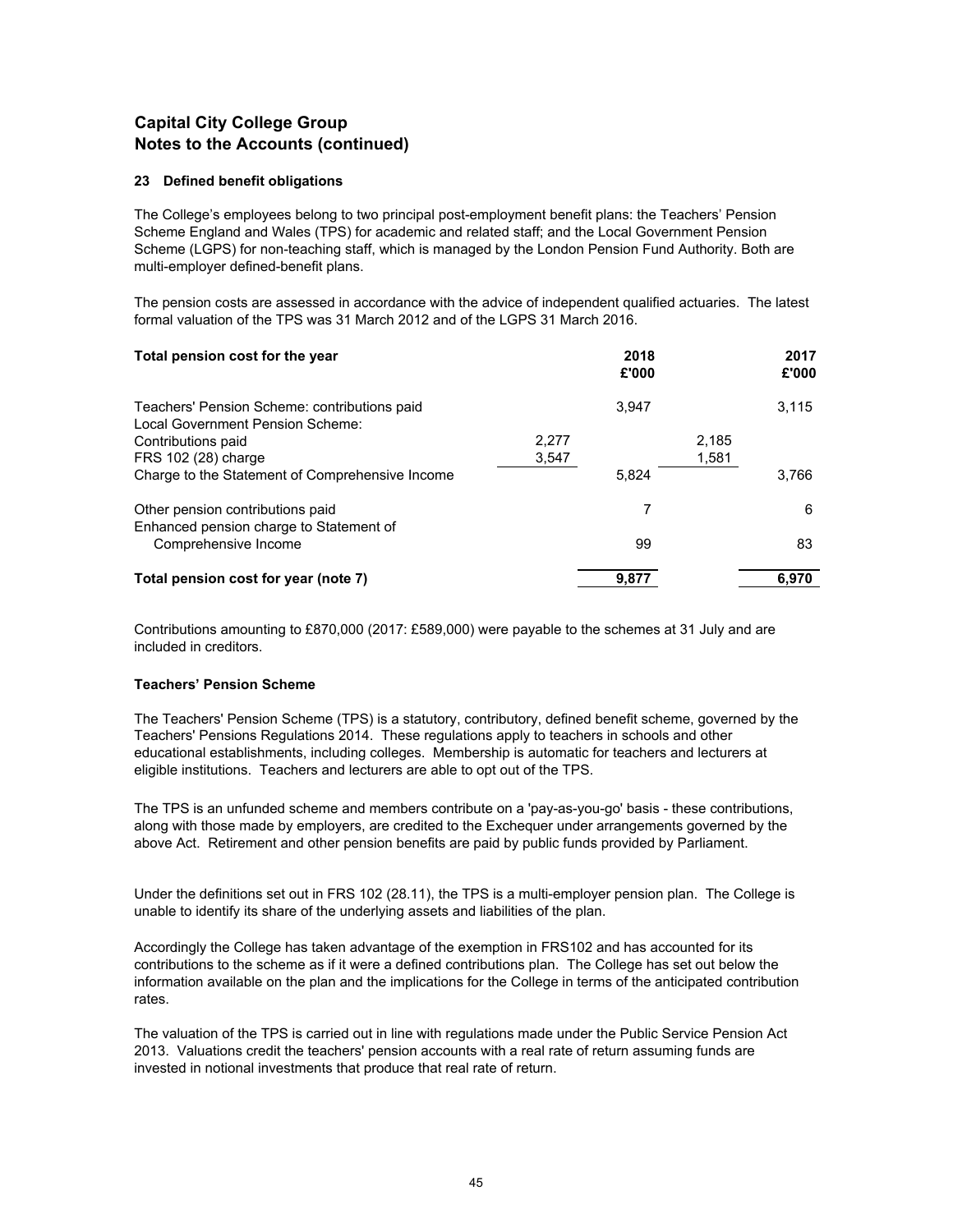#### **23 Defined benefit obligations (continued)**

#### **Teachers' Pension Scheme (Continued)**

The latest actuarial review of the TPS was carried out as at 31 March 2012. The valuation report was published by the Department for Education (the Department) on 9 June 2014. The key results of the valuation are:

- employer contribution rates were set at 16.48% of pensionable pay (including administration fees of 0.08%);
- · total scheme liabilities (pensions currently in payment and the estimated cost of future benefits) for service to the effective date of £191.5 billion, and notional assets (estimated future contributions together with the notional investments held at the valuation date) of £176.6 billion, giving a notional past service deficit of £14.9 billion;
- $\cdot$  an employer cost cap of 10.9% of pensionable pay;
- . the assumed real rate of return is 3.0% in excess of prices and 2% in excess of earnings. The rate of real earnings growth is assumed to be 2.75%. The assumed nominal rate of return is 5.06%.

The new employer contribution rate for the TPS was implemented in September 2015. The next valuation of the TPS is currently underway based on April 2016 data, whereupon the employer contribution rate is expected to be reassessed and will be payable in 2019. The initial indications which will be confirmed in Spring 2019 are that this rate will increase, from September 2019, to around 23.5%.

A full copy of the valuation report and supporting documentation can be found on the Teachers' Pension Scheme website.

The pension costs paid to TPS in the year amounted to £3,947,000 (2017: £3,115,000).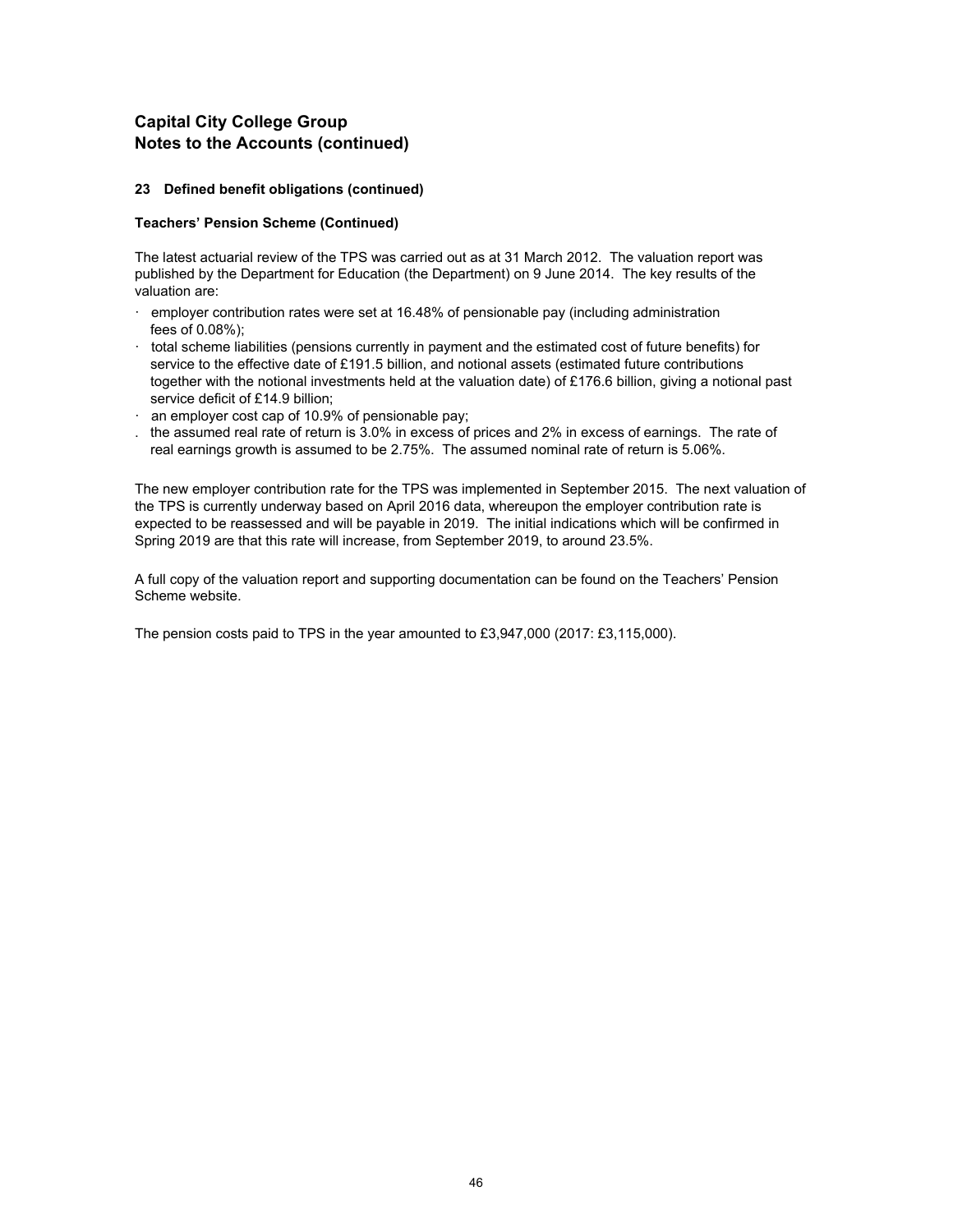#### **23 Defined benefit obligations (continued)**

#### **Local Government Pension Scheme**

The LGPS is a funded defined-benefit plan, with the assets held in separate funds adminstered by the London Pension Fund Authority. The total contributions made for the year ended 31 July 2018 were £3,331,000, of which employer's contributions totalled £2,277,000 and employees' contributions totalled £1,054,000. The agreed contribution rates for future years are 13% for employers and range from 5.5% to 12.5% cent for employees, depending on salary.

The following information is based upon a full actuarial valuation of the fund at 31 March 2016 updated to 31 July 2018 by a qualified independent actuary:

|                                      | 2018  | 2017    |
|--------------------------------------|-------|---------|
| Rate of increase in salaries         | 3.85% | $4.2\%$ |
| Future pensions increases            | 2.35% | $2.7\%$ |
| Discount rate for scheme liabilities | 2.65% | $2.7\%$ |
| Inflation assumption (CPI)           | 2.35% | 2.7%    |
| Commutation of pensions to lump sums | 50%   | 50%     |

The current mortality assumptions include sufficient allowance for future improvements in mortality rates. The assumed life expectations on retirement age 65 are:

|                       | 2018<br>years | 2017<br>years |
|-----------------------|---------------|---------------|
|                       |               |               |
| <b>Retiring today</b> |               |               |
| Males                 | 21.6          | 21.1          |
| Females               | 24.5          | 24.2          |
| Retiring in 20 years  |               |               |
| Males                 | 23.9          | 23.5          |
| Females               | 26.7          | 26.4          |

Had different assumptions been used, the impact on the service cost for the year ended 31 July 2018 and the present value of totals obligations are shown below:

| Sensitivity analysis                                                                                                              | <b>Service cost</b><br>£'000     | <b>Present value</b><br>of total<br>obligation<br>£'000 |
|-----------------------------------------------------------------------------------------------------------------------------------|----------------------------------|---------------------------------------------------------|
| Per accounts                                                                                                                      | 5.833                            | 173,378                                                 |
| Discount rate and mortality assumption (as above)                                                                                 | 5,890                            | 175,043                                                 |
| Discount rate $+0.1\%$<br>Discount rate -0.1%<br>Mortality assumption - 1 year increase<br>Mortality assumption - 1 year decrease | 5.758<br>6.025<br>6.078<br>5,708 | 171.824<br>178.326<br>181,463<br>168,858                |

The service cost for the year ended 31 July 2018 was calculated using an estimate of the total pensionable payroll during the year. From the contribution information provided to the actuary, the estimated total pensionable payroll during the year was £14,879,000. The service cost for the year ending 31 July 2019 has been calculated from an estimated payroll of £16,238,000.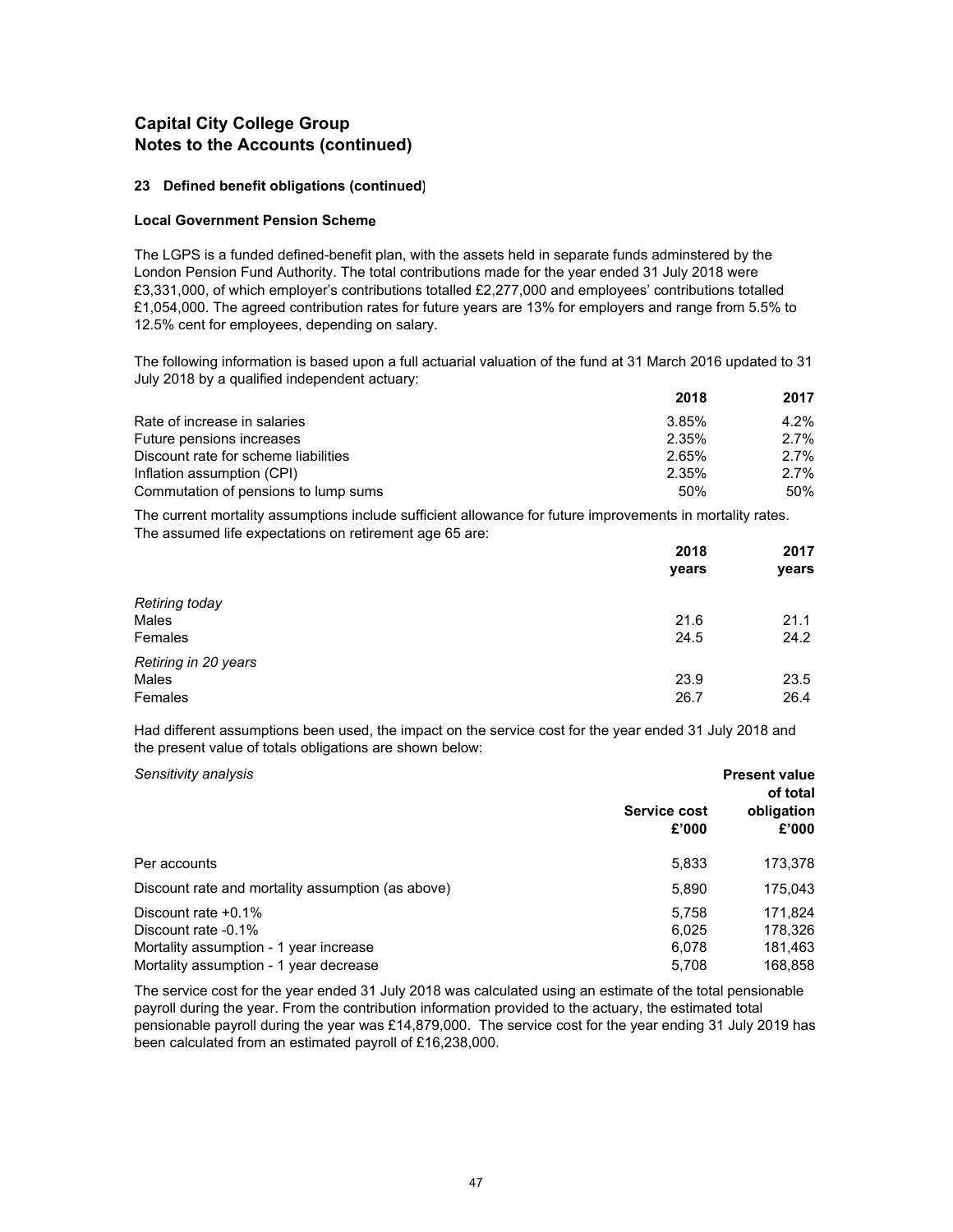#### **23 Defined benefit obligations (continued)**

#### **Local Government Pension Scheme (Continued)**

The College's share of the assets in the plan at the balance sheet date and the expected rates of return were:

|                                 | <b>Fair Value</b> | <b>Fair Value</b> |
|---------------------------------|-------------------|-------------------|
|                                 | at 31 July        | at 31 July        |
|                                 | 2018              | 2017              |
|                                 | £'000             | £'000             |
| Equities                        | 74,364            | 47,290            |
| Target return portfolio         | 27,152            | 16,001            |
| Infrastructure                  | 6,100             | 3,476             |
| Property                        | 9.416             | 5,023             |
| Cash                            | 5,627             | 5,347             |
| Total fair value of plan assets | 122,659           | 77,137            |

The amount included in the balance sheet in respect of the defined benefit pension plan and enhanced pensions benefits is as follows:

|                                       | 2018<br>£'000 | 2017<br>£'000 |
|---------------------------------------|---------------|---------------|
| Fair value of plan assets             | 122.659       | 77.137        |
| Present value of plan liabilities     | (173, 378)    | (125, 628)    |
| Present value of unfunded liabilities | (1,665)       | (194)         |
| Net pensions liability (Note 19)      | (52,384)      | (48, 685)     |

**Amounts recognised in the Statement of Comprehensive Income in respect of the plan are as follows:**

|                                                                         | 2018     | 2017     |
|-------------------------------------------------------------------------|----------|----------|
|                                                                         | £'000    | £'000    |
| Amounts included in staff costs                                         |          |          |
| Current service cost                                                    | 5,833    | 3,836    |
| Past service cost                                                       |          | 39       |
| Total                                                                   | 5,833    | 3,875    |
| Amounts included in interest and other finance costs                    |          |          |
| Net interest payment                                                    | 1,614    | 1,362    |
|                                                                         | 1,614    | 1,362    |
| Amounts recognised in Other Comprehensive Income                        |          |          |
| Return on pension plan assets                                           | (2,915)  | (8,262)  |
| Other actuarial gains                                                   |          | (1,318)  |
| Experience losses arising on defined benefit obligations                |          | (1,615)  |
| Changes in assumptions underlying the present value of plan liabilities | (9,997)  | 6,692    |
| Amount recognised in Other Comprehensive Income                         | (12,912) | (4, 503) |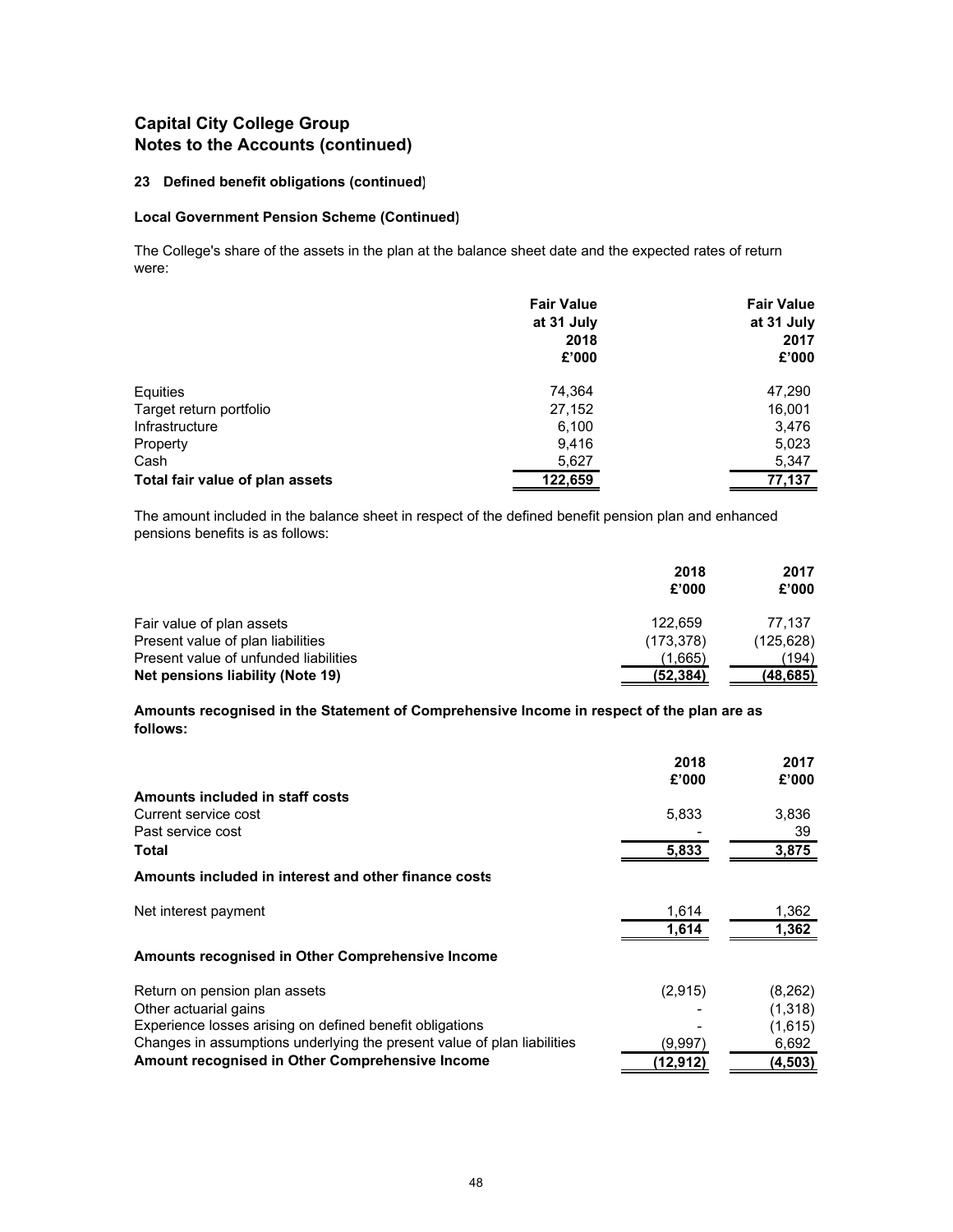# **23 Defined benefit obligations (continued)**

# **Local Government Pension Scheme (Continued)**

# **Movement in net defined benefit liability during the year**

|                                                             | 2018      | 2017      |
|-------------------------------------------------------------|-----------|-----------|
|                                                             | £'000     | £'000     |
| Deficit in scheme at 1 August                               | (48, 685) | (50, 245) |
| Movement in year:                                           |           |           |
| Current service cost                                        | (5,833)   | (3,836)   |
| Estimated employer contributions                            | 2,286     | 2,294     |
| Past service cost                                           |           | (39)      |
| Administration expenses                                     | (100)     | (85)      |
| Net interest on the defined liability                       | (1, 514)  | (1, 277)  |
| Net transfer from CoNEL                                     | (11, 450) |           |
| Actuarial gain                                              | 12,912    | 4,503     |
| Net defined benefit liability at 31 July                    | (52, 384) | (48, 685) |
|                                                             |           |           |
| <b>Asset and Liability Reconciliation</b>                   | 2018      | 2017      |
|                                                             | £'000     | £'000     |
| Changes in the present value of defined benefit obligations |           |           |
|                                                             |           |           |
| Defined benefit obligations at start of period              | 125,822   | 115,783   |
| Current service cost                                        | 5,833     | 3,836     |
| Interest cost                                               | 4,395     | 2,986     |
| Estimated contributions by Scheme participants              | 995       | 787       |
| Experience gains and losses on defined benefit obligations  |           | (1,615)   |
| Changes in financial assumptions                            | (10, 313) | 9,169     |
| Changes in demographic assumptions                          | 316       | (2, 477)  |
| Estimated benefits paid                                     | (3, 338)  | (2,686)   |
| Past Service cost                                           |           | 39        |
| Liabilities assumed from CoNEL                              | 51,333    |           |
| Defined benefit obligations at end of period                | 175,043   | 125,822   |
| Changes in fair value of plan assets                        |           |           |
| Fair value of plan assets at start of period                | 77,137    | 65,538    |
| Interest on plan assets                                     | 2,881     | 1,709     |
| Return on plan assets                                       | 2,915     | 8,262     |
| Other actuarial gains                                       |           | 1,318     |
| Administration expenses                                     | (100)     | (85)      |
| Estimated employer contributions                            | 2,286     | 2,294     |
| Estimated contributions by Scheme participants              | 995       | 787       |
| Estimated benefits paid                                     | (3,338)   | (2,686)   |
| Settlement prices received from CoNEL                       | 39,883    |           |
| Fair value of plan assets at end of period                  | 122,659   | 77,137    |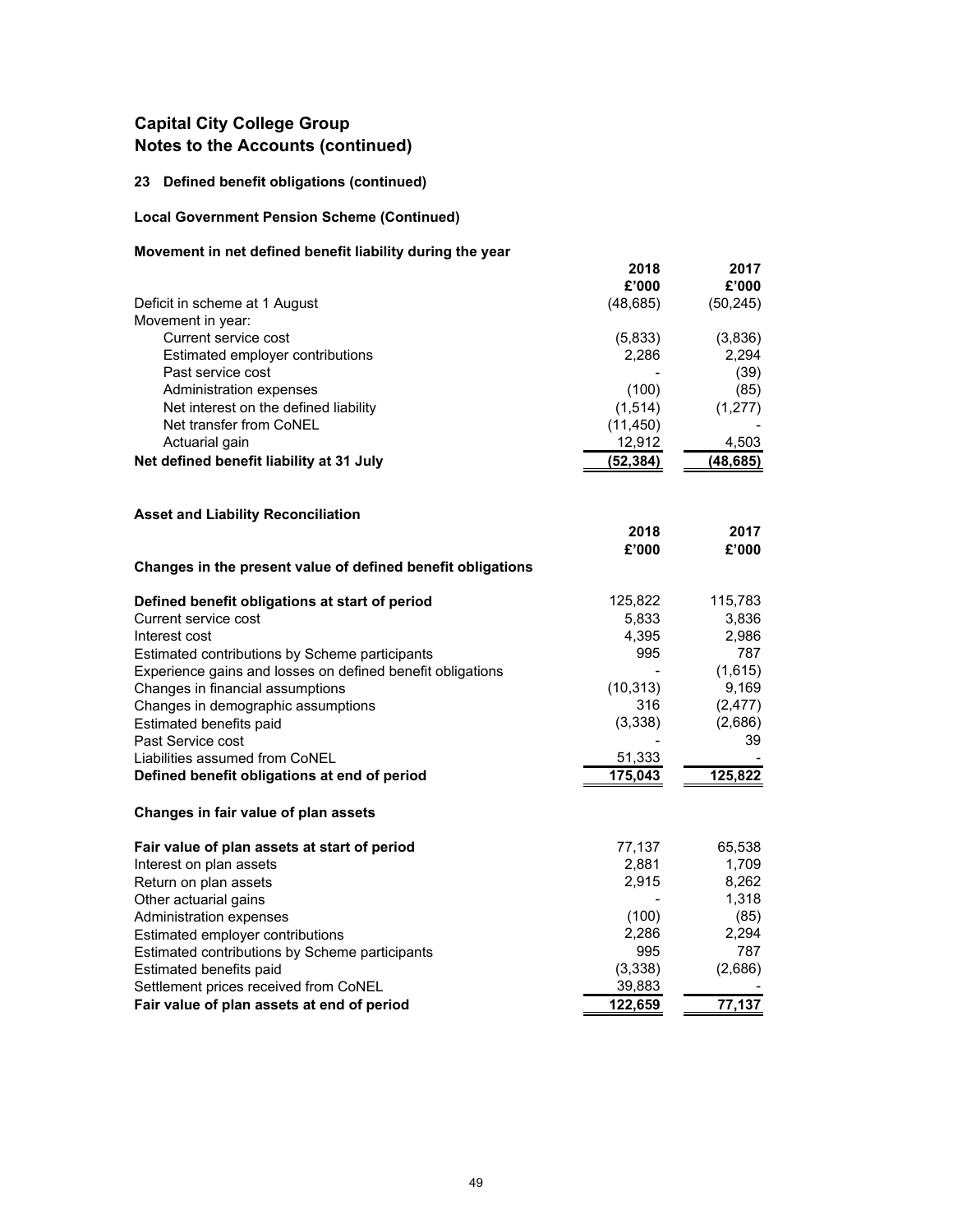#### **24 Related party transactions**

Due to the nature of the College's operations and that members of the Corporation are drawn from local public and private sector organisations, it is inevitable that transactions will take place with organisations in which a member of the Corporation may have an interest. All transactions involving such organisations are conducted at arm's length and in accordance with the College's financial regulations and normal procurement procedures.

The total expenses paid to or on behalf of the members of the Corporation during the year was £854 for 3 members (2017: £1,851 for 3 members). This represents travel and subsistence expenses and other out of pocket expenses incurred in attending meetings of the Corporation.

No Governor has received any remuneration or waived payments from the College during the year (2017: None).

Transactions totalling £Nil (2017 - £30,000), relating to the supply of executive recruitment services took place with Warren Partners Limited – a company in which Mr Da Costa, the Chair of Corporation, had a significant influence. There were no amounts outstanding (2017 - £Nil).

#### **25 Amounts disbursed as agent**

#### **Learner support funds**

|                                                                    | 2018<br>£'000   | 2017<br>£'000    |
|--------------------------------------------------------------------|-----------------|------------------|
| Funding body grants - bursary support<br>Other Funding body grants | 2,832<br>90     | 2,752<br>117     |
|                                                                    | 2,922           | 2,869            |
| Disbursed to students<br>Administration costs                      | (2,305)<br>(83) | (2, 170)<br>(70) |
| Balance unspent as at 31 July                                      | 534             | 629              |

Funding body grants are available solely for students. In the majority of instances, the College only acts as a paying agent. In these circumstances, the grants and related disbursements are therefore excluded from the Statement of Comprehensive Income and Expenditure.